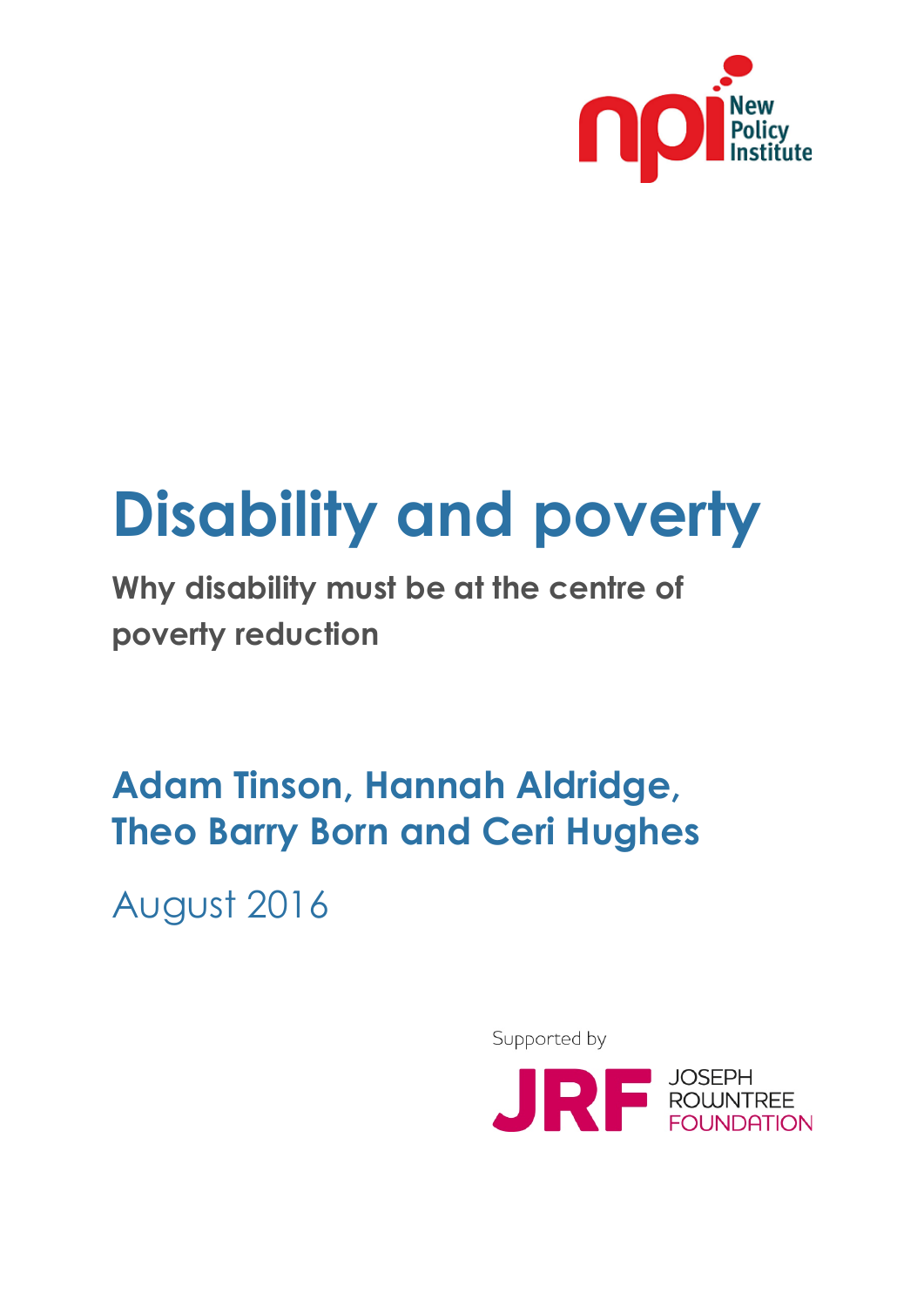## npi

## **Contents**

| 1. |                                                                                    |  |
|----|------------------------------------------------------------------------------------|--|
|    |                                                                                    |  |
|    |                                                                                    |  |
| 2. |                                                                                    |  |
|    |                                                                                    |  |
|    |                                                                                    |  |
|    |                                                                                    |  |
|    |                                                                                    |  |
|    |                                                                                    |  |
|    | What can material deprivation tell us about the costs faced by disabled people?    |  |
|    |                                                                                    |  |
|    |                                                                                    |  |
| 3. | The role of age, household type, work status and tenure in poverty among           |  |
|    |                                                                                    |  |
|    |                                                                                    |  |
|    |                                                                                    |  |
|    |                                                                                    |  |
|    |                                                                                    |  |
|    |                                                                                    |  |
| 4. |                                                                                    |  |
|    |                                                                                    |  |
|    |                                                                                    |  |
|    |                                                                                    |  |
| 5. |                                                                                    |  |
|    | How has the social security policy context evolved for disabled people in the last |  |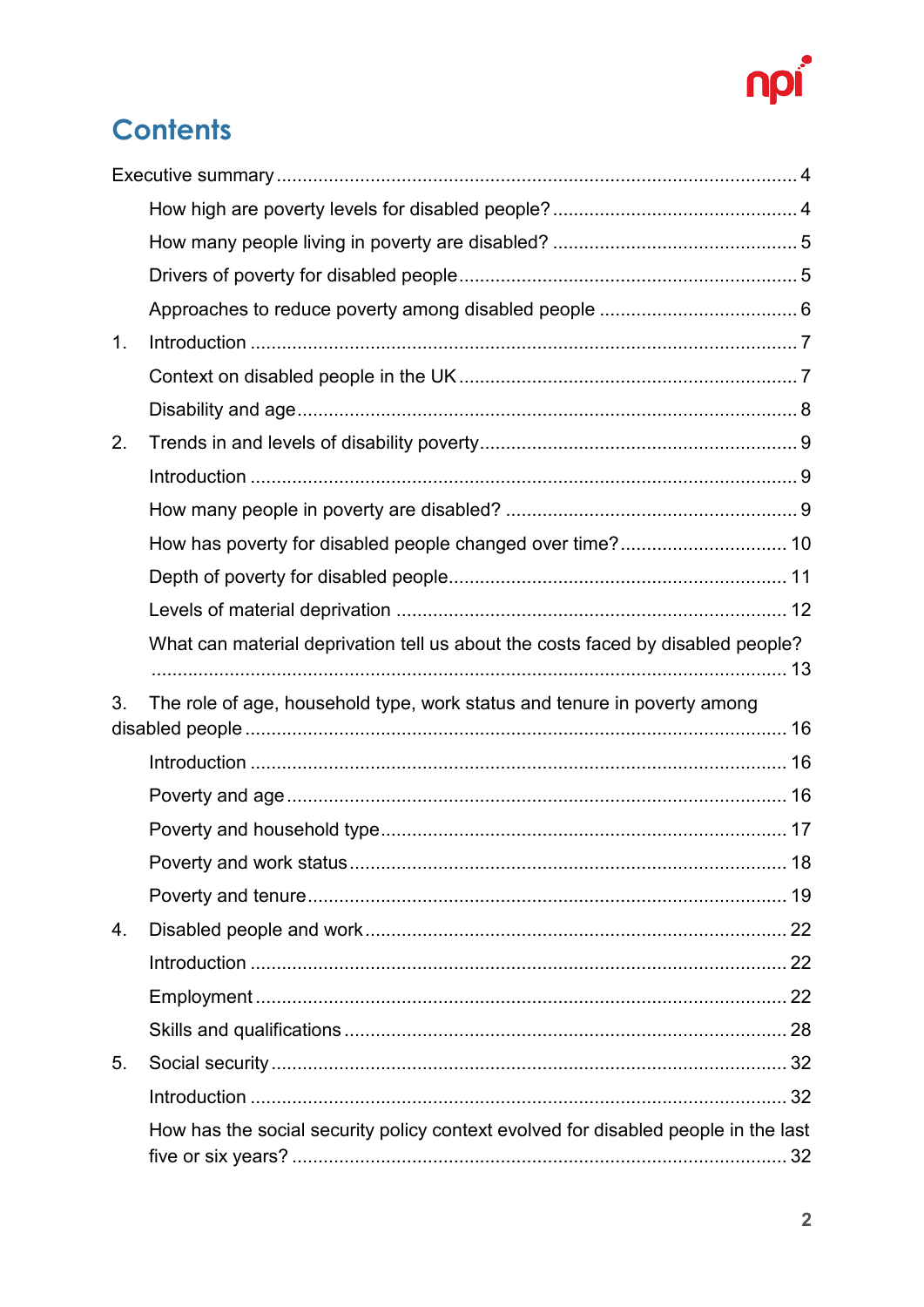## npi

|    | How many and what proportion of disabled people are sanctioned for                 |  |  |  |  |
|----|------------------------------------------------------------------------------------|--|--|--|--|
|    | How has the long-term value of disability benefits changed? 35                     |  |  |  |  |
|    | What impact will the roll-out of Universal Credit have for disabled people? 36     |  |  |  |  |
| 6. |                                                                                    |  |  |  |  |
|    |                                                                                    |  |  |  |  |
|    |                                                                                    |  |  |  |  |
|    | What is the effect of moving to or from having impairments? 40                     |  |  |  |  |
|    |                                                                                    |  |  |  |  |
| 7. |                                                                                    |  |  |  |  |
|    |                                                                                    |  |  |  |  |
|    |                                                                                    |  |  |  |  |
|    |                                                                                    |  |  |  |  |
|    | Appendix 2: The effects of adjusting the poverty measure to account for disability |  |  |  |  |
|    |                                                                                    |  |  |  |  |
|    |                                                                                    |  |  |  |  |
|    |                                                                                    |  |  |  |  |
|    |                                                                                    |  |  |  |  |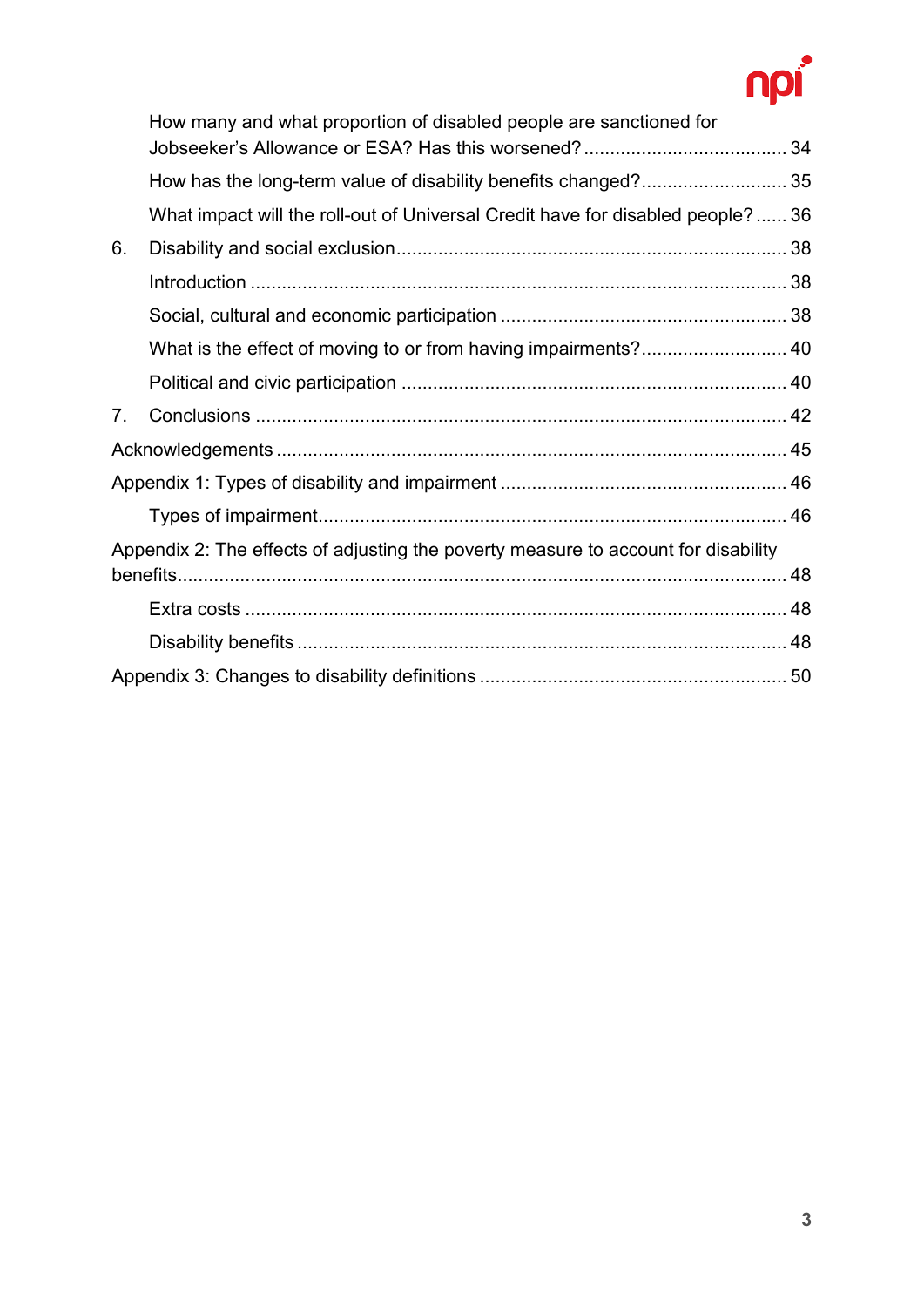

### <span id="page-3-0"></span>**Executive summary**

Reducing poverty among disabled people has to be at the heart of any attempts to reduce poverty overall in the United Kingdom (UK). This is because, first, disabled people have higher poverty rates than the rest of the population – poverty rates that are understated by the official statistics. Second, disabled people make up 28% of people in poverty, and a further 20% of people in poverty live in a household with a disabled person. In other words, almost half of people in poverty in the UK are in a household with a disabled person or are disabled themselves.

Both reducing costs and increasing resources must be part of a strategy to reduce poverty for disabled people. Evidence from this report suggests the particular role of housing costs, with high poverty rates for disabled renters. Disabled people also face multiple disadvantages in the labour market, such as lower levels of qualifications, but also higher rates of low pay than non-disabled people even with the same qualifications. Public policy must also consider how best to involve disabled people in guiding the decisions that affect them.

#### <span id="page-3-1"></span>**How high are poverty levels for disabled people?**

In this report, poverty rates are calculated based on incomes excluding the benefits some disabled people receive to help meet their additional costs.

Thirty-one per cent of people in a family with a disabled person are in poverty after housing costs, compared with 18% of people in a family with no disabled people. The former poverty rate has increased in the past two years.

The poverty rate for disabled people varies according to circumstance. Disabled young adults (16- to 24-year-olds) have a particularly high poverty rate of 44%. Meanwhile, two-thirds (66%) of single disabled people living alone are in poverty. As noted above, disabled renters also have high poverty rates: over 60% in the social sector and 56% in the private sector.

A quarter of working-age disabled people are in 'deep' poverty (that is, they have an income below 50% of the median income), compared with 13% of non-disabled working-age people.

Eighteen per cent of working-age disabled people are severely materially deprived (lacking basic items on the basis of cost), three times as high as the proportion of non-disabled working-age people.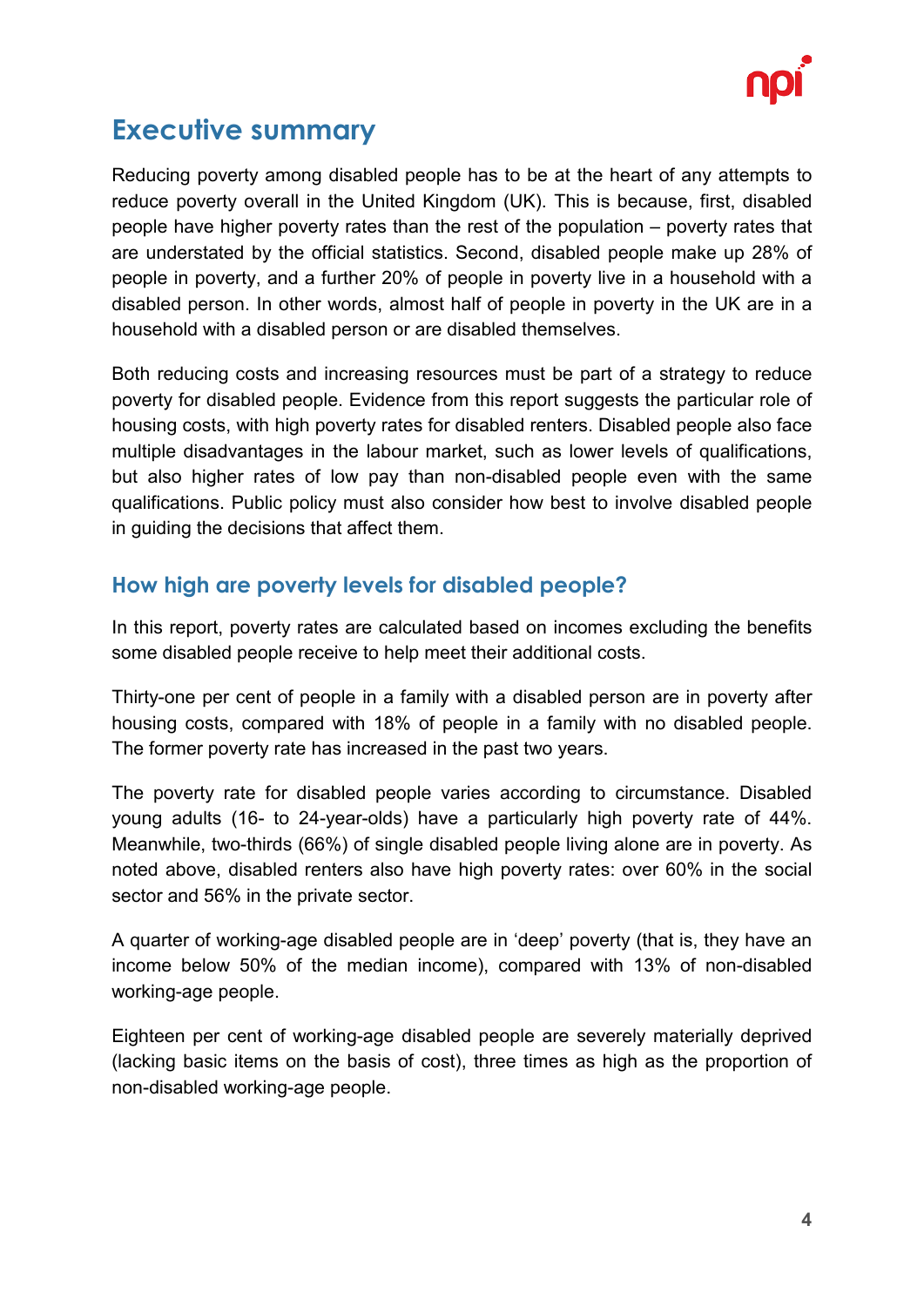

#### <span id="page-4-0"></span>**How many people living in poverty are disabled?**

Of the people living in poverty, 28% are themselves disabled, equivalent to 3.9 million people. This group is made up of 2.6 million disabled working-age adults, 940,000 disabled pensioners and 310,000 disabled children. A further 20% of 2.7 million people living in poverty are not themselves disabled but live in a household with a disabled person.

#### <span id="page-4-1"></span>**Drivers of poverty for disabled people**

Disabled people are more likely than non-disabled people to be disadvantaged in multiple aspects of life: these are problems in of themselves and also contributing factors to poverty.

#### **Employment**

Forty-six per cent of working-age disabled people are in employment, compared with 80% of non-disabled people. While it is unreasonable to expect disabled people to be employed at the same rate as non-disabled people, many say that they want to work and levels of unemployment are also higher among those actively seeking jobs.

Employment rates for disabled people vary considerably between regions of the UK – to a much greater extent than the rates for non-disabled people. In Northern Ireland, 32% of disabled people are in work, while in the South West of England, 57% are in work.

#### **Skills**

There is a considerable 'skills gap' between disabled and non-disabled people when measured by qualifications. Only 15% of disabled people have a degree, compared with around 30% of non-disabled people. This is not purely due to the older age profile of disabled people: for example, 15% of 25- to 29-year-old disabled people have no qualifications, compared with 6% of non-disabled people in the same age range.

#### **Low pay**

Low pay rates for disabled people are higher than those for non-disabled people, at 34% compared with 27%. This is the case at every level of qualification. For example, a disabled person with a degree is more likely to be low paid than a nondisabled person with a degree.

#### **Costs**

Disabled people face higher costs than non-disabled people, such as the cost of equipment to manage a condition. This means that the same level of income secures a lower standard of living than it would for a non-disabled person. There is evidence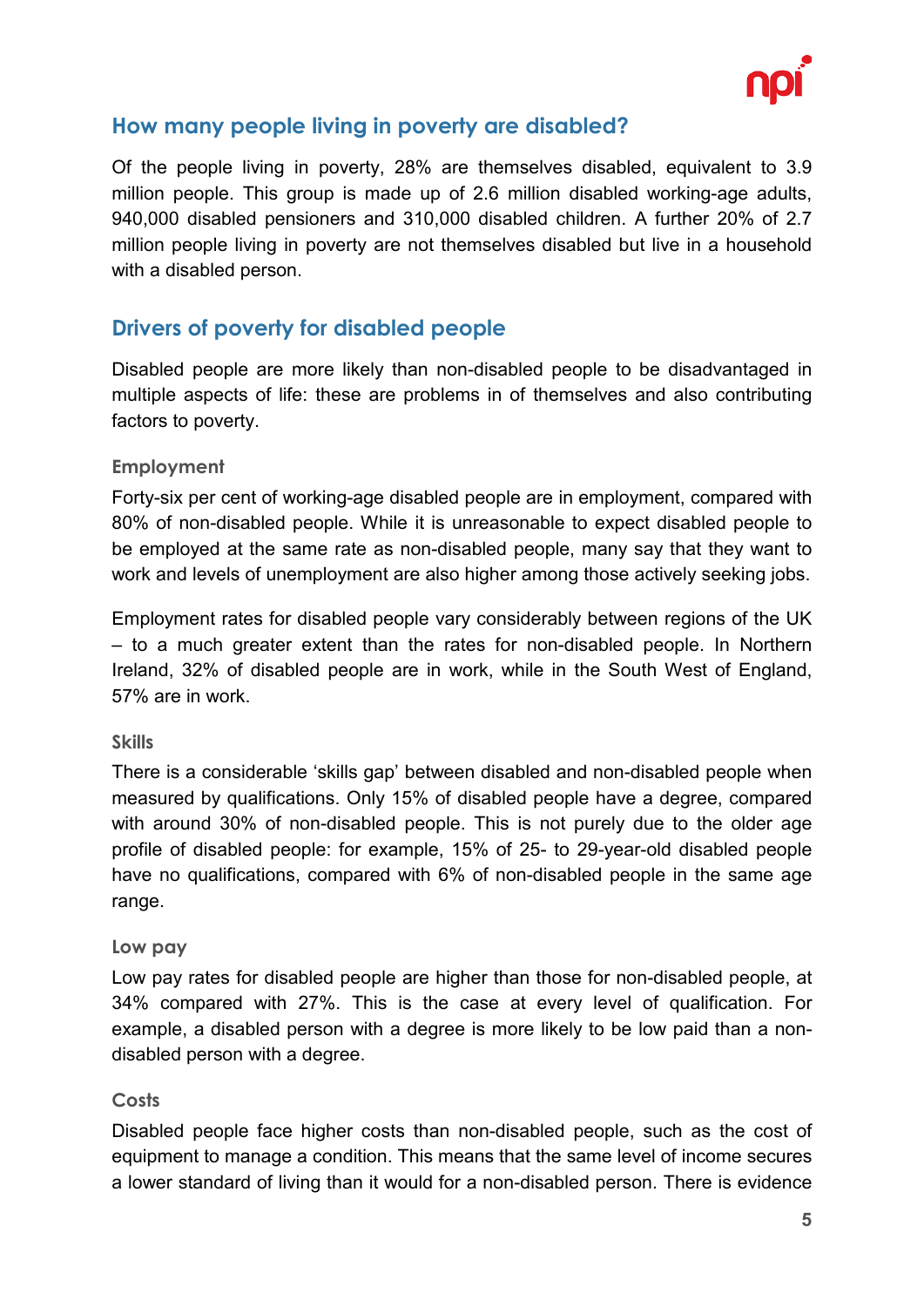

that 'extra costs' benefits such as Disability Living Allowance (DLA) and Personal Independence Payment (PIP) do not cover these extra costs sufficiently: in the bottom fifth of the income distribution, disabled people are more likely to be materially deprived, whether they receive extra costs benefits or not.

#### **Social security system**

The social security system plays an important role in supporting those unable to work, whether temporarily or over a longer time period, as well as mitigating some of the extra costs of disability. It has been the focus of policy reform for a number of years, with a redistribution of support within the disabled population and a greater degree of conditionality. The former has produced winners and losers, whereas the latter saw a spike in the sanctioning of disabled people, which has now abated.

#### <span id="page-5-0"></span>**Approaches to reduce poverty among disabled people**

#### **Increasing resources**

One approach to reducing poverty among disabled people must be to maximise the resources available to them. This is partly about employment, such as the government's ambition to halve the disability employment rate gap. Understanding any lessons in policy or practice between the regions of the UK in terms of their divergent employment rates for disabled people is one component of this. Others have argued that the focus in employment must be job retention rather than re-entry to work.

Increasing resources is also partly about the social security system. This should ideally ensure that disabled people unable to work are comfortably above the poverty line, after some accounting for extra costs. While the rate of benefit sanctioning has fallen, the stress of conditionality in the system remains, which may be inappropriate for many disabled people. The question of how disabled people in their roles as volunteers and carers could be better rewarded in the social security system should also be examined.

#### **Reducing costs**

Another approach must be to reduce costs. Higher costs are a driver of poverty among disabled people. High rates of material deprivation among disabled people suggest a failing of the social security system in mitigating these costs.

The role of high housing costs in driving poverty for disabled people should be investigated, particularly for both private and social renters.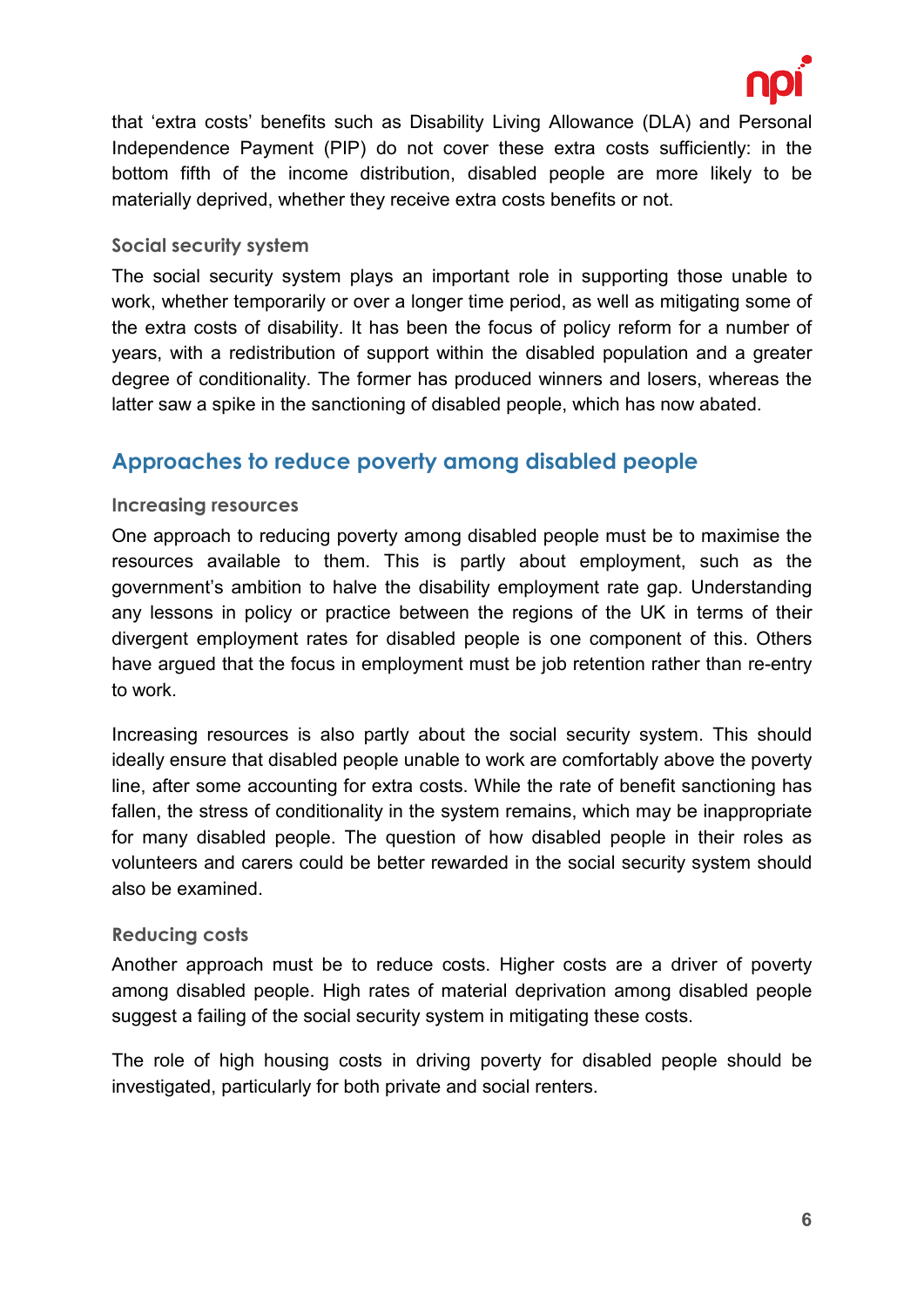

## <span id="page-6-0"></span>**1. Introduction**

The formation of a new government brings new opportunities to reshape policy. In her first statement as Prime Minister, Theresa May suggested that tackling poverty and inequalities will be at the heart of her administration's domestic policy. If the new government is serious about reducing poverty and improving life chances, then disabled people must be at the heart of its agenda. This report provides evidence of the reasons why: disabled people face high poverty rates, which are higher than those suggested by the official statistics, and make up a large proportion of those in poverty.

Disabled people are at a higher risk of poverty than many in the UK, for two main reasons:

- impairments, health conditions and social responses to these conditions often prevent disabled people from working and thus deprive them of income
- disability often brings with it a series of higher and additional costs that further reduce income.

This means that disability can both increase the number of people who are in poverty, and increase the depth of poverty for those already experiencing it. A recent report has also found disability to be associated with experiencing destitution.<sup>[1](#page-6-2)</sup> Meanwhile, other analysis has found that disabled people are more likely to be in persistent poverty. $2$  This report investigates these factors, as well as the economic status of disabled people, the role of housing and family, and the changing social security system.

If we are interested in reducing poverty, then we must be interested in disability as well. One of the most important findings of this report is that almost half of people in poverty in the UK are either themselves disabled or living in a household with a disabled person. Attempts to reduce poverty must include the voices of disabled people and their families, and particular regard given to their circumstances.

#### <span id="page-6-1"></span>**Context on disabled people in the UK**

On the basis of the Family Resources Survey, there are just over 12 million disabled people in the UK. This figure is made up of 6.6 million working-age disabled people, 4.7 million disabled pensioners and 740,000 disabled children. One of the limitations

<span id="page-6-2"></span> $^1$  Fitzpatrick, S., Bramley, G., Sosenko, L., Blenkinsopp, J., Johnsen, S., Littlewood, M., Netto, G. and<br>Watts, B. (2016) *Destitution in the UK*, York: Joseph Rowntree Foundation.

<span id="page-6-3"></span>Pestitution in the UK<sub>2</sub>, Destitution in the UK<sub>2</sub>, 2014) *Low-income dynamics*, London: Department for Work and Pensions.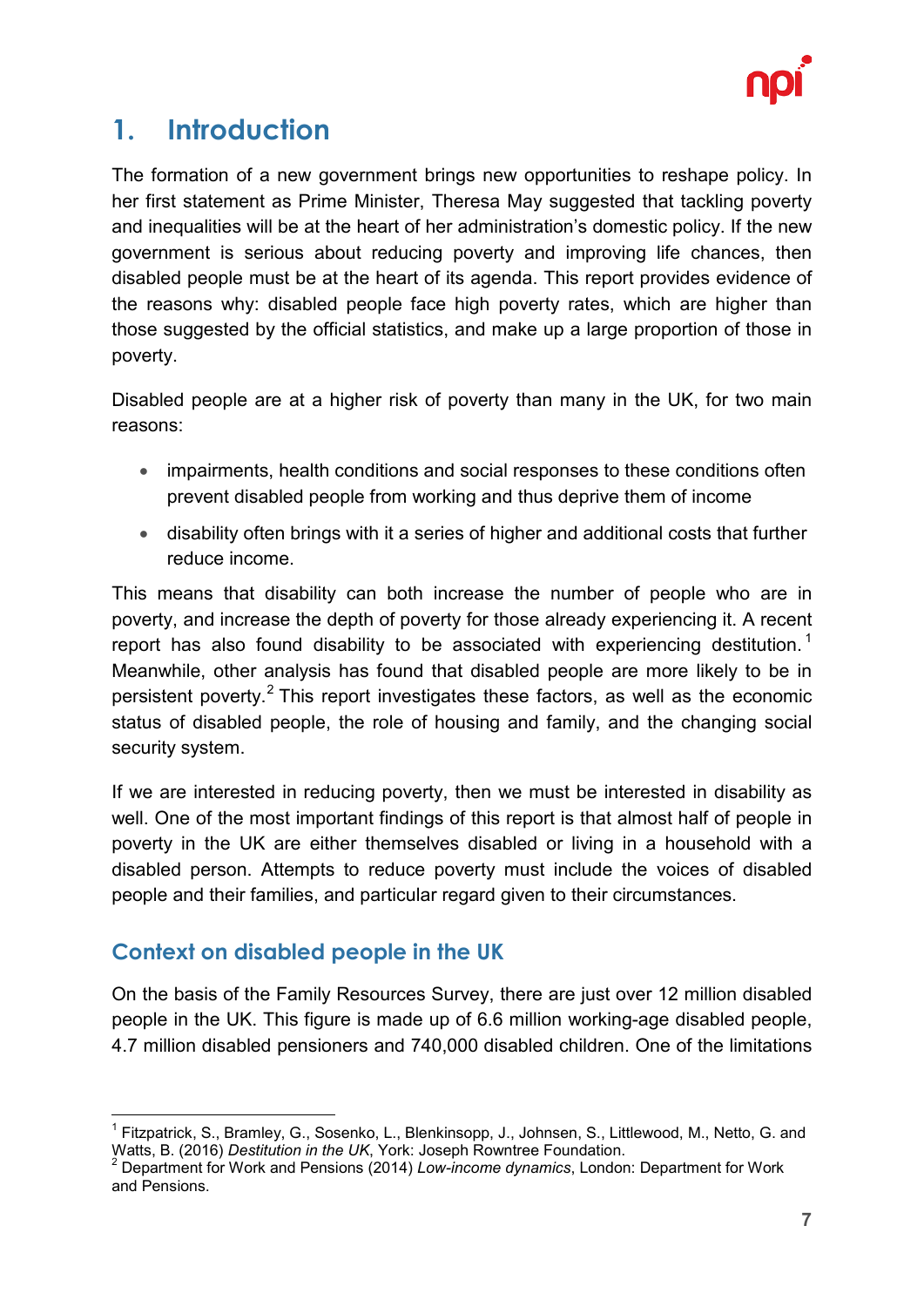

faced by this report is that sample sizes in the Family Resources Survey are not large enough to examine ethnicity, disability and poverty.

#### <span id="page-7-0"></span>**Disability and age**

Figure 1 shows the proportion in each age group who are disabled. Disability prevalence increases with each age group, from 6% of those aged up to 15, to 9% of 16- to 24-year-olds. At the other end of the age spectrum, 36% of those aged between 65 and 74 are disabled, rising sharply to over half (56%) of people aged 75 and above. The types of impairments that people have are examined in more detail in Appendix 1.



**Figure 1: Disability prevalence rates by age**

Note: Disability definition used: Equality Act. Source: Family Resources Survey, Department for Work and Pensions (DWP)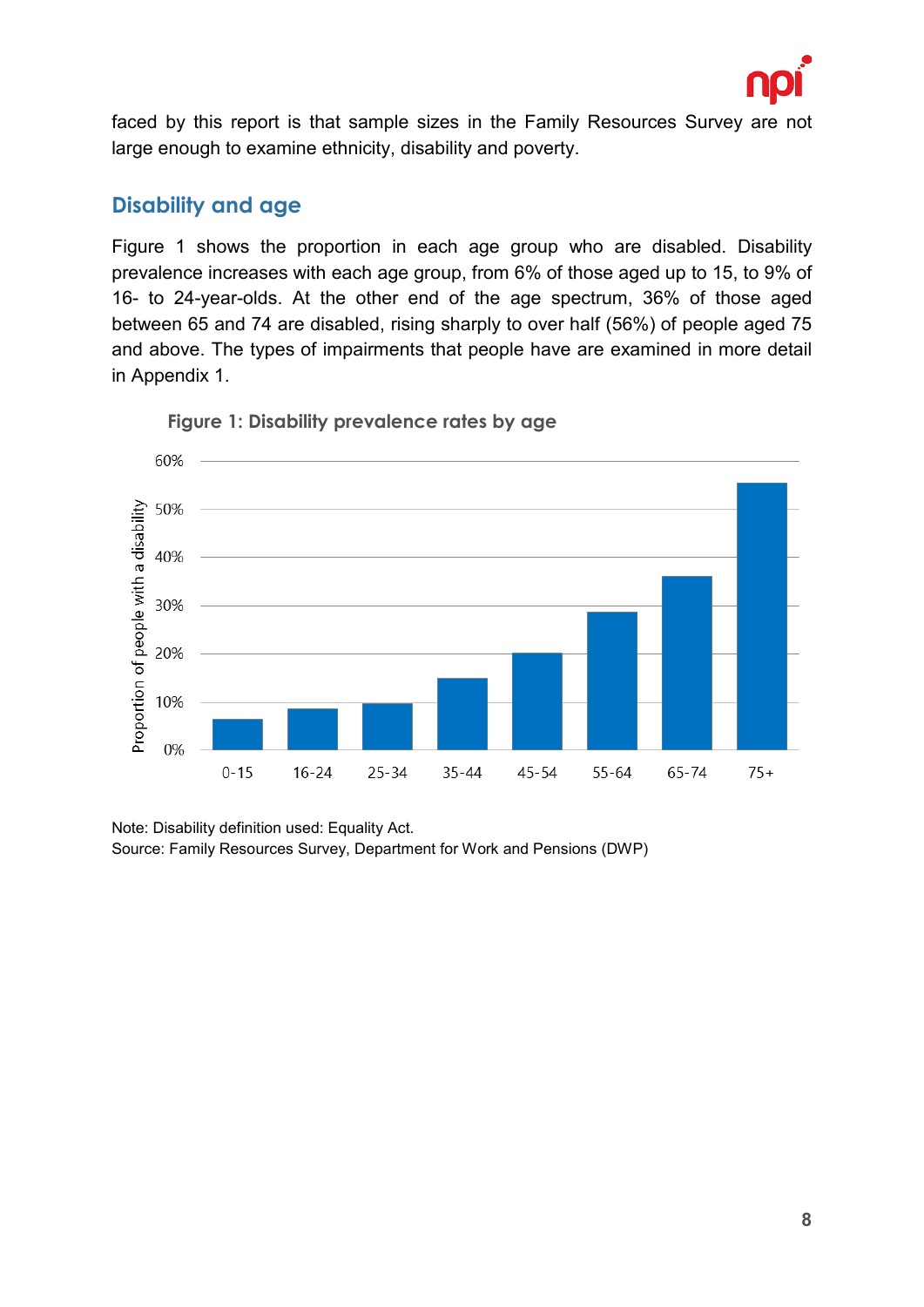

## <span id="page-8-0"></span>**2. Trends in and levels of disability poverty**

#### <span id="page-8-1"></span>**Introduction**

This section of the report looks at the headline figures on the numbers of disabled people in poverty, how the numbers have changed over time and how this compares to non-disabled people. The measure of poverty used in this section is having a household income below 60% of the median after housing costs and adjusted for family size.

This analysis discounts the income received from disability costs benefits – such as Disability Living Allowance (DLA) or the Personal Independence Payment (PIP) – as these are benefits designed to meet the costs associated with disability, such as higher heating bills or aids and appliances. Taking income from these benefits into account would have the effect of lowering the poverty rate for disabled people, and is discussed in more detail in Appendix 2.

#### <span id="page-8-2"></span>**How many people in poverty are disabled?**

Over a quarter (28%) of people in poverty are disabled: 2.6 million working-age adults, 940,000 pensioners and 310,000 children (see Figure 2). In addition, 20% of people in poverty are not disabled but live with someone who is. Together, then, almost half (48%) of people in poverty are in a household where someone is disabled. This highlights the centrality of disability to poverty: no strategy to reduce the number of people on low incomes should be formulated without reference to disabled people.

**Figure 2: Disabled people in poverty as a proportion of all people in poverty**



Note: Disability definition used: Equality Act. Source: NPI analysis of Households Below Average Income 2013/14, DWP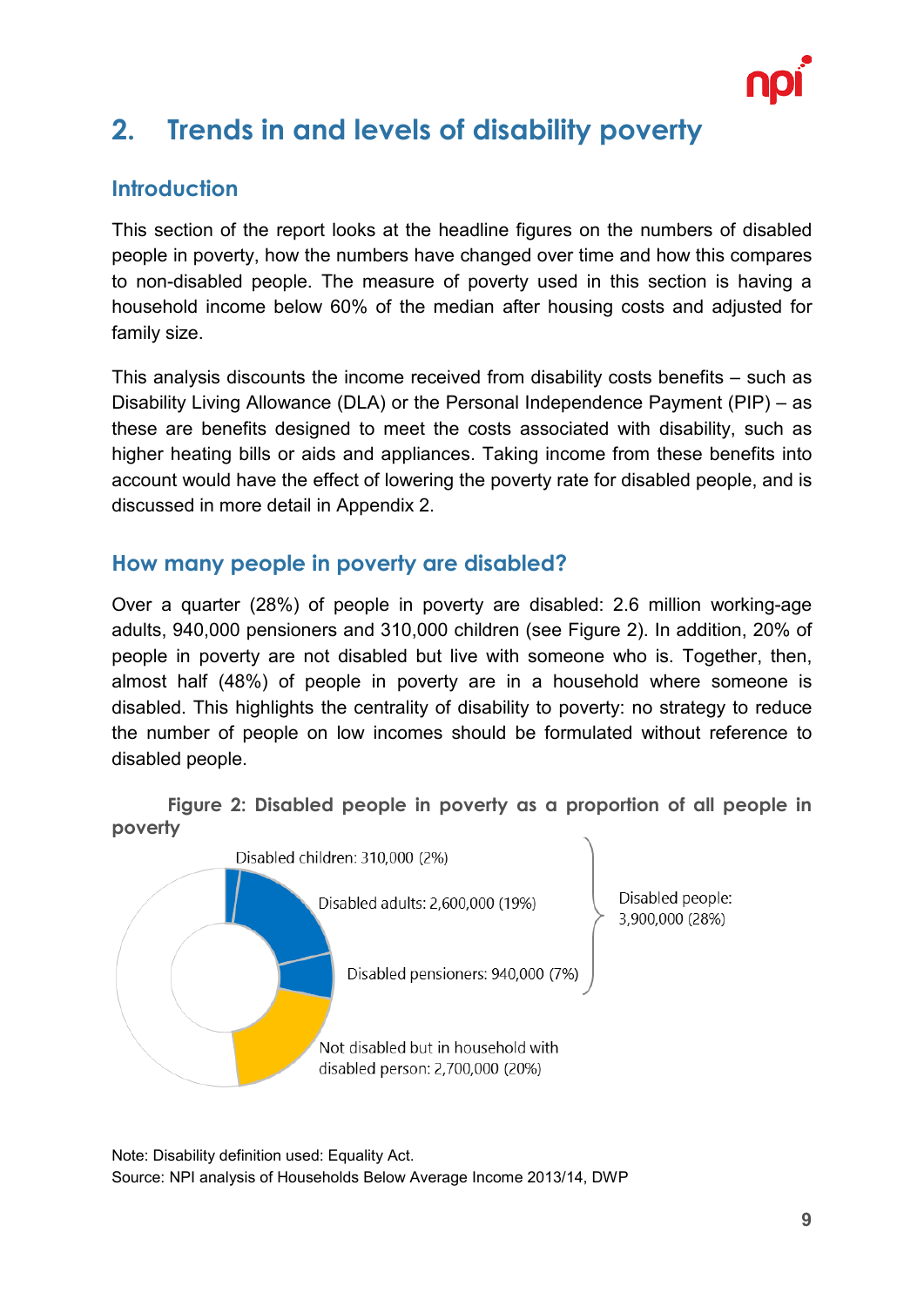

#### <span id="page-9-0"></span>**How has poverty for disabled people changed over time?**

The poverty rate for people in a family with a disabled person is 31%, compared to 18% for a household without. Since the early 2000s, the poverty rate for people in a household with a disabled member has been consistently higher than the poverty rate for those in other households. In 2012-13, the first year of the new definition, the gap in poverty rates was nine percentage points. In 2014-15, it has grown to 13 percentage points.

In the early 2000s, the poverty rate for households containing a disabled person fell from 31% in 2003/04 to 29% in 2005/06 and subsequently fluctuated. In 2012/13, the Family Resources Survey adopted an alternative definition of disability so comparisons before and after that point should be made with caution (see Appendix 3). Nonetheless, in 2013/14, the poverty rate for households containing a disabled person saw a statistically significant increase of three percentage points while the poverty rate for those in other households fell by a percentage point.

The trends shown have been adjusted for disability benefits. If we looked at income before making this adjustment, the disability gap would be smaller but the observed trends over time would not change.





Note: Disability definition used: Disability Discrimination Act up to 2012/13, then Equality Act. Source: NPI analysis of Households Below Average Income 2013/14, DWP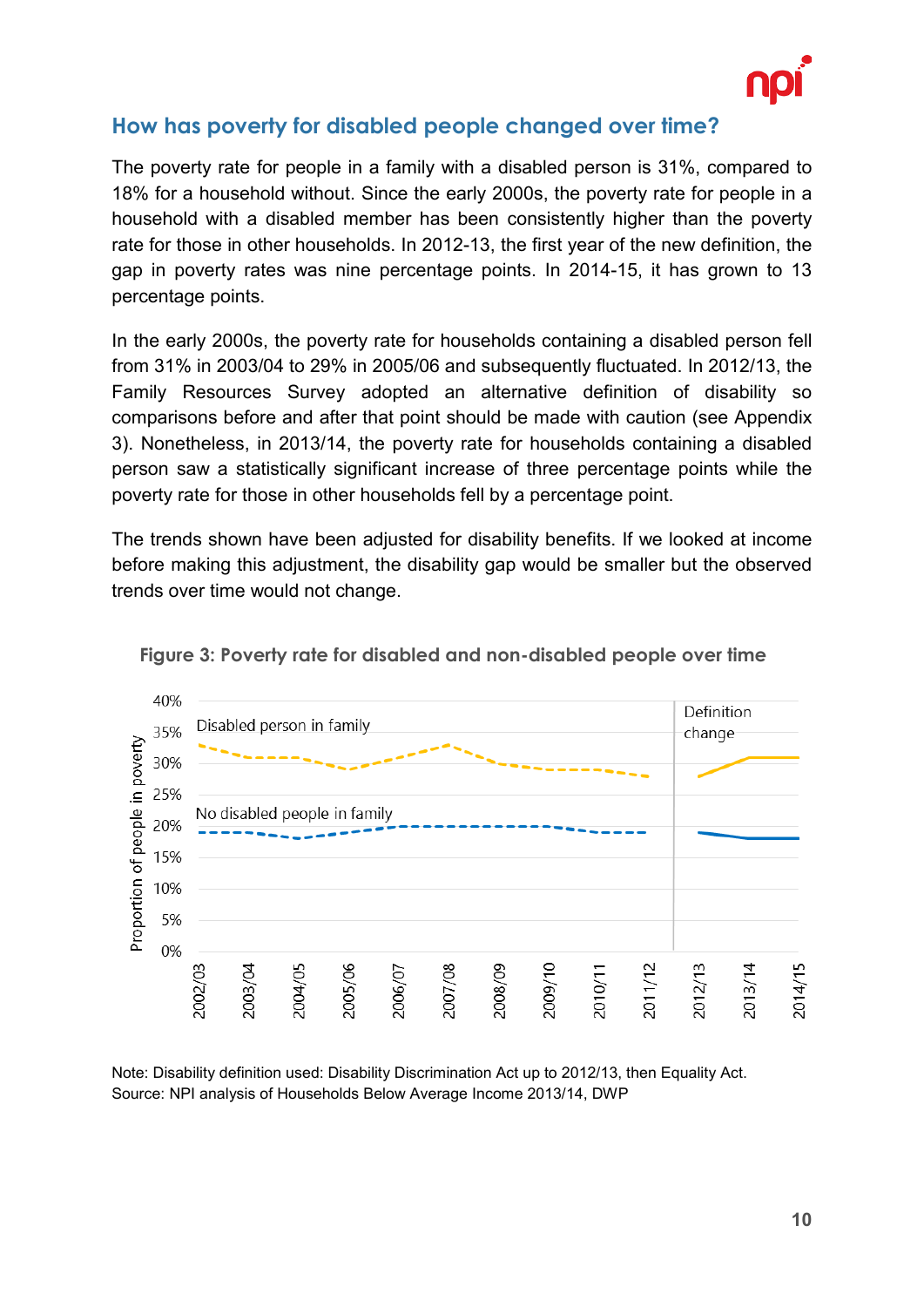

#### <span id="page-10-0"></span>**Depth of poverty for disabled people**

Disabled people are more likely to experience poverty than the population overall. The poverty they experience also tends to be 'deeper', as shown in Figure 4.



**Figure 4: Proportion of people near or below the poverty threshold by disability and depth of poverty**

Note: Disability definition used: Equality Act.

Source: Households Below Average Income 2013/14, DWP

In total, 2.8 million disabled people are in 'deep poverty' (that is, they have an income below 50% of the median income). Figure 4 shows the proportion of people just above the poverty line (with an income above 60% of the median income but below 70%) and those in deep poverty, and demonstrates how the depth of poverty varies.

Nearly a quarter of working-age households with a disabled member are in deep poverty. Meanwhile, 9% are in poverty but not deep poverty and a further 10% are not in poverty but only slightly above the poverty line. So, overall, 44% of people in working-age households with a disabled member have an income below or close to the poverty line and most of them are living substantially below the poverty line.

Pensioner households are more closely concentrated around the poverty line. Compared with working-age households, a higher proportion are just above the poverty line and a lower proportion are far below it. But pensioner households containing a disabled person are more likely to be towards the bottom of the income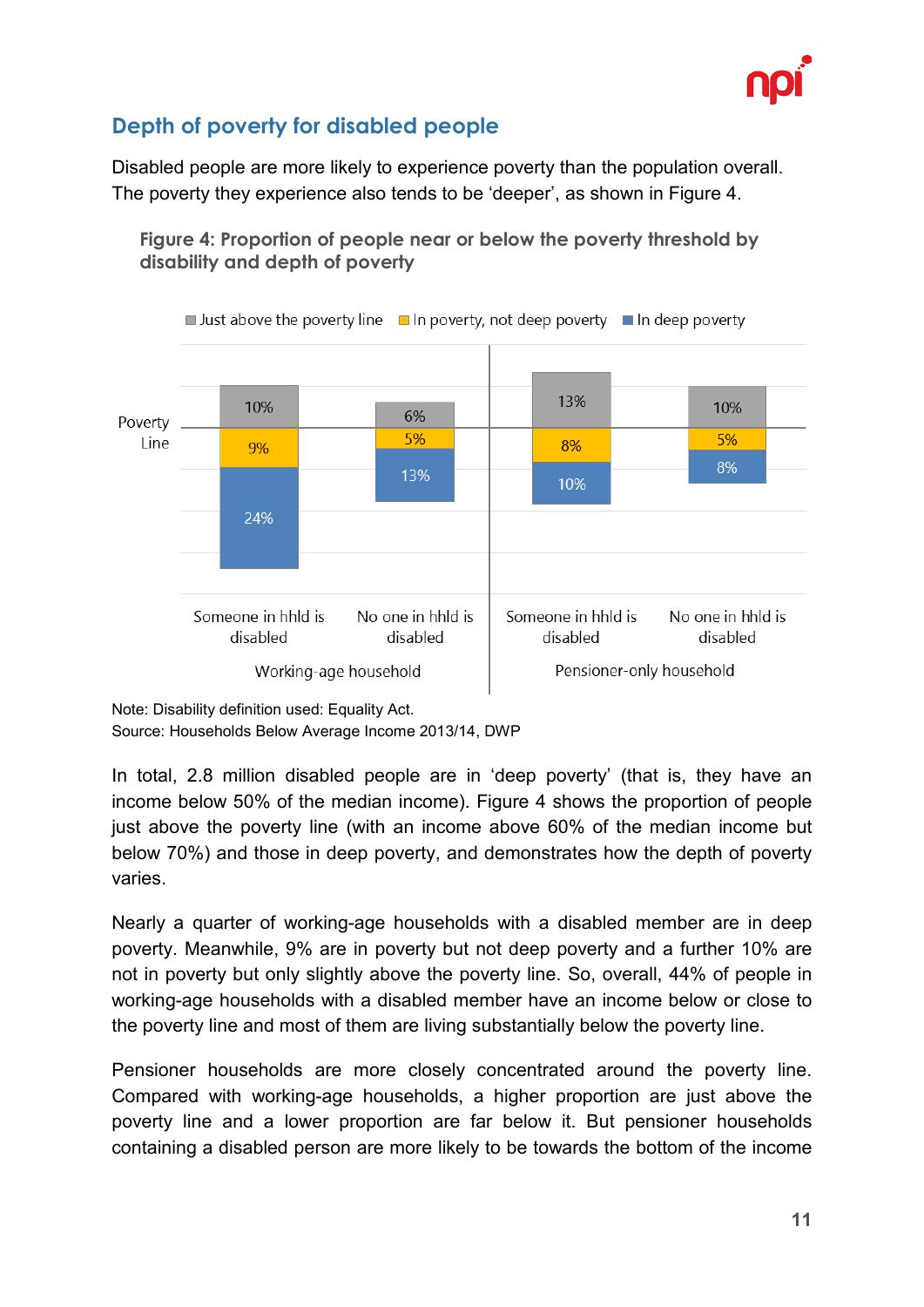

distribution (with 13% just above the poverty threshold) and more likely to be in deep poverty (at 10%) than pensioner households with no disabled member.

#### <span id="page-11-0"></span>**Levels of material deprivation**

This section has so far looked at the standard measure of poverty: relative low income. A related measure of low living standards is material deprivation, which looks at a household's lack of basic goods or items on the basis of unaffordability. People lacking a number of these basic goods or items are defined as severely materially deprived. [3](#page-11-1)

Table 1 shows that 18% of working-age disabled adults are severely materially deprived. This is three times the proportion for non-disabled working-age adults. Although disabled pensioners have higher levels of severe material deprivation than their non-disabled peers, for both groups of pensioners it is fairly rare.

The table also shows the proportion of people going without some of the specific items included in the material deprivation measure. A much higher proportion of disabled people cannot afford each of these items than non-disabled people. Of working-age disabled people, 7% are in arrears with a bill compared with 4% of nondisabled working-age people. But more commonly, disabled people report being unable to face an unexpected financial expense – 63% of working-age disabled people and 38% of pension-age disabled people.

|                                                                  | <b>Working age</b> |                     | <b>Pension age</b> |                     |
|------------------------------------------------------------------|--------------------|---------------------|--------------------|---------------------|
|                                                                  | <b>Disabled</b>    | <b>Not disabled</b> | <b>Disabled</b>    | <b>Not disabled</b> |
| Severe material deprivation                                      | 18%                | 6%                  | 3%                 | $1\%$               |
| In arrears (mortgage or rent, utility bills or<br>hire purchase) | 7%                 | 4%                  | $1\%$              | $1\%$               |
| Unable to afford to eat meat/proteins every<br>second day        | 18%                | 8%                  | 7%                 | 4%                  |
| Unable to afford one week's annual holiday<br>away from home     | 52%                | 32%                 | 24%                | 14%                 |
| Unable<br>face<br>unexpected<br>financial<br>to<br>expenses      | 63%                | 38%                 | 38%                | 18%                 |

**Table 1: Levels of material deprivation experienced by disabled and non-disabled people**

<span id="page-11-1"></span> $3$  Those unable to afford at least four of the following nine items: rent/mortgage/utility bills, the cost of keeping their home adequately warm, unexpected expenses, eating meat or proteins regularly, a holiday, a television set, a washing machine, a car, a telephone.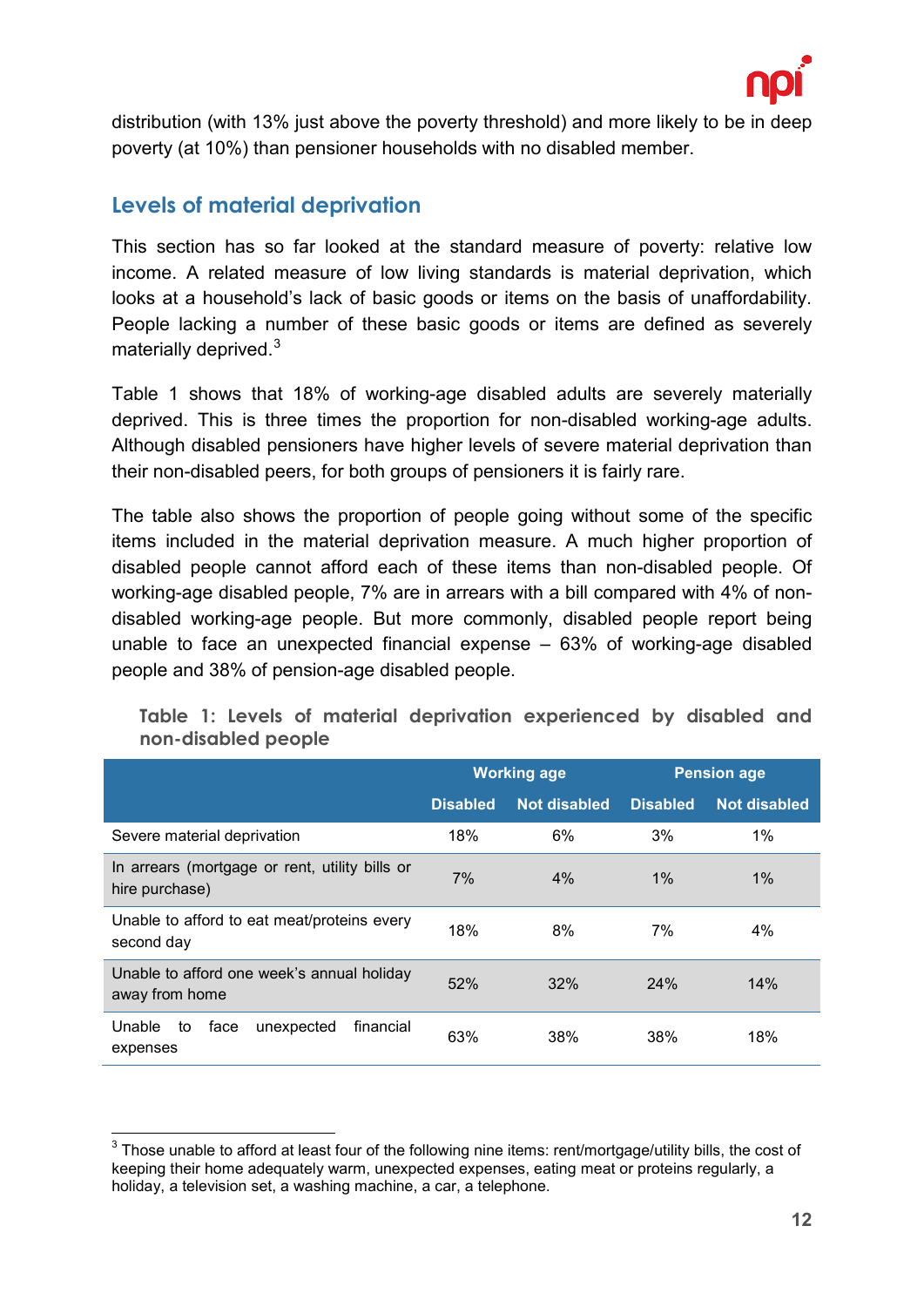

Notes: The data are for 2013 except for severe material deprivation, which is for 201. Disability definition used: people whose usual activities are somewhat or severely limited due to a health problem that has lasted at least 6 months. Source: EU-SILC, Eurostat

Along with not being able to afford unexpected expenses, Figure 5 shows the proportion of people having difficulty with everyday expenses. It shows that almost 70% of working-age disabled people have some difficulty making ends meet. Over a fifth (23%) experience great difficultly, three times the proportion among nondisabled working-age adults (8%). While a lower proportion of pensioners have difficulty making ends meet, the rate among those with a disability is substantially higher than those without.





Notes: The data are for 2013. Disability definition: people whose usual activities are somewhat or severely limited due to a health problem that has lasted at least 6 months. Source: EU-SILC, Eurostat

#### <span id="page-12-0"></span>**What can material deprivation tell us about the costs faced by disabled people?**

Material deprivation can provide some indication of how sufficient a household's income is for meeting its basic needs. This subsection uses this to examine how sufficient disability-related costs benefits are to meeting these extra costs, and therefore whether poverty among disabled people is understated.

Figure 6 shows the proportion of people in the three poorest income fifths that, for reasons of cost, lack multiple items that most households are able to enjoy. This is a proxy for material deprivation. The figure shows that 23% of people in the poorest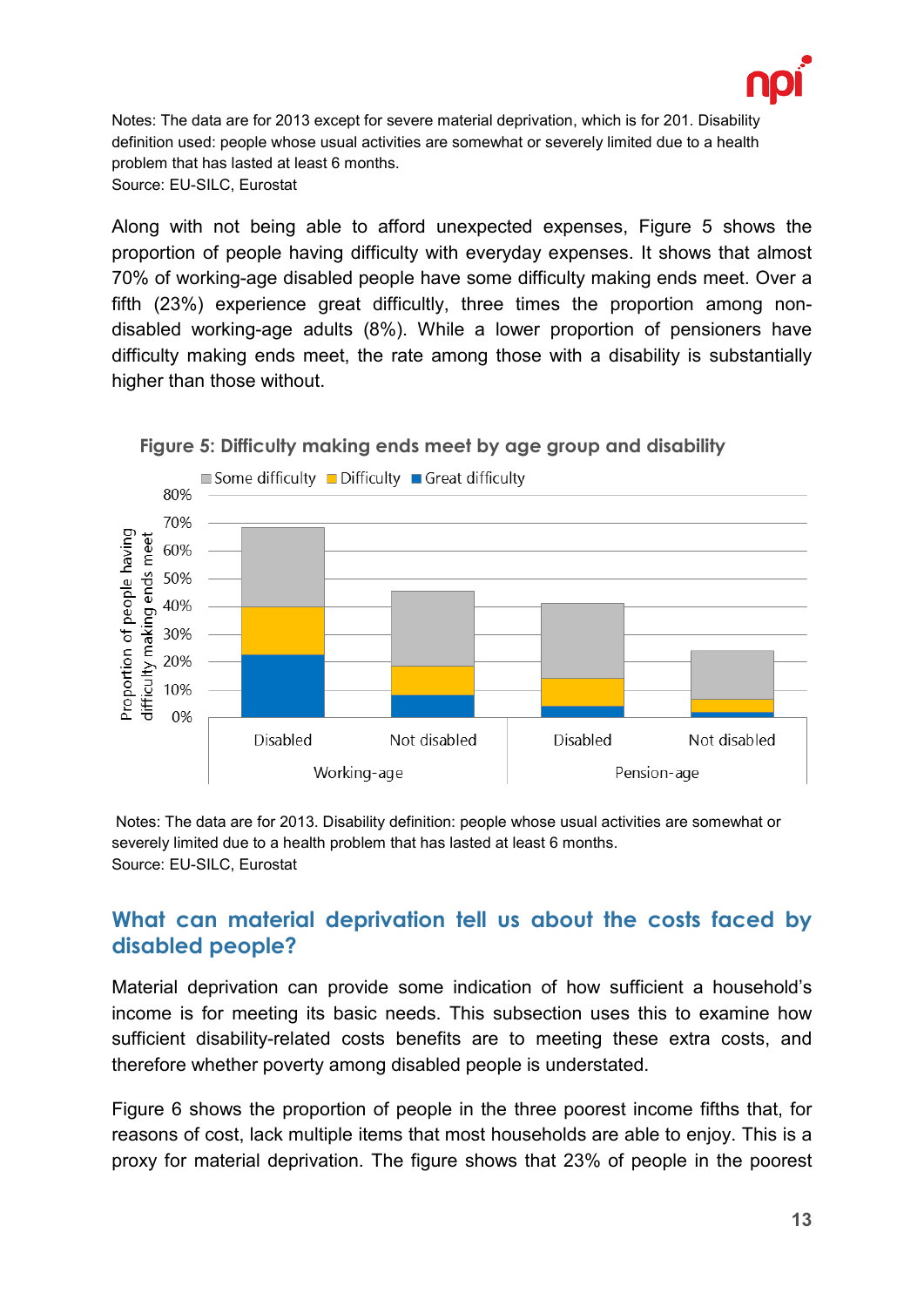

fifth in households where no one is disabled experience some form of material deprivation. But for those in a household where someone is disabled and they receive a disability benefit, the level is higher at 33%. This reflects income after disability benefits have been discounted, so it shows that despite the additional income provided by disability benefits, those households are still materially worse off than other households on the same basic income.



**Figure 6: Levels of material deprivation by income and disability**

Note: Disability definition used: Equality Act. Source: NPI analysis of Households Below Average Income 2013/14, DWP

Figure 6 also shows that material deprivation rates are higher still for people in households containing a disabled person but not receiving any form of disability benefit; among those in the poorest fifth the rate is 39%. It suggests that households containing a disabled person in the second fifth of the income distribution are able to enjoy the same level of material wellbeing as households without disabled members in the bottom fifth

Figure 6 highlights the shortfalls in disability benefits in terms of fully accounting for the additional costs that people with a disability face. In other words, if disability benefits met all additional costs, then we might expect the material deprivation figure for a disabled person in the bottom 40% of households to be similar to the figure for a non-disabled household. If this were the case, there would be 330,000 fewer materially deprived people in a household were someone receives a disability benefit.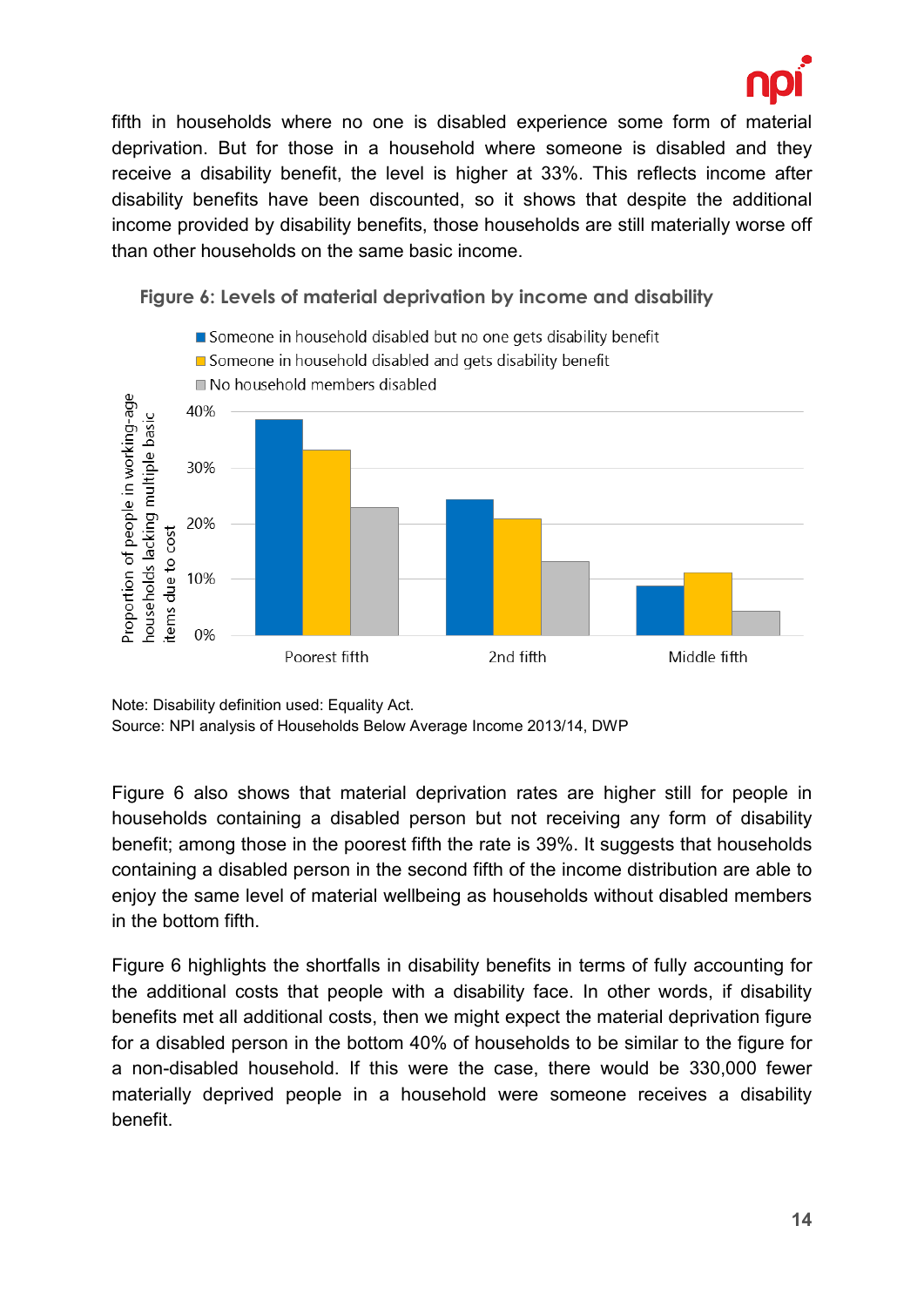

Figure 6 also draws attention to a limitation in the practice of discounting disability benefits from income when looking at poverty among disabled people: it makes no concession for disabled people who do not receive a disability benefit. They may appear to have the same basic income as someone who receives a disability benefit when in reality they are much worse off. Discounting disability benefits from income allows for a truer comparison between disabled and non-disabled populations, but not between disabled people who do and those who do not receive a disability benefit.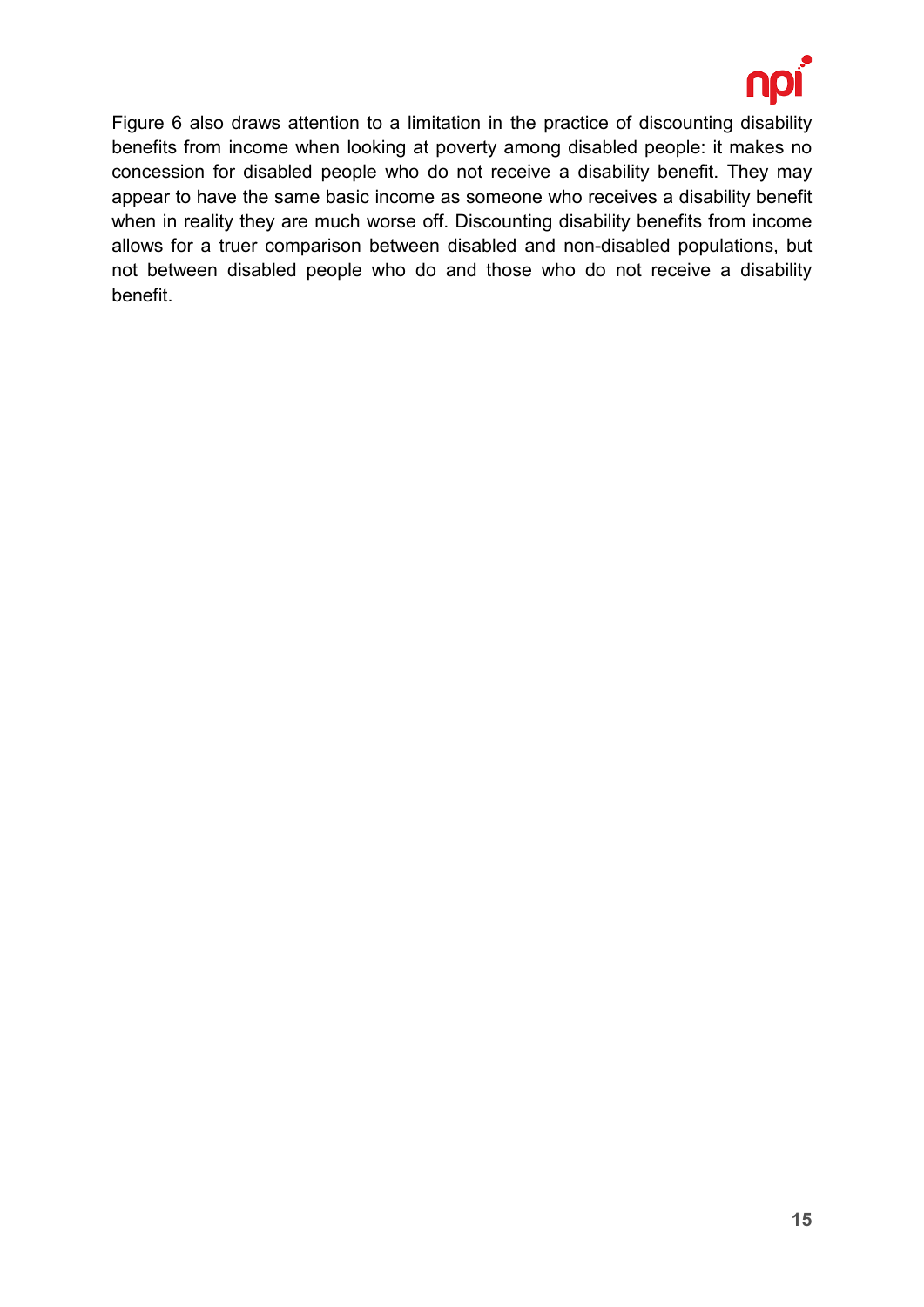

## <span id="page-15-0"></span>**3. The role of age, household type, work status and tenure in poverty among disabled people**

#### <span id="page-15-1"></span>**Introduction**

Disabled people have a higher poverty rate than the UK average. But within the disabled population there are considerable differences in the proportion of people in poverty. This section examines some of the factors that are associated with higher poverty rates.

#### <span id="page-15-2"></span>**Poverty and age**

Figure 7 shows that, for each age group, disabled people have a higher poverty rate than the rate for those without a disability, but the gap varies greatly.



**Figure 7: Poverty rates by age group**

Note: Disability definition used: Equality Act. Source: NPI analysis of Households Below Average Income 2013/14, DWP

Among those without a disability, people below the age of 25 have a relatively high poverty rate of between 25% and 29%. In contrast, among older age groups the poverty rate is always less than 20%. However, for disabled people, the poverty rate is above 30% for all age groups except pensioners.

Among working-age adults without a disability, the poverty rate is highest for those aged under 25, at 29%, and then falls markedly to 18% among those aged 25 to 44.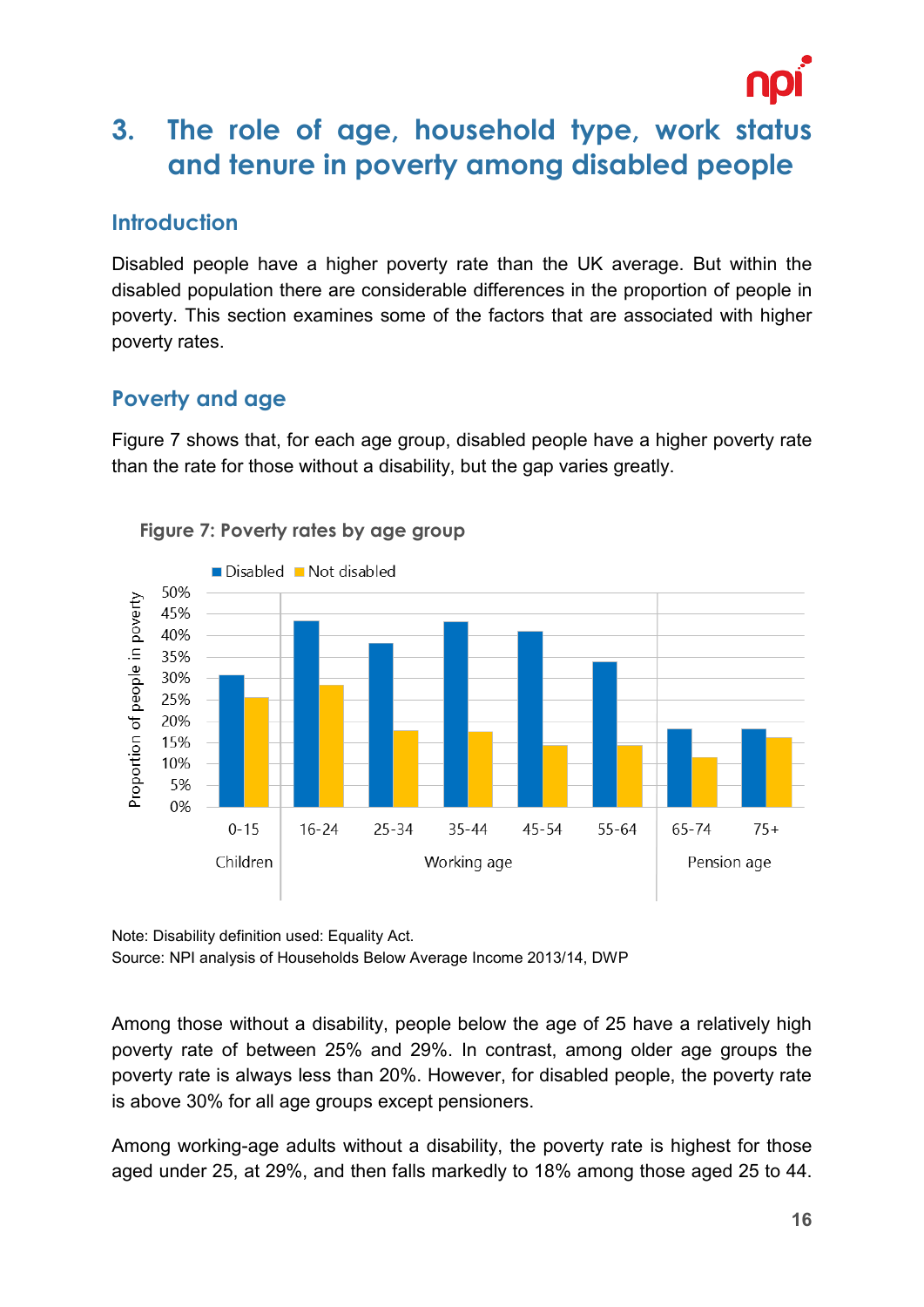

It falls further to 14% among those aged 45+. Meanwhile, the poverty rates for disabled people remain high across working age. Disabled people aged 25 to 64 have poverty rates that are more than double those of their non-disabled peers. For those aged 35 to 54 this amounts to a gap of over 25 percentage points.

In terms of children, 31% of disabled children are in poverty, compared with 26% of their non-disabled counterparts. This equates to 310,000 disabled children in poverty. As only a small proportion of children are disabled, this comprises only 8% of children in poverty.

In terms of pensioners, 18% of disabled people aged 65 to 74 are in poverty, the same rate as the rate for those aged 75 and over. This is higher than the rates for non-disabled pensioners by six percentage points and two percentage points respectively. Disabled pensioners have markedly lower poverty rates than younger disabled people and the smallest poverty rate gap with their non-disabled peers. But this is also the age group with the highest rates of disability and over half (53%) of pensioners in poverty are disabled (860,000). So although the gap is much smaller than the gap among those of working age, the disability poverty gap persists despite the availability of universal benefits such as the state pension.

#### <span id="page-16-0"></span>**Poverty and household type**

Figure 8 demonstrates that the poverty rate varies by the type of household people live in.



#### **Figure 8: Poverty rates by household type**

Note: Disability definition used: Equality Act. Source: NPI analysis of Households Below Average Income 2013/14, DWP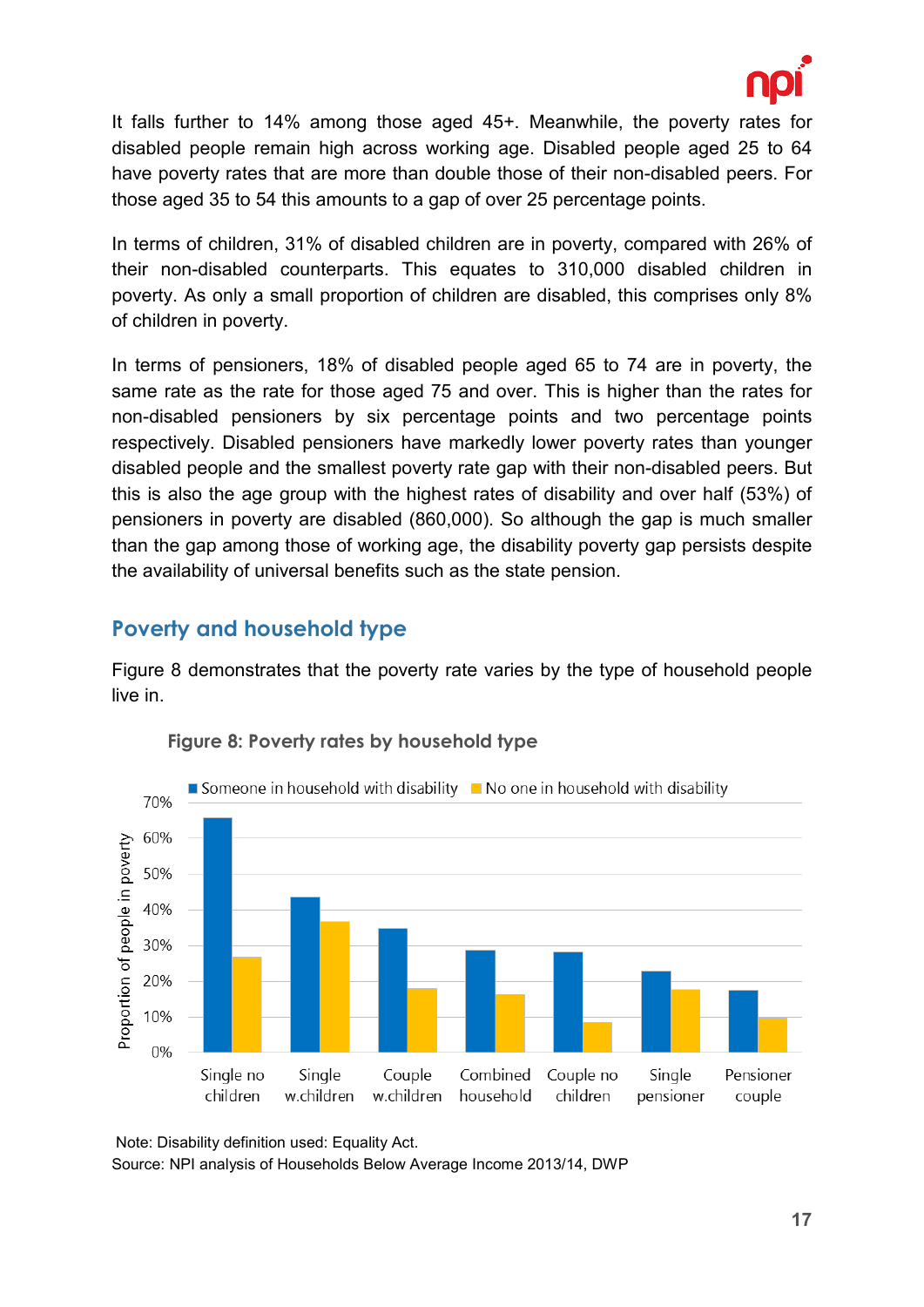

Figure 8 shows that two-thirds (66%) of disabled working-age adults living alone are in poverty, much higher than disabled people in other households and 39 percentage points higher than non-disabled working-age adults living alone. Of the single-parent households with a disabled member, 43% are in poverty, compared with 37% of single-parent households with no disabled members.

While disabled working-age and single adults have high poverty rates, what is also notable is the poverty rate gap among working-age couples – often households with one disabled adult and one not. For example, non-disabled couples without children have a poverty rate of 8% while for those where at least one member of the couple is disabled the poverty rate is over three times higher at 28%.

#### <span id="page-17-0"></span>**Poverty and work status**

As discussed above, the disability poverty gap is particularly high among workingage households. The next two figures explore to what extent this is explained by variations in employment. For some people their disability will prevent them from doing paid work and the lack of earned income could mean that they are in poverty.

Figure 9 compares the work status of working-age households by disability. It shows that households containing a disabled person tend to work fewer hours overall than households where no one is disabled. Within households with a disabled person, those where all adults work is the most common arrangement, and the least common is no adults in work.



#### **Figure 9: Work status of households by disability**

Note: Disability definition used: Equality Act. The figures do not necessarily sum due to rounding. Source: NPI analysis of Households Below Average Income 2013/14, DWP

Figure 10 compares the poverty rates for households containing a disabled person and those that do not, by work status.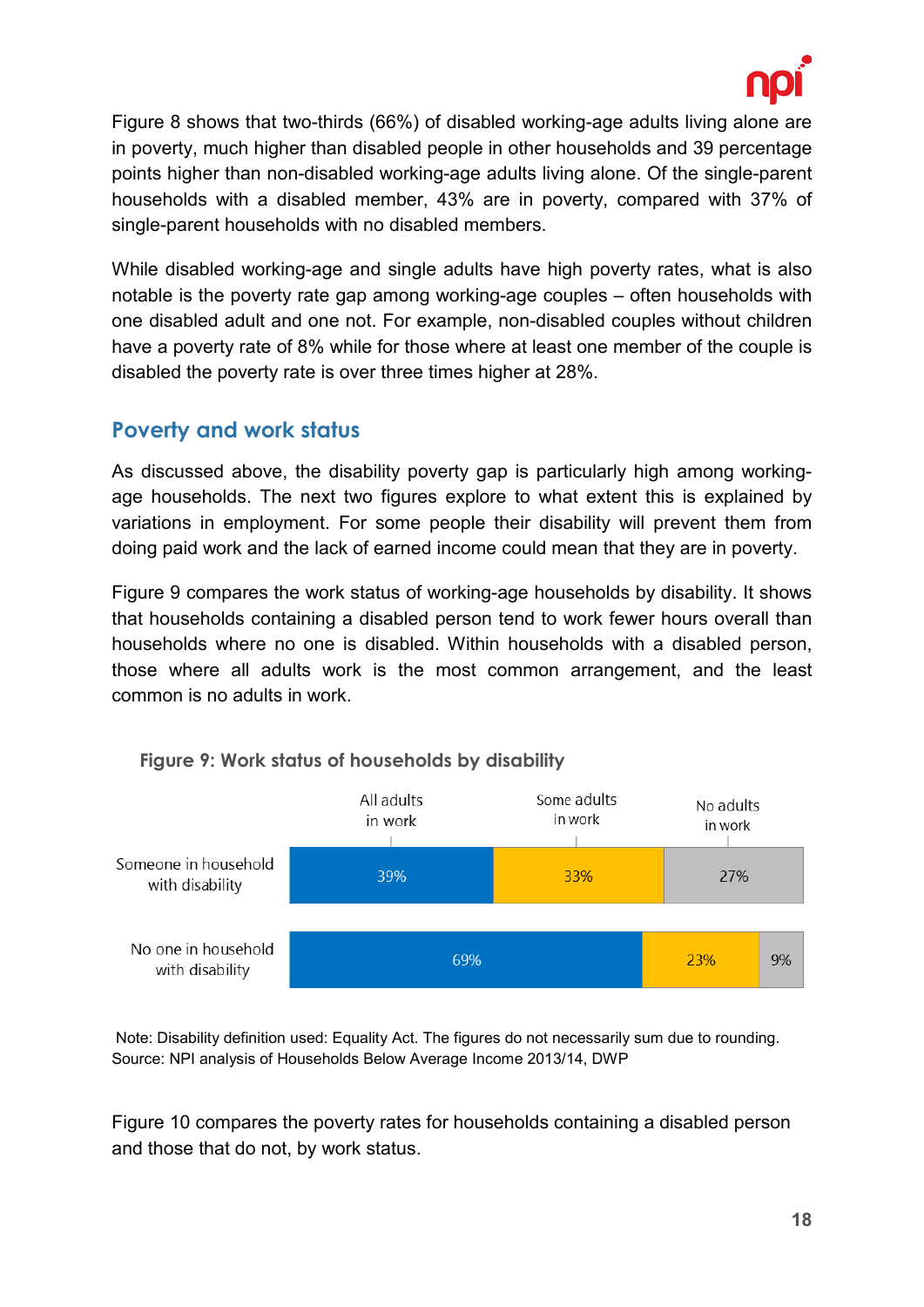





Note: Disability definition used: Equality Act.

Source: NPI analysis of Households Below Average Income 2013/14, DWP

Figure 10 shows that for each combination, the poverty rate is higher for those households containing someone with a disability than for those that do not. However, the disability poverty gap is much smaller for working households (3 percentage points) than for workless households (8 percentage points).

The differences between work statuses are much greater than the differences between households containing someone with a disability. For example, while the poverty rate for a fully working household containing a disabled person (at 12%) is slightly higher than for those where no one is disabled, it is much lower than the rate for non-disabled households where only some adults are working.

For working-age households with a disabled member, the poverty rate is 16 percentage points higher than for those without a disabled member. Nearly threequarters of this gap can be explained by disabled households having fewer adults in work than non-disabled households (Figure 9), with only a quarter explained by a high risk of poverty for a given work status (Figure 10).

#### <span id="page-18-0"></span>**Poverty and tenure**

Last in this section, we look at the disability poverty gap and its links to housing. Housing costs have a direct impact on disposable income and are strongly linked to tenure – the average housing cost for those who rent their home is much higher than the cost for those who own their home.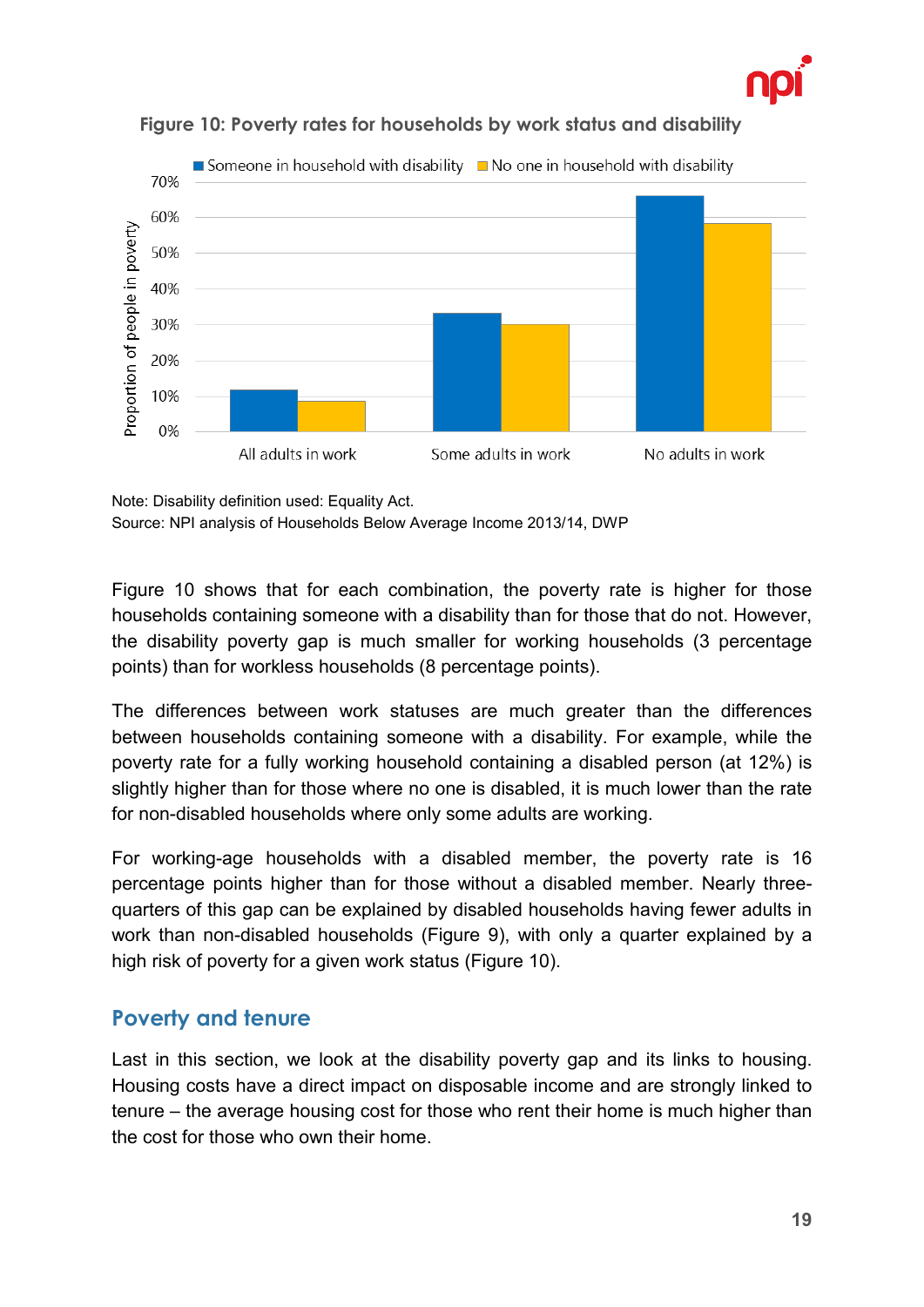

As tenure varies substantially by age and the disabled population is on average older than the non-disabled population, Figure 11 shows how it varies by age and disability.

#### **Figure 11: Tenure by age and disability**

 $\neg$  Disabled  $\neg$   $\dots \triangle$   $\dots$  Not disabled



Source: NPI analysis of Households Below Average Income, DWP.

Overall, Figure 11 shows that, compared with the non-disabled population, a higher proportion of disabled people live in social rented housing across all age groups. In turn, a lower proportion own with a mortgage during working age and own outright as pensioners. Once age is taken into account, there is little difference in the proportion of disabled people and non-disabled people living in private rented housing.

Figure 12 shows how poverty rates vary by tenure and disability. Renters, particularly those of working age, have a higher poverty rate than owner-occupiers. The disability poverty gap persists but is widest among working-age private tenants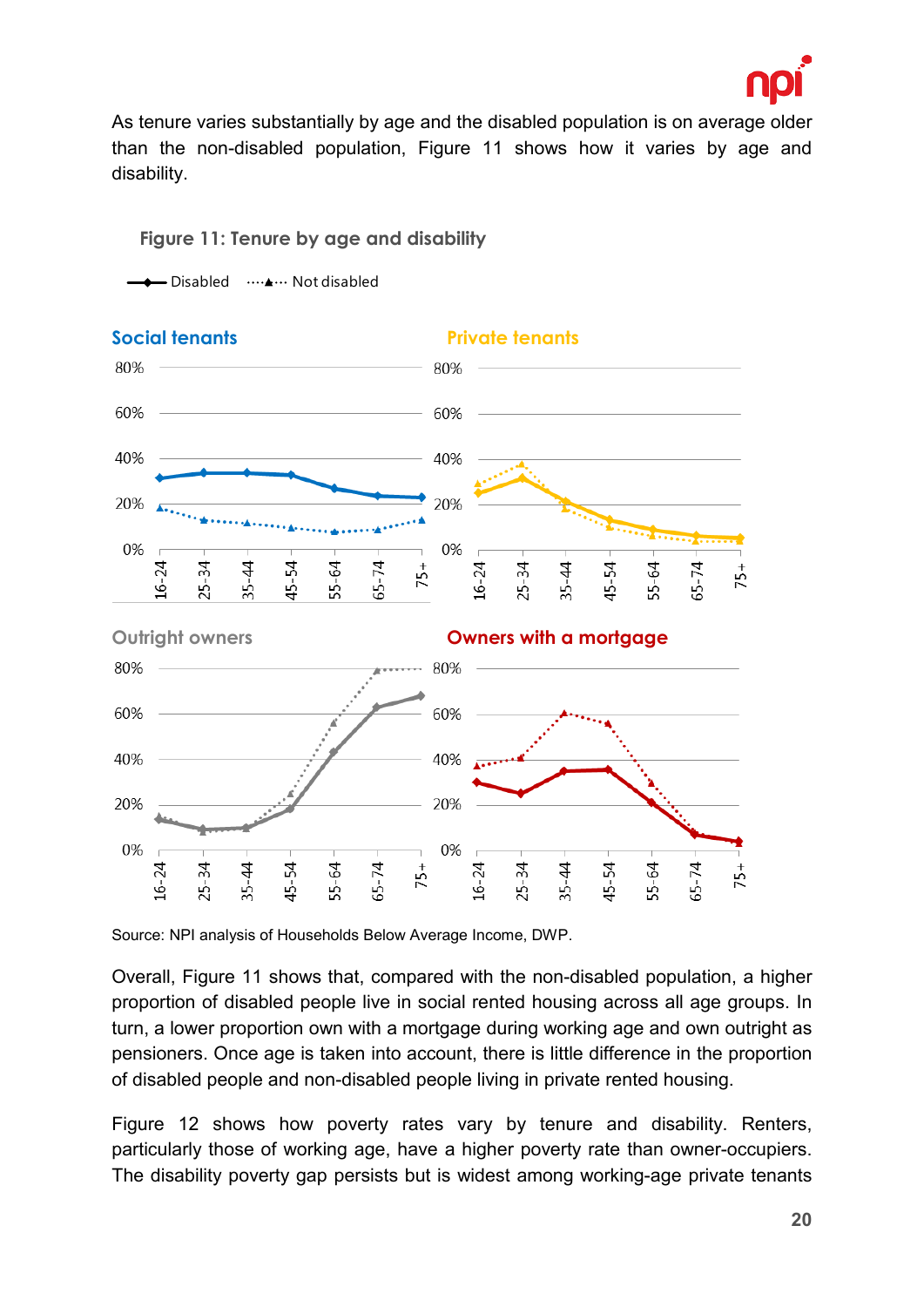

at 25 percentage points. Along with a poverty rate of 56%, disabled private renters live in a tenure that has high costs and little security.



**Figure 12: Poverty rates by tenure and disability**

Over the past two decades, there has been a sustained increase in the number of people renting their homes from a private landlord, particularly among younger adults. But overall, only 14% of disabled people are private tenants (1.5 million) due to the lower prevalence of disability among younger adults. Nonetheless, 800,000 disabled people live in poverty in the private renter sector – this is a group that faces higher costs through their disability and also substantial housing costs.

Note: Disability definition used: Equality Act. Source: NPI analysis of Households Below Average Income 2013/14, DWP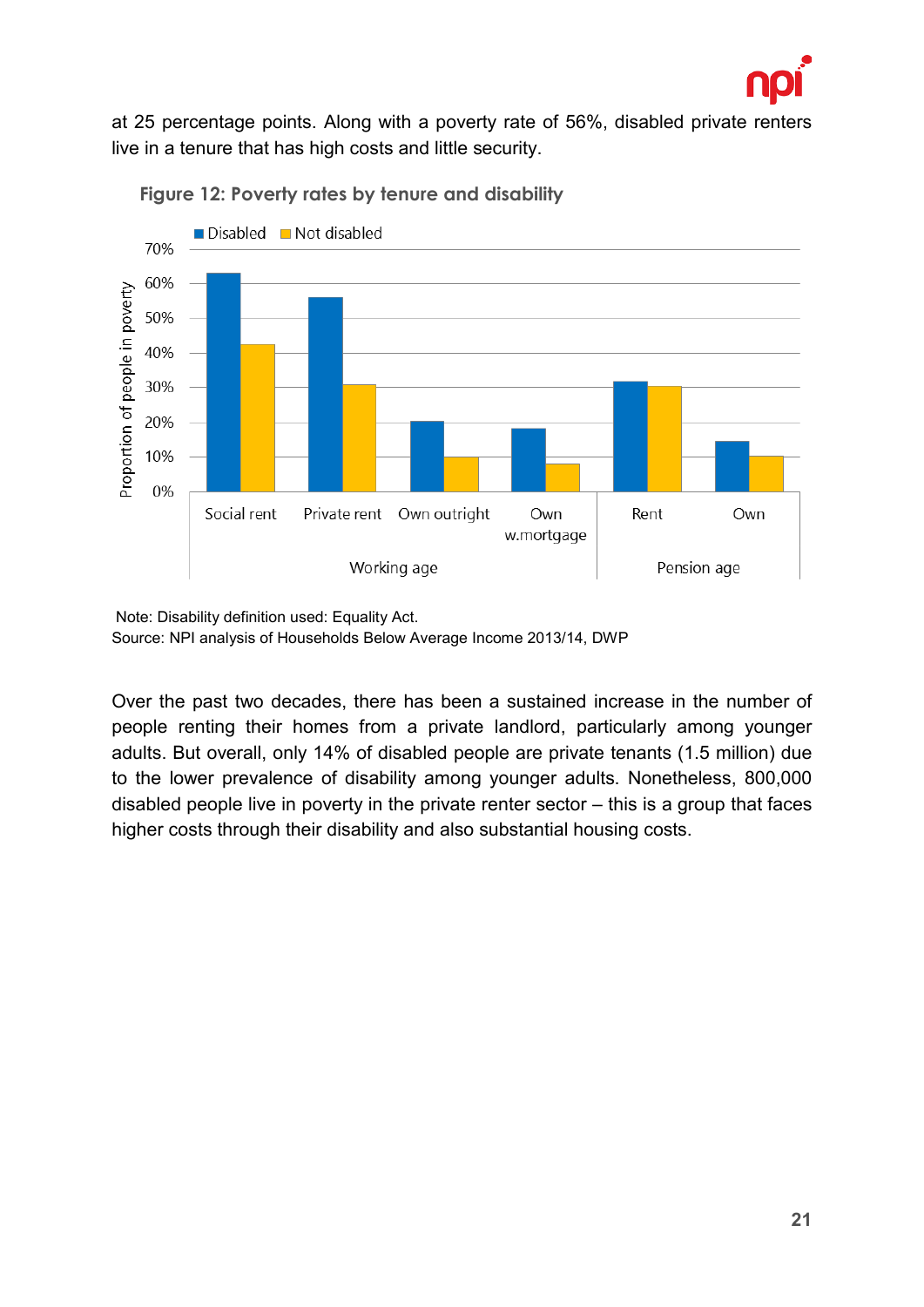

## <span id="page-21-0"></span>**4. Disabled people and work**

#### <span id="page-21-1"></span>**Introduction**

This section looks at how disabled people interact with the labour market and how this compares with non-disabled people. This is of interest for multiple reasons. First, as earnings tend to be the main source of income for most households, there is a poverty dimension to patterns of work among disabled people. Second, employment is often important in its own right, both for financial independence and for higher levels of health and wellbeing. Third, it is an important policy focus of the government, with a current consultation on halving the employment rate gap between disabled and non-disabled people. As the Resolution Foundation has noted, increasing employment for disabled people is central to the government's aim of full employment.<sup>[4](#page-21-3)</sup>

#### <span id="page-21-2"></span>**Employment**

Figure 13 presents data on the labour market status of working-age disabled and non-disabled people. It shows that 39% of disabled people are employees, and a further 7% are self-employed, giving an employment rate of 46%. This is 34 percentage points below the employment rate of non-disabled people, 69% of whom are employees and 11% are self-employed.

Among disabled people, around one in five (21%) want to work but do not have any work: 6% are unemployed and 15% are economically inactive but would like to work. Among non-disabled people, the figure is 8%, half of whom are unemployed and half are inactive but wanting to work.

Much of the difference in employment rates is explained by those who are inactive and would not like to work, which is the case for just over a third of working-age disabled people (34%), and only 13% of non-disabled people.

Looking only at people in work, 65% of disabled workers are full time, compared with 76% of non-disabled workers. Also, disabled people in work are slightly more likely to be self-employed (16% compared with 13%).

<span id="page-21-3"></span> <sup>4</sup> Gregg, P. and Gardner, L. (2016) *The road to full employment: what the journey looks like and how to make progress*, London: The Resolution Foundation.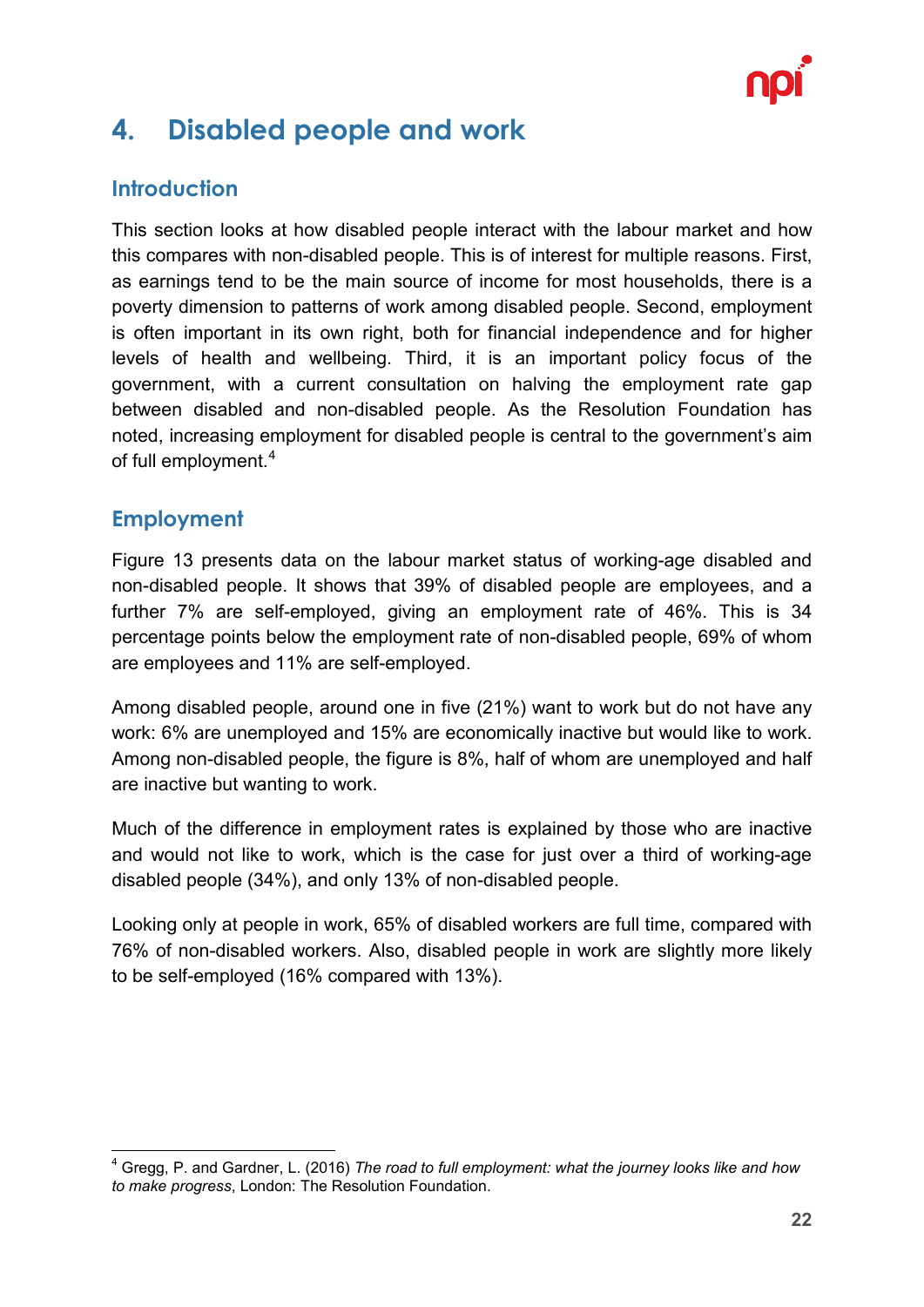



**Figure 13: People aged 16 to 64 by disability and labour market status**

Notes: Disability definition used: Equality Act. ILO = International Labour Organization.

Source: Labour Force Survey, 2015

Figure 14 looks at this from a different perspective. Disabled people are heavily overrepresented given their population share in many of the aspects of worklessness. Of the working-age population, 17% are disabled. However, 23% of all unemployed people are disabled, as are nearly half of those who are economically inactive but would like to work (46%). Consequently, disabled people are under-represented among employees and self-employed people.

This highlights that any efforts to further increase the employment rate beyond those already looking for it and ready to start, must involve disabled people, given that they make up 46% of those who are inactive but would like to work – although a majority of these may not be in a position to work given their impairments. This has been a policy focus, through a combination of premiums on tax credits and increasing conditionality in the social security system. However, Gregg and Finch (2016) note that this has not been as successful as it was for lone parents. $^5$  $^5$  This may reflect that the problem is less about the 'activation' of disabled people, and more to do with the additional barriers and costs of working with a limiting condition.

<span id="page-22-0"></span> <sup>5</sup> Gregg, P. and Finch, D. (2016), *Employing new tactics: the changing distribution of work across British households,* London: Resolution Foundation, p 30.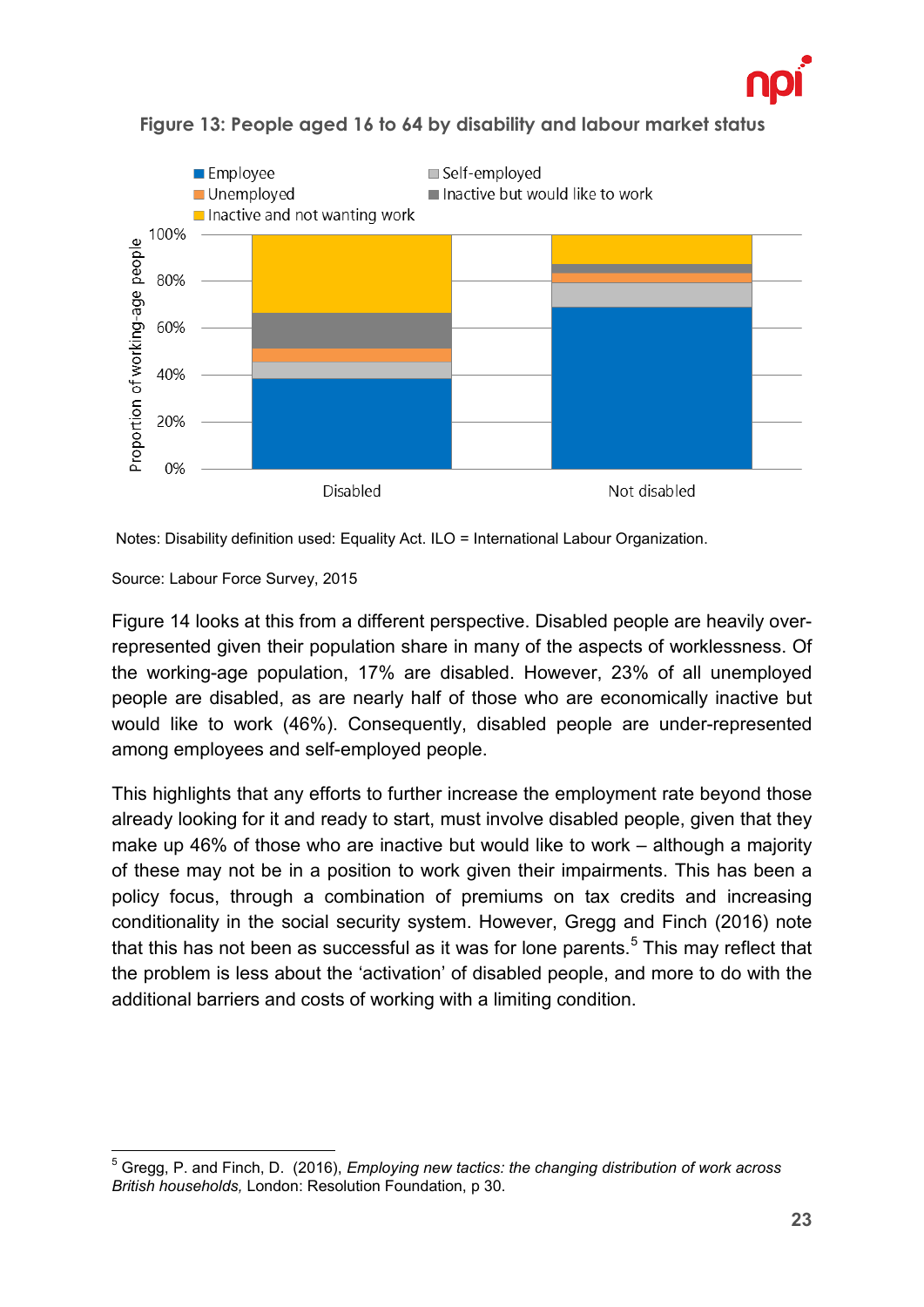

#### **Figure 14: Labour market status by share of disabled people (aged 16 to 64)**



Notes: Disability definition used: Equality Act. ILO = International Labour Organization. Source: Labour Force Survey, 2015

Employment rates vary across age groups. Figure 15 presents data on these rates by disability and age group. The employment rate is higher for non-disabled people in every age group, and reaches much higher rates overall: peaking at around 90% in some age groups, whereas the highest the employment rate for disabled people hits is 55%.

As shown in Figure 15, the employment rate gap also varies across age groups. There are several dimensions to this. The gap is lowest for the youngest and oldest adults. This is probably because these groups are less likely to be involved in the labour market, due to either full-time education or retirement. The middle age range is of more interest. Between the ages of 25 and 59, the employment rate gap is lowest at 30 to 34 years of age, when the employment rate for disabled people is 30 percentage points lower than that for non-disabled people. The gap then grows for every subsequent age group until it peaks at 40 percentage points for 50- to 54-yearolds. In arithmetic terms, this is because the employment rate for disabled people has already peaked at 30 to 34, whereas it continues to rise for non-disabled people. The proportion of people who are disabled is also increasing across this age range.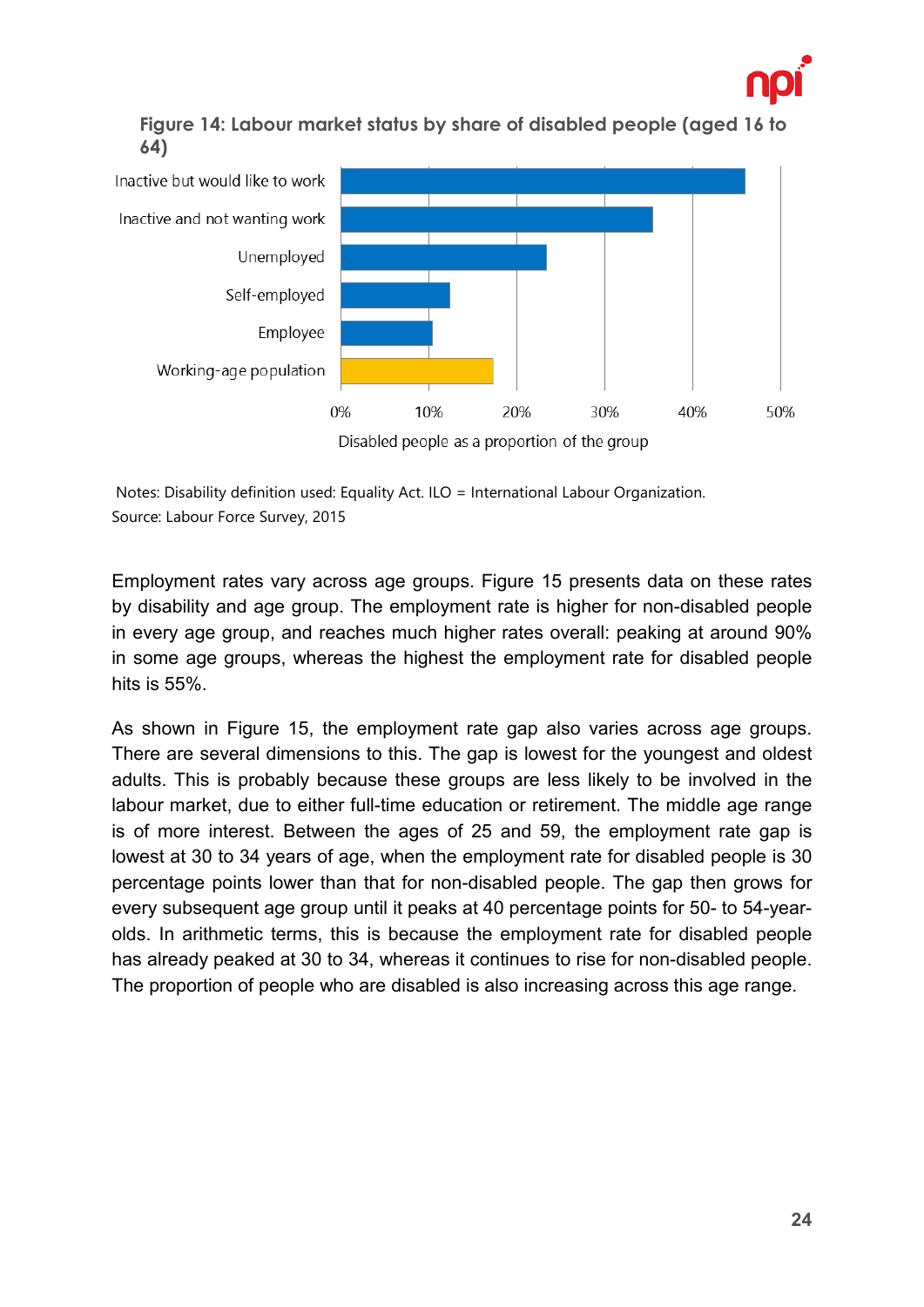



#### **Figure 15: Employment rates by disability and age group, and the employment rate gap**

Note: Disability definition used: Equality Act. Source: Labour Force Survey, 2015

This could reflect several problems. First, conditions may be on average more severe or work-limiting in older age groups. The employment rate gap therefore grows because conditions are more severe, making remaining in or returning to work more difficult. Second, the onset or worsening of disability in the older working-age groups means that early retirement is a more plausible option. Third, it may also be more difficult to re-enter the labour market or be retained after a spell of illness or disability as a result of employer attitudes.

Another important part of the picture on employment for disabled people is geographical variation, as shown in Figure 16, which shows the working-age employment rates for disabled and non-disabled people in each region of the UK. What is striking is the relative lack of variation in the employment rates for nondisabled people. The difference between the highest employment rate (East of England) and the lowest (the West Midlands) is six percentage points. The difference between the highest employment rate for disabled people (the South West) and the lowest (Northern Ireland) is 24 percentage points, four times larger. Even excluding Northern Ireland as an outlier, the gap is 16 percentage points.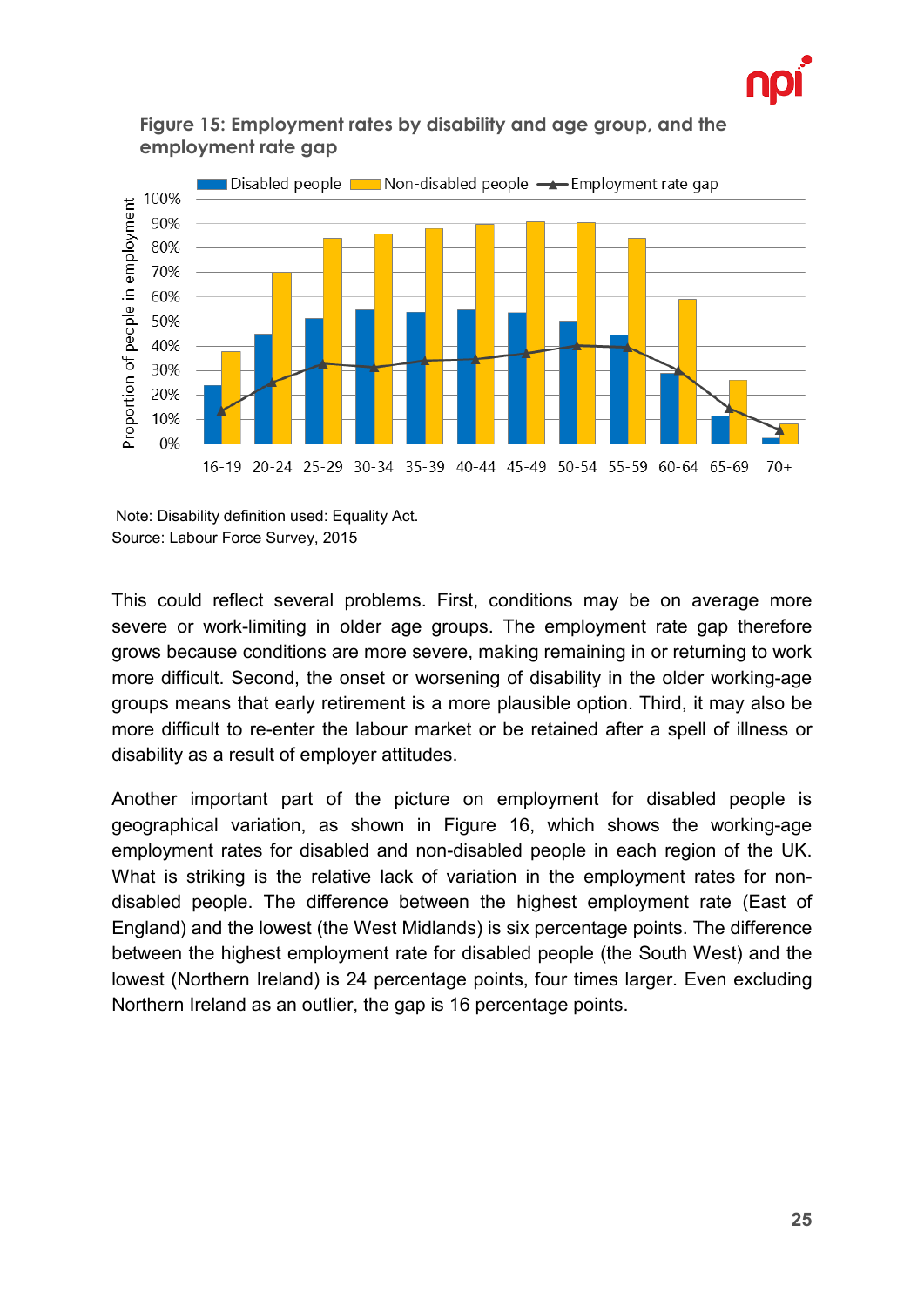



**Figure 16: Regional variation in employment by disabilit**

Note: Disability definition used: Equality Act. Source: Annual Population Survey via NOMIS

The implication of this is that the employment rate for disabled people in Northern Ireland and a few other regions is so low that it suggests the possibility that there could be 'low-hanging fruit', whereby a few changes could produce reasonably large wins in increasing the employment of disabled people. The fact that over half of disabled people are employed in some regions means that there should be scope for large increases in regions far behind, given that their overall employment rates are similar.

However, there will be limits to this as well. There is a strong negative correlation between regional employment rates and the share of disabled people who have a work-limiting condition (-0.9), meaning that in regions where more disabled people have a work-limiting condition and therefore less able to work, the employment rate for disabled people is lower. This might explain some of the variation in employment rates for disabled people between regions.

One of the more difficult questions to answer is: What has happened to the employment rate for disabled people over time? This is because there have been two substantial changes to the definition of disability in the last number of years that prevent a robust answer (see Appendix 3). The picture from the data is that under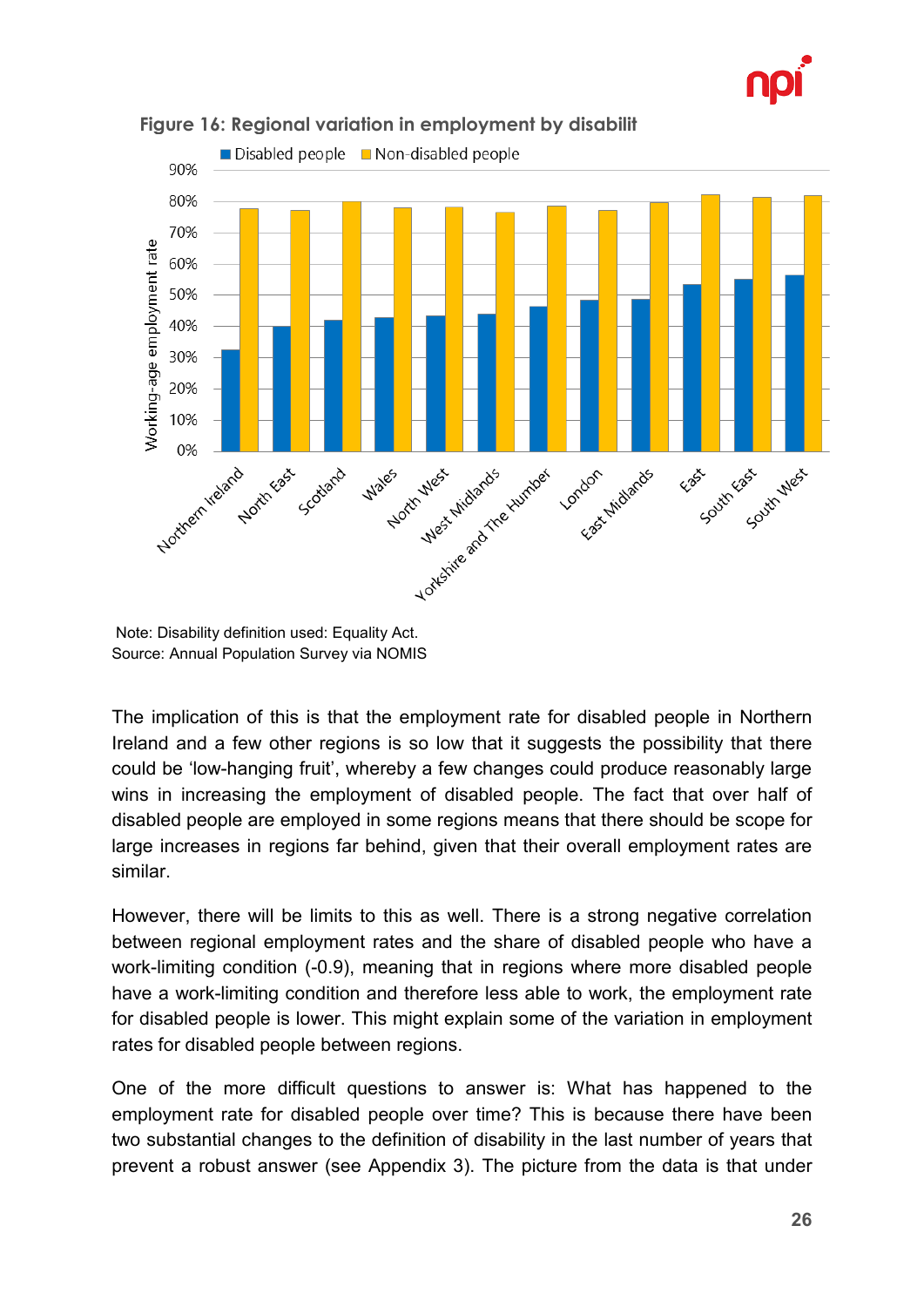

the first consistent Disability Discrimination Act definition, which applied between 1998 and 2009, the employment rate for disabled people rose sharply up to 2004 and was consistent with a falling employment rate gap from 36 percentage points to 28. There was no change in the employment rate gap during the period covered by the second Disability Discrimination Act definition between 2010 and 2013. Apart from an increase when a new Equality Act definition was introduced in 2014, there was also no obvious change between 2014 and 2016. Although it cannot be definitely stated, it seems that there has been no recent change in the disability employment gap.



**Figure 17: How employment rates for working-age disabled people have changed over time**

However, there is also a question over whether there was really a fall in the employment rate gap between 1998 and 2009. Baumberg Geiger *et al* call the definition of disability used at that time 'fragile'. [6](#page-26-0) This is because other surveys that look at disability and employment have not shown the same trends over that time period.

Levels and types of employment are only one aspect of the way disabled people interact with the labour market. Some measure of the security of employment is also

Source: Labour Force Survey, 2015

<span id="page-26-0"></span> <sup>6</sup> Baumberg Geiger, B., Jones, M. and Wass, V.(2016) *The flaws of existing measures of the disability employment gap – and how to correct them*, Evidence for the Department of Work and Pensions Disability Employment Gap Inquiry, London: House of Commons.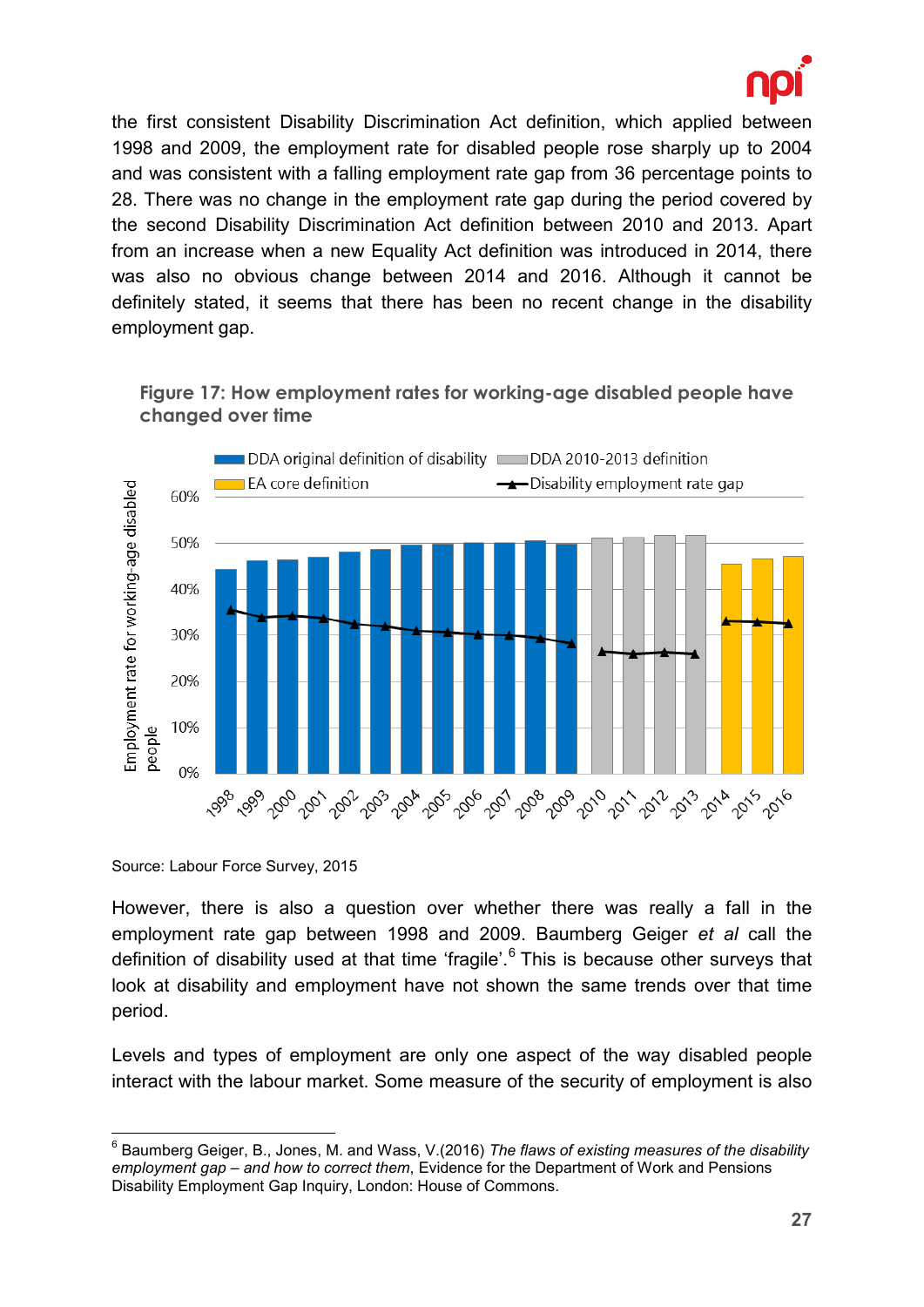

important. Figure 18 shows two measures of employment that can be considered 'less' secure on average:

- temporary contracts
- zero-hours contracts that do not guarantee a number of hours of work each week.



**Figure 18: The security of employment for disabled people**

Note: Disability definition used: Equality Act. Source: Labour Force Survey, 2015

Disabled people in employment are about as likely as non-disabled people to be employed on a temporary contract: 5.8% compared with 5.6%. They are slightly more likely to be employed on a zero-hours contract: 3.4% compared with 2.3%. This could be interpreted in a more positive way: zero-hours contracts offer some degree of flexibility to the worker as well as the employer, which could be useful for those with, for example, conditions that fluctuate.

#### <span id="page-27-0"></span>**Skills and qualifications**

This subsection looks at disabled people and qualifications, which are often used as a proxy measure for skills. These are important for employment and pay prospects, as well as for progression in these areas. Disabled people tend to have lower levels of qualifications, as shown in Figure 19. The main differences are for those with the highest qualifications and those with no qualifications.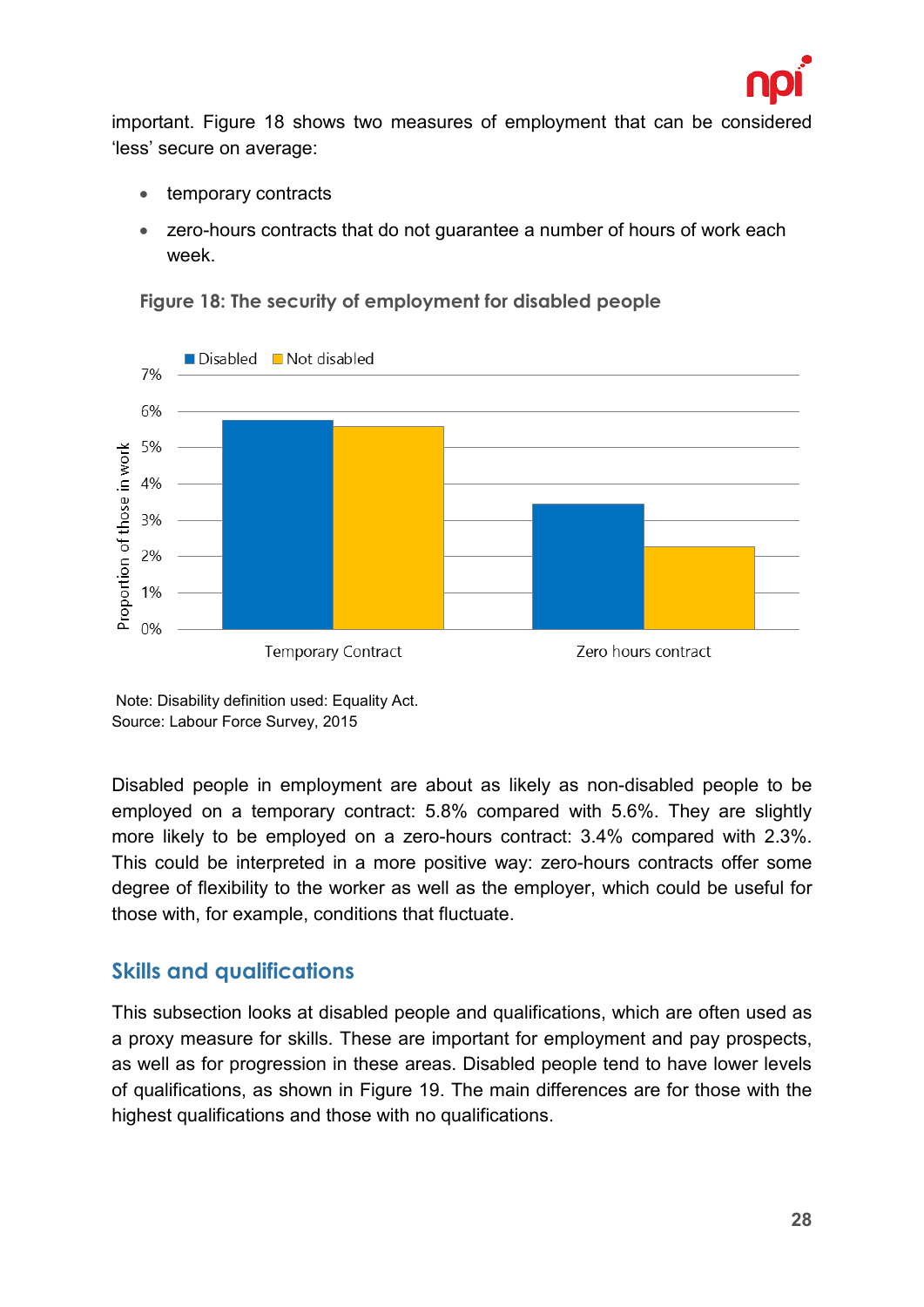



#### **Figure 19: Qualifications and disability**

Notes: Disability definition used: Equality Act. GCE = General Certificate of Education. GCSE = General Certificate of Secondary Education. Source: Labour Force Survey, 2015

At the highest end of the spectrum, around 30% of non-disabled people have a degree or equivalent, twice as high as the proportion of disabled people. At the lowest end, over a fifth of disabled people have no qualifications or do not know if they have qualifications, more than twice as high as the number of non-disabled people.

This 'skills gap' is not merely an artefact of the older age profile of disabled people (older people have lower levels of qualifications than younger people). Figure 20 looks at the proportion of disabled and non-disabled people with no qualifications by age band. The proportion with no qualifications increases with age for both disabled and non-disabled people (the youngest age group has been excluded as they are still acquiring qualifications). At each age band, however, disabled people are much more likely to lack qualifications, for example: 16% of disabled 20- to 24-year-olds compared with 5% of non-disabled people from this age group.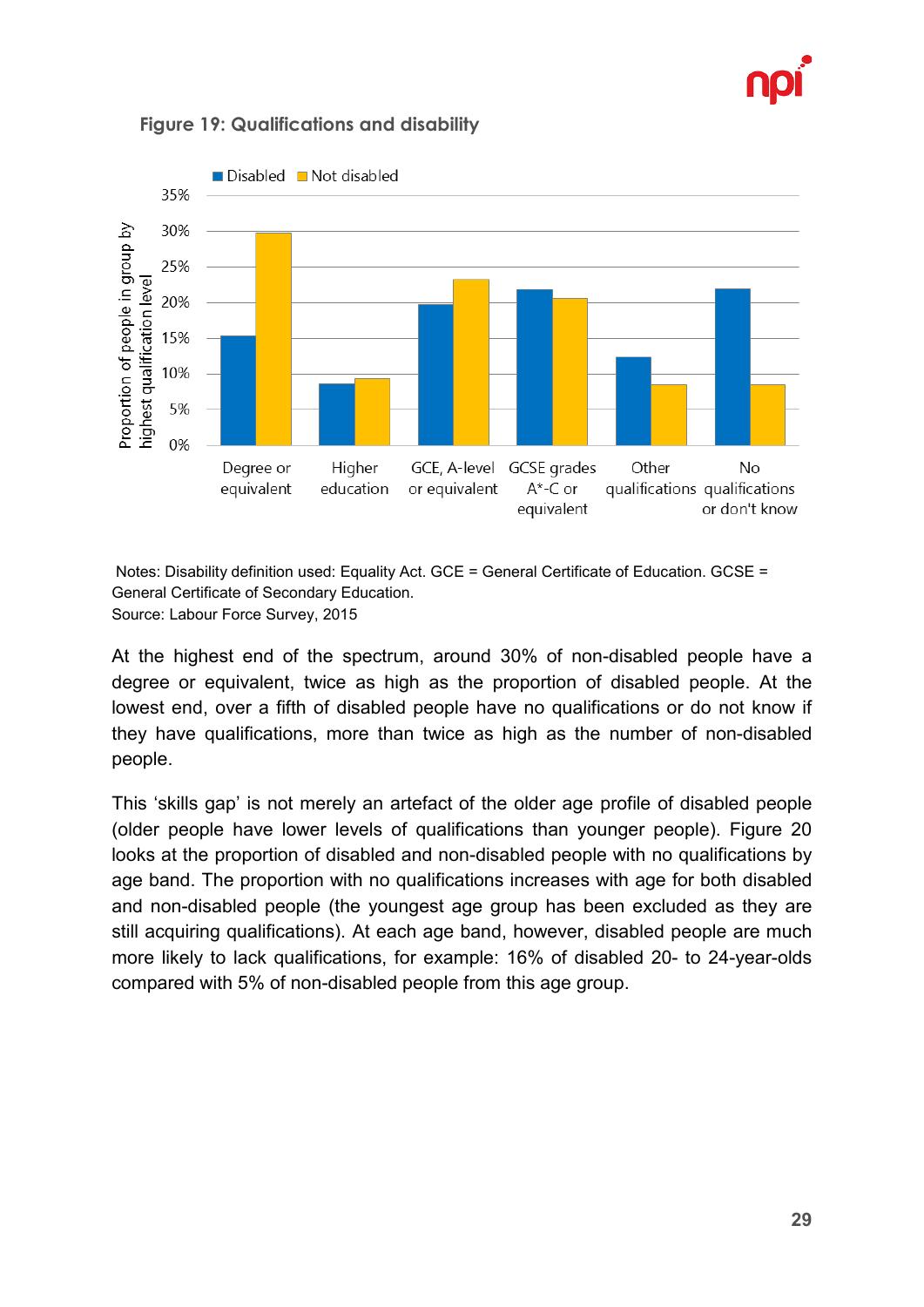

#### **Figure 20: No qualifications by age**



Note: Disability definition used: Equality Act. Source: Labour Force Survey, 2015

The skills gap is fairly similar across most regions of the UK. There are some exceptions, however. The gap is much larger in London, even though disabled people in London are more likely to have a degree or equivalent than disabled people anywhere else in the UK. The gap is smallest in the South West.

Leaving aside the lower average qualification levels for disabled people, disabled people still face additional disadvantages. Figure 21 shows that the proportion of disabled employees who are low paid (measured as below two-thirds of the median UK hourly wage) is higher than the proportion of non-disabled employees who are low paid, at each level of qualification as well as overall. On these figures, 34% of disabled employees are low paid, compared with 27% of non-disabled employees. One caveat is that these pay figures come from the Labour Force Survey rather than the more reliable Annual Survey of Hours and Earnings, as the latter does not contain demographic information. As such, they overstate the levels of low pay, but the interest here is primarily in the patterns between groups.

As would be expected, lower levels of qualifications are consistent with lower levels of low pay. But disabled people face an additional disadvantage even at the same levels of qualification.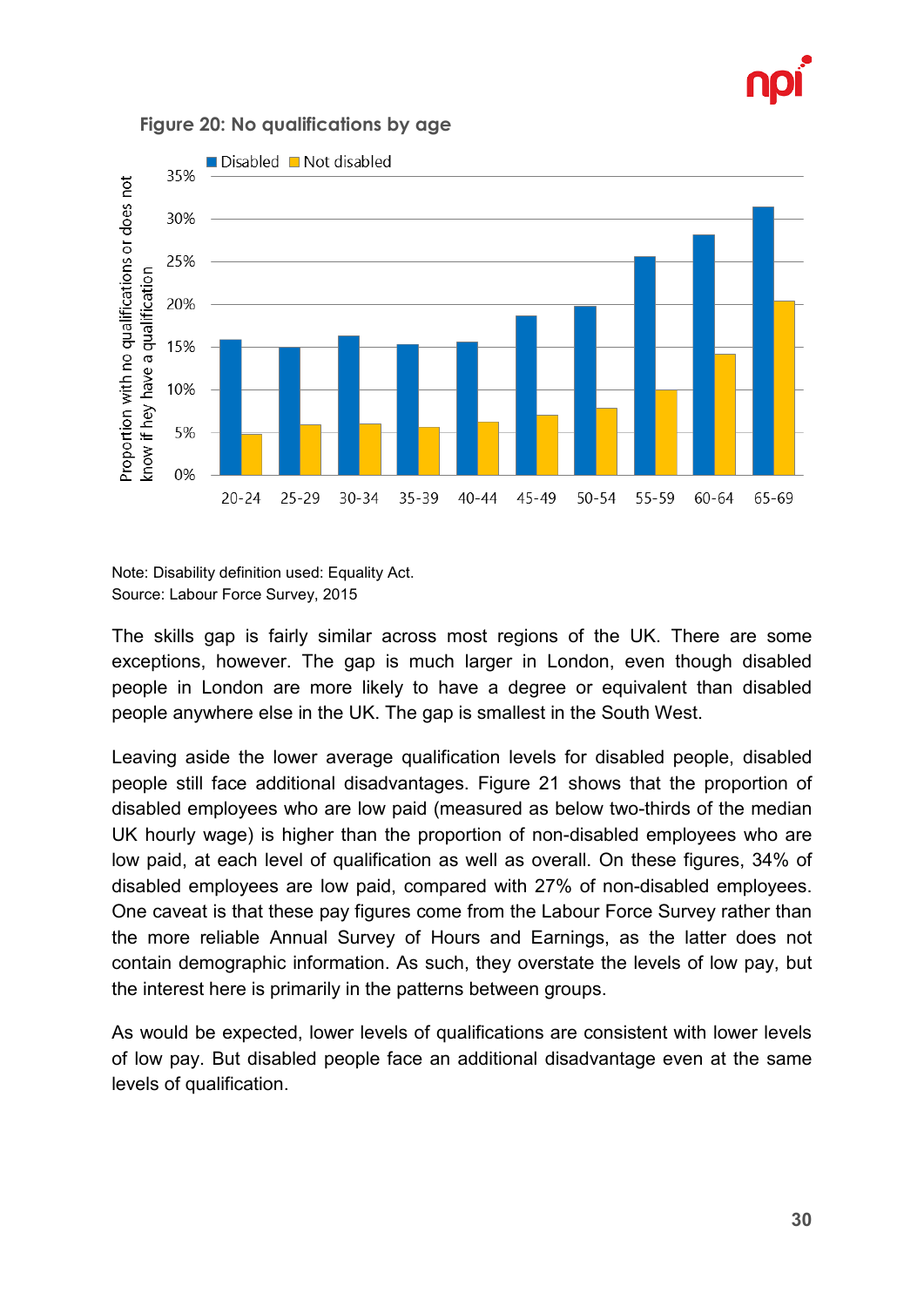



**Figure 21: Low pay by qualification level**

Notes: Disability definition used: Equality Act. GCE = General Certificate of Education. GCSE = General Certificate of Secondary Education. Source: Labour Force Survey, 2015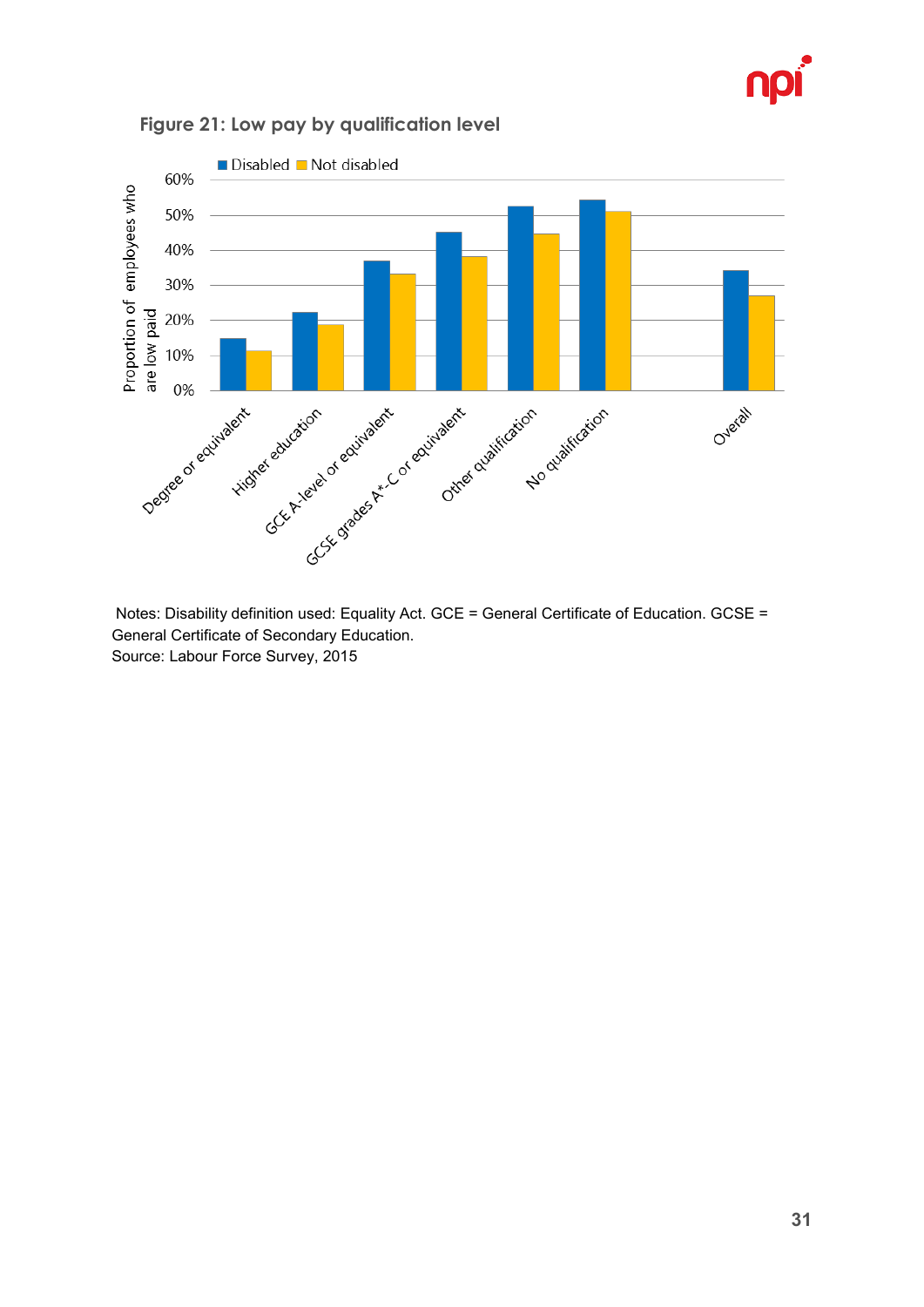

## <span id="page-31-0"></span>**5. Social security**

#### <span id="page-31-1"></span>**Introduction**

Supporting people with reduced capacity for work, whether for health- or age-related reasons, is an important function of the social security system. In 2014/15, 2.5 million people were in receipt of incapacity-related benefits and 4.8 million people were claiming 'extra costs' disability benefits, designed to cover the additional costs that are incurred by disabled people.<sup>[7](#page-31-3)</sup>

This section briefly examines how disabled people interact with the social security system, focusing on their exposure to benefit sanctions and the conditionality regime and how the value of benefits for this group has changed over time.

#### <span id="page-31-2"></span>**How has the social security policy context evolved for disabled people in the last five or six years?**

In recent years, wide-ranging reforms have sought to restructure the way that the social security system supports disabled people in the UK. Adjustments to administrative definitions and eligibility criteria have featured strongly but there have also been some cuts to the amount received by people claiming disability benefits, both directly (for example by freezing or reducing benefit premiums) and indirectly (for example by including families receiving some types of disability benefits in the benefit cap). These cuts tend to have been targeted at working-age people deemed likely to have some capacity for work-related activities. This review of the policy context focuses on reform to incapacity-related benefits (Incapacity Benefit and Employment and Support Allowance) and to 'extra costs' disability benefits (Disability Living Allowance and Personal Independence Payment).

#### **From Incapacity Benefit to Employment and Support Allowance**

Among those reforms that have sought to effect changes to the structure of benefits, the switch from Incapacity Benefit to Employment and Support Allowance (ESA) is a key example. ESA, which began to replace Incapacity Benefit in 2010, changed the assessment process and altered the conditions and circumstances that attract higher payments. Under Incapacity Benefit, higher payments were made depending on the time that someone had been ill for and the age at which they were affected by their condition. ESA removed some of these distinctions, instead offering higher payments for people assessed as having no capacity for work or work-related activity.

<span id="page-31-3"></span> <sup>7</sup> Department for Work and Pensions (2015) *Autumn Statement 2015: expenditure and caseload forecasts*, London: DWP.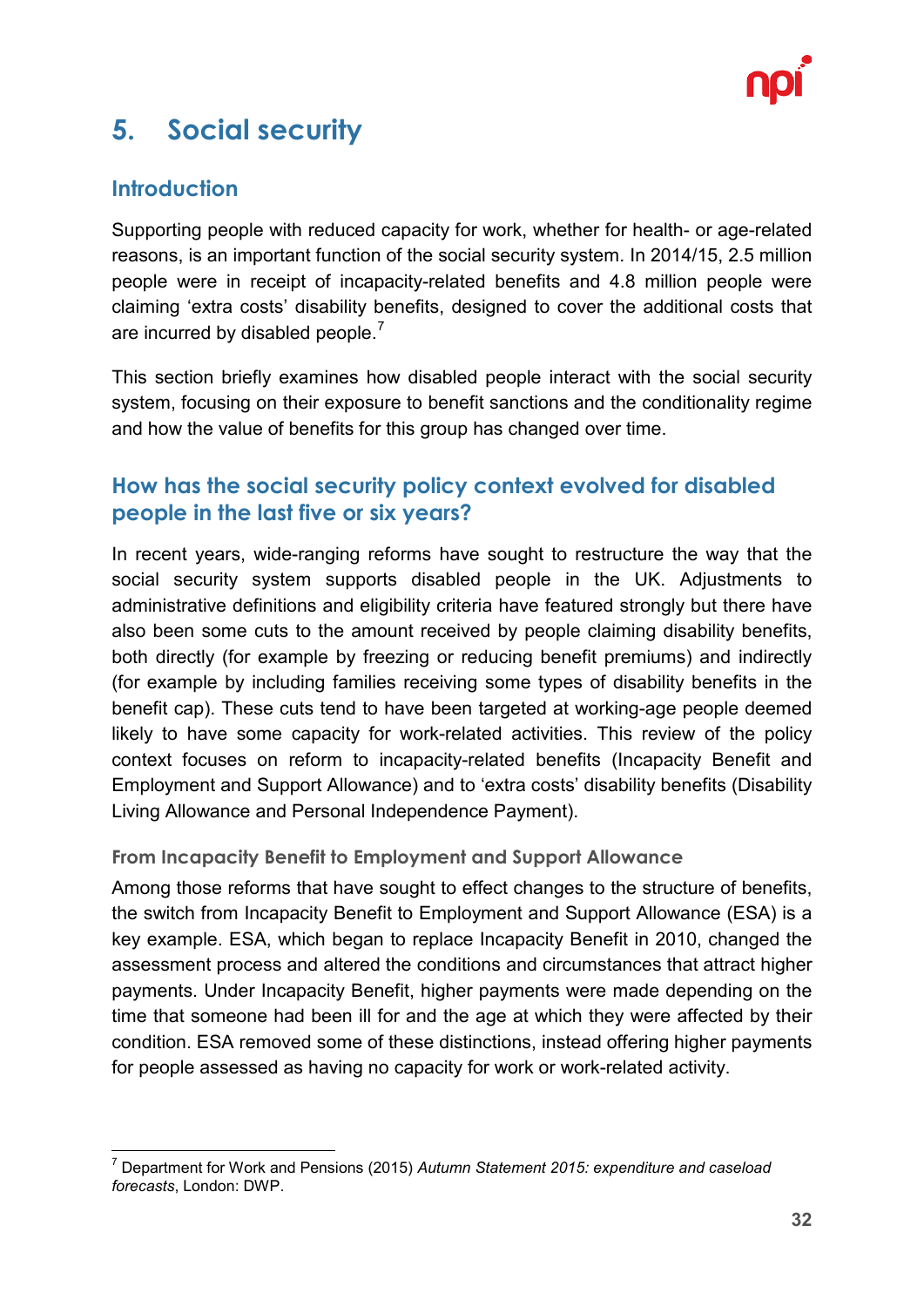

In addition to these structural changes, there have also been cuts in the amount of money that people can claim through disability benefits. Direct cuts to disability benefits have been targeted at people of working age who have been assessed as having the potential to return to work. The most significant example of this was the government's announcement that people placed in the work-related activity group on ESA would see their payment rates aligned with those on Jobseeker's Allowance from early 2017.

The change represents a £30 cut in the amount of benefit paid, and will apply to claims made from April 2017. The government also intends to remove the relevant component in Universal Credit so the cut may be passed on to people as their ESA claims are passed over to Universal Credit.

Other cuts and limits on the amount available to support disabled people have also been targeted at people in receipt of the work-related activity component of ESA:

- Workless households that contain someone in the work-related activity group are subject to a limit on the amount that can be claimed in benefits. In February 2016, 3,200 of the 20,200 households that were subject to the benefit cap (16%) contained someone claiming ESA. $^8$  $^8$
- In addition, the base rate for ESA is subject to the four-year freeze that was applied to working-age benefits from 2015. This will mean the loss of a small amount of money each week for all those on ESA. The additional component that is paid to those in the support group of ESA was exempt from this freeze.
- Finally, this group is subject to work-related activity requirements and other elements of conditionality. Those who do not exhibit the required behaviours are subject to sanctions. This is covered in further detail below.

**From Disability Living Allowance to Personal Independence Payment**

The Personal Independence Payment (PIP) is replacing Disability Living Allowance (DLA) for people of working age, with new claims having been assessed for PIP from April 2013 and reassessments due for completion in late 2017. The number of people claiming PIP is expected to rise in Great Britain from 692,000 in January 2016 to 2.5 million by 2020/21. $9$  The move from DLA to PIP may see a reduction in the 'extra costs' disability benefits caseload by 20 to 30%, with campaigners worried that these cuts to expenditure will exacerbate the links between disability and poverty.

<span id="page-32-0"></span> <sup>8</sup> Department for Work and Pensions (2016) *Benefit cap quarterly statistics: GB households capped to February 2016*, London: DWP.

<span id="page-32-1"></span><sup>9</sup> Department for Work and Pensions (2016) *Benefit expenditure and caseload tables 2016*, London: DWP; Department for Work and Pensions (2016) *Personal Independence Payment: official statistics to January 2016*, London: DWP.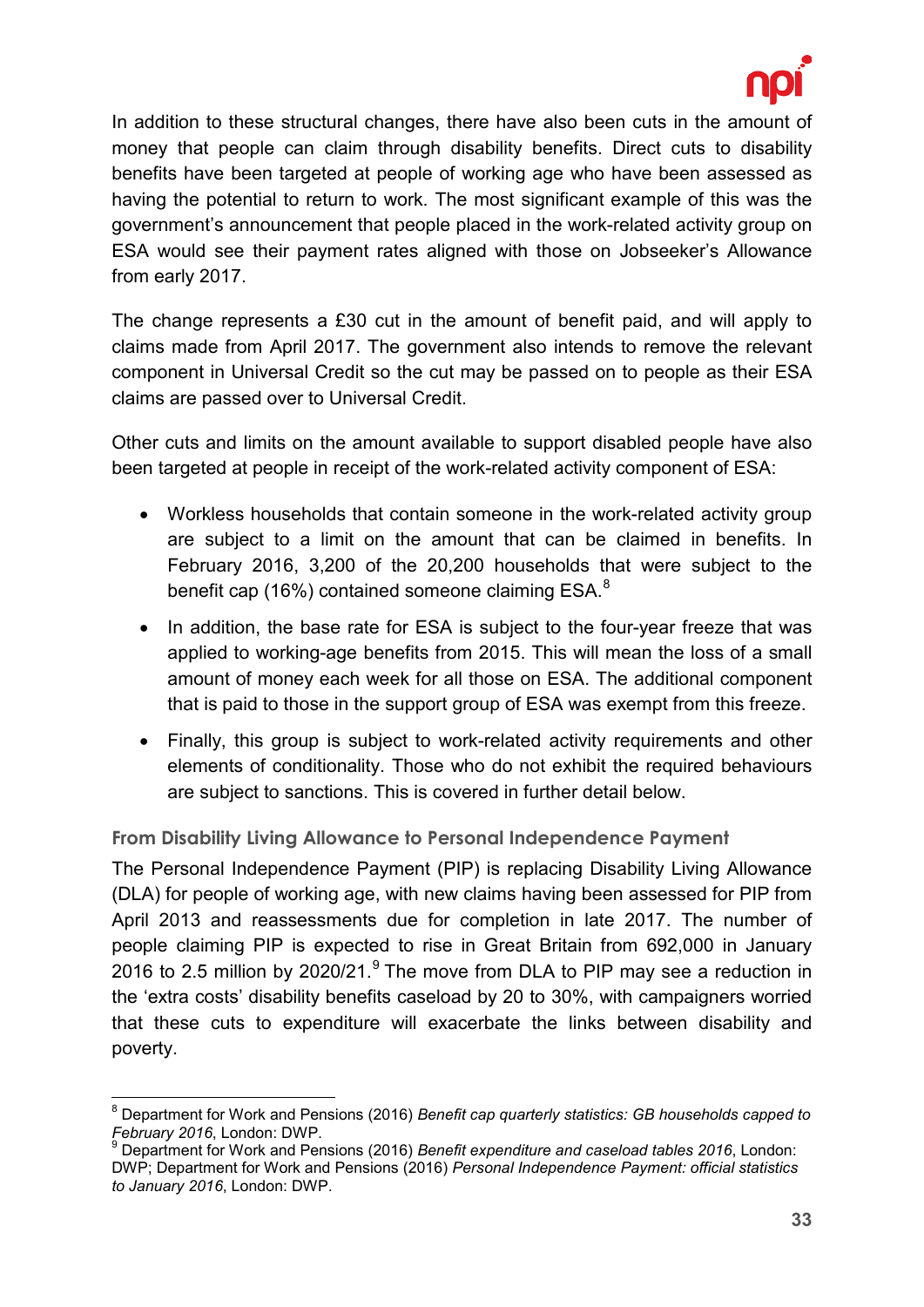

Like DLA, PIP is neither means-tested nor taxable, but only applies to working-age claimants who would have formerly claimed for DLA. It contains a 'mobility' and a 'daily living' component, each with a standard and an enhanced rate depending on the severity of the claimant's impairment and resultant effect on their capacity to live independently. Changes to eligibility criteria from DLA may result in certain individuals missing out on PIP when they need help, with campaigners raising concerns about support needs such as night-time assistance being missed by the criteria.

In one example of how eligibility will affect some people in particularly adverse ways, to qualify for the enhanced rate of the mobility component of PIP, individuals must not be able to move short distances of more than 20 metres, a reduction from 50 metres in earlier drafts of the PIP legislation, meaning that it is more difficult to qualify. Many people on the higher rate of the mobility component of DLA could miss out on the enhanced rate of PIP. Users of the Motability scheme would lose their adapted vehicles as a result of this.

Meanwhile, administrative changes, including using two different subcontractors for different regions, have resulted in a huge backlog of claims being processed. In January 2016, clearance for new claims was on average 13 weeks.<sup>[10](#page-33-1)</sup> Not long before in August 2015, Citizens Advice announced that PIP had overtaken ESA as the most common problem people coming to them were having.<sup>[11](#page-33-2)</sup>

#### <span id="page-33-0"></span>**How many and what proportion of disabled people are sanctioned for Jobseeker's Allowance or ESA? Has this worsened?**

In 2015, 200,000 sanction referrals were made that affected people with a health condition or disability. These referrals were for people who were claiming either Jobseeker's Allowance<sup>[12](#page-33-3)</sup> (JSA) or ESA. Both of these benefits require people to comply with particular conditions or patterns of behaviour in order to claim.<sup>[13](#page-33-4)</sup> Where people are judged to have failed to meet these conditions, benefit sanctions may be applied.[14](#page-33-5)

The JSA sanction regime has the biggest impact on people who have a health condition or disability. In 2015, approximately 81,000 referrals resulted in a sanction being applied to people with a health condition or disability. Eighty per cent of the

<span id="page-33-1"></span> <sup>10</sup> Department for Work and Pensions (2016) *Personal Independence Payment: official statistics to January 2016*, London: DWP.

<span id="page-33-2"></span> $11$  Citizens Advice (2015), 'PIP failures are risking people's ability to live independently, says Citizens Advice', press release, 16 August.<br><sup>12</sup> Disability status is self-reported.<br><sup>13</sup> Sanctions can only be applied to people in the work-related activity group.<br><sup>14</sup> Not all sanction referrals result in a person receiving a sa

<span id="page-33-3"></span>

<span id="page-33-4"></span>

<span id="page-33-5"></span>applied after a claimant has appealed the referral, or the referral may be cancelled.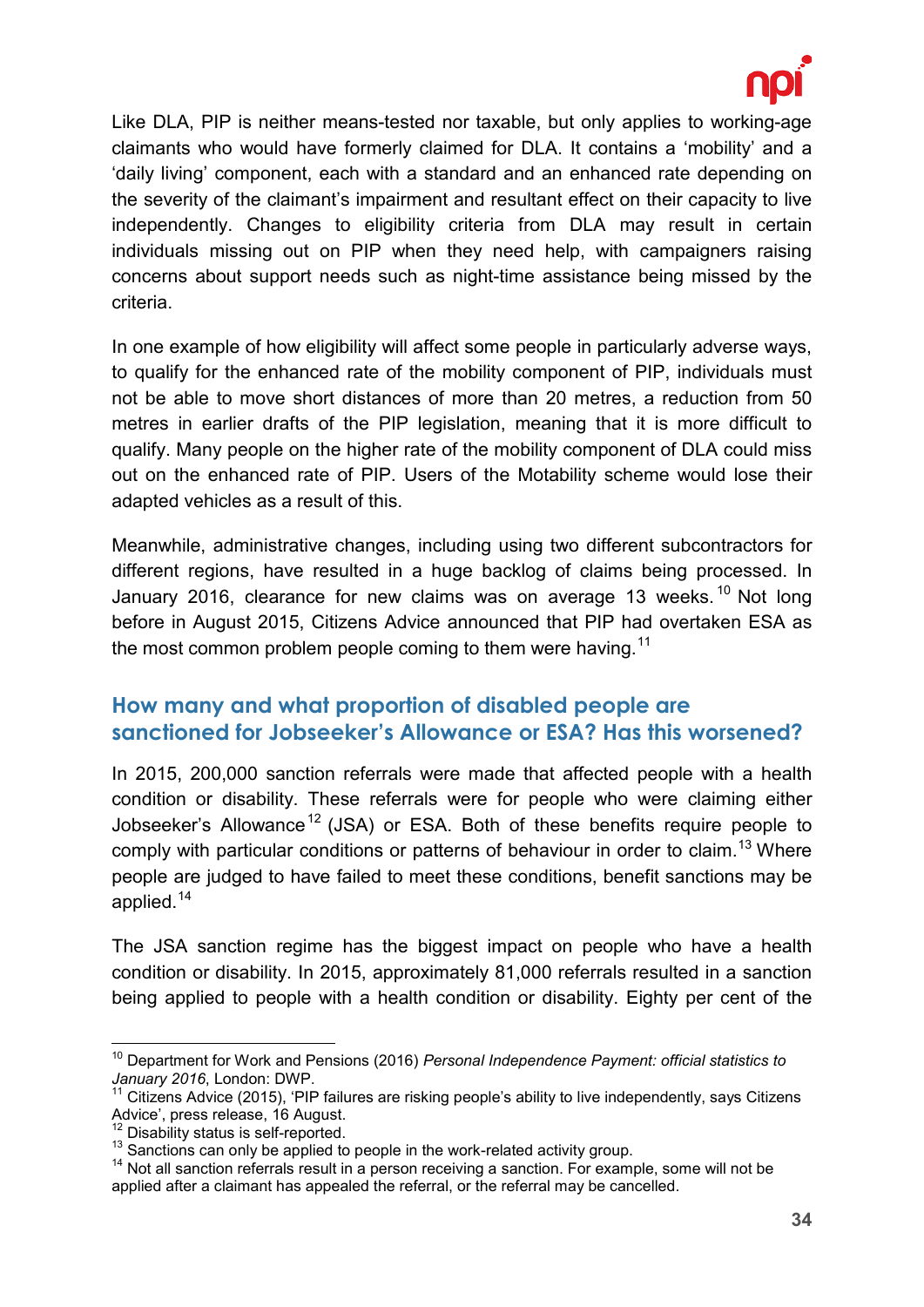

sanctions were applied to people on JSA and 16,000 sanctions were applied to people who were in the work-related activity group on ESA.

Figure 22 shows how the number of adverse sanction referrals for people with a health condition or disability on JSA and ESA has changed over time. The overall number of sanction referrals peaked in 2013 when 610,000 referrals were made. The subsequent fall was driven largely by a fall in sanctions applied to people on JSA; sanction referrals for ESA actually peaked a year later in 2014. The recent overall fall in referrals means that the total number of sanction referrals in 2015 was just a third of the size it was in 2013.



**Figure 22: Sanction referrals by benefit and disability status**

Note: Disability definition used: self-reported.

Source: Tabulation Tool, DWP

#### <span id="page-34-0"></span>**How has the long-term value of disability benefits changed?**

Changes in eligibility have made assessing whether the benefits paid to disabled people have become more or less generous a difficult task. When compared with earnings, disability benefits in the UK have fallen from around a quarter of average earnings to [15](#page-34-1)% due to price uprating since the 1980s.<sup>15</sup>

We can also disaggregate data and look at how reform to disability benefits affects different groups due to their individual and family circumstances. Figure 23 compares calculated entitlement to incapacity benefits for a single person claiming

<span id="page-34-1"></span> <sup>15</sup> Banks, J., Blundell, R. and Emmerson, C. (2015) *Disability benefit receipt and reform: reconciling trends in the United Kingdom*, IFS Working Paper W15/09, London: Institute for Fiscal Studies.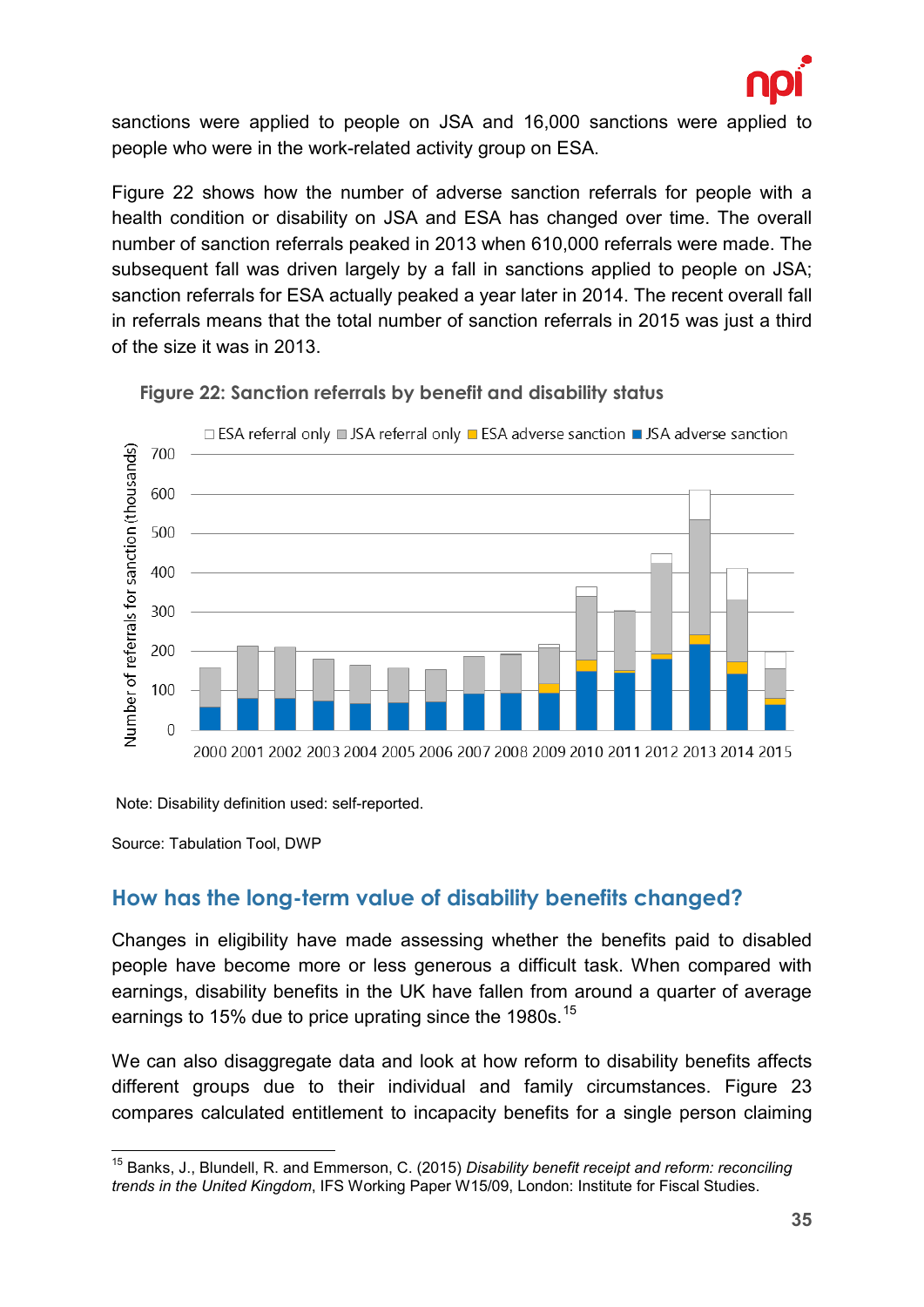

Incapacity Benefit in 2010 compared with someone on ESA in 2010 and a new ESA claimant in early 2017.





A single person aged 40, claiming for five months and able to engage in some workrelated activity, would have been better off on ESA in 2010 than on Incapacity Benefit in that year. However, they would be worse off as a new claimant in early 2017 than claiming ESA in 2010 following the alignment of payment rates in the JSA work-related activity group. For someone in the support group, the cut to the workrelated activity component of ESA will have no effect, so new claimants in 2017 would be slightly better off than in 2010.

#### <span id="page-35-0"></span>**What impact will the roll-out of Universal Credit have for disabled people?**

Universal Credit has introduced a number of changes that directly affect some disabled people. It:

- reduces the disabled child addition to half its size under the current system
- removes altogether the Severe Disability Premium that some JSA and Income Support claimants are entitled to
- has no equivalent to the disability element in Working Tax Credit.

A number of charities have expressed concerns that these changes will create hardship, although the government argues that the total level of funding for disabled

Source: NPI calculations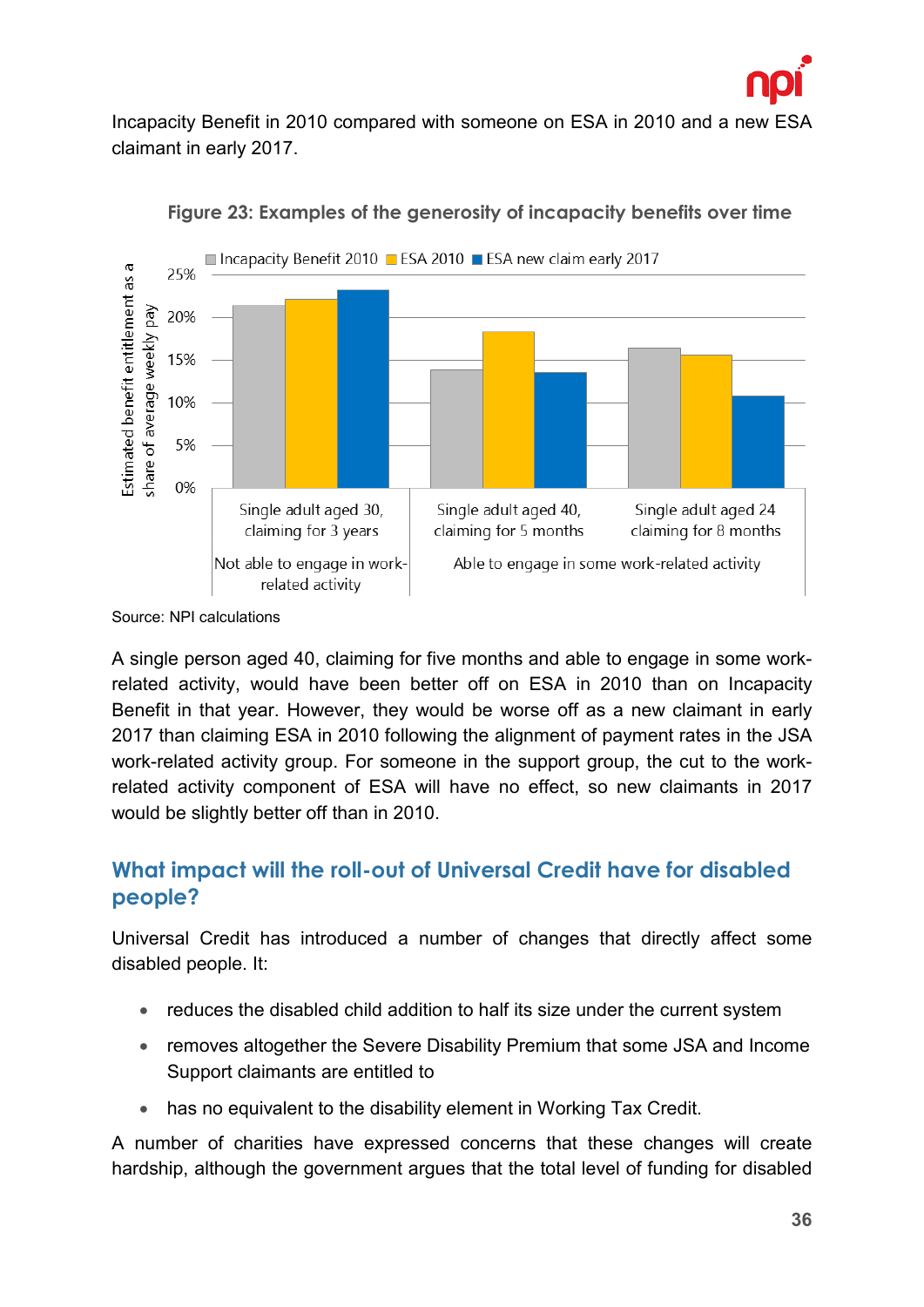

people has been maintained due to an increase in generosity for the ESA support element equivalent under Universal Credit.<sup>[16](#page-36-0)</sup>

Recent analysis by the Resolution Foundation estimates that 10% of families with a disability or caring responsibilities would be net winners under Universal Credit, whereas nearly a quarter would be net losers.<sup>[17](#page-36-1)</sup> This likely reflects the specific changes that affect disabled people mentioned above. Of those losing income, around 10% would lose more than 5% of their income, although this is subject to transitional protection. Since this analysis, there have been further changes to Universal Credit, which may impact disabled people indirectly, such as a reduction of work allowances.

<span id="page-36-1"></span><span id="page-36-0"></span> <sup>16</sup> Citizens Advice Bureau (2012) *Disability and Universal Credit*, London: Citizens Advice Bureau. <sup>17</sup> Alakeson, V., Brewer, M. and Finch, D. (2015) *Credit where it's due? Assessing the benefits and risks of Universal Credit*, London: Resolution Foundation.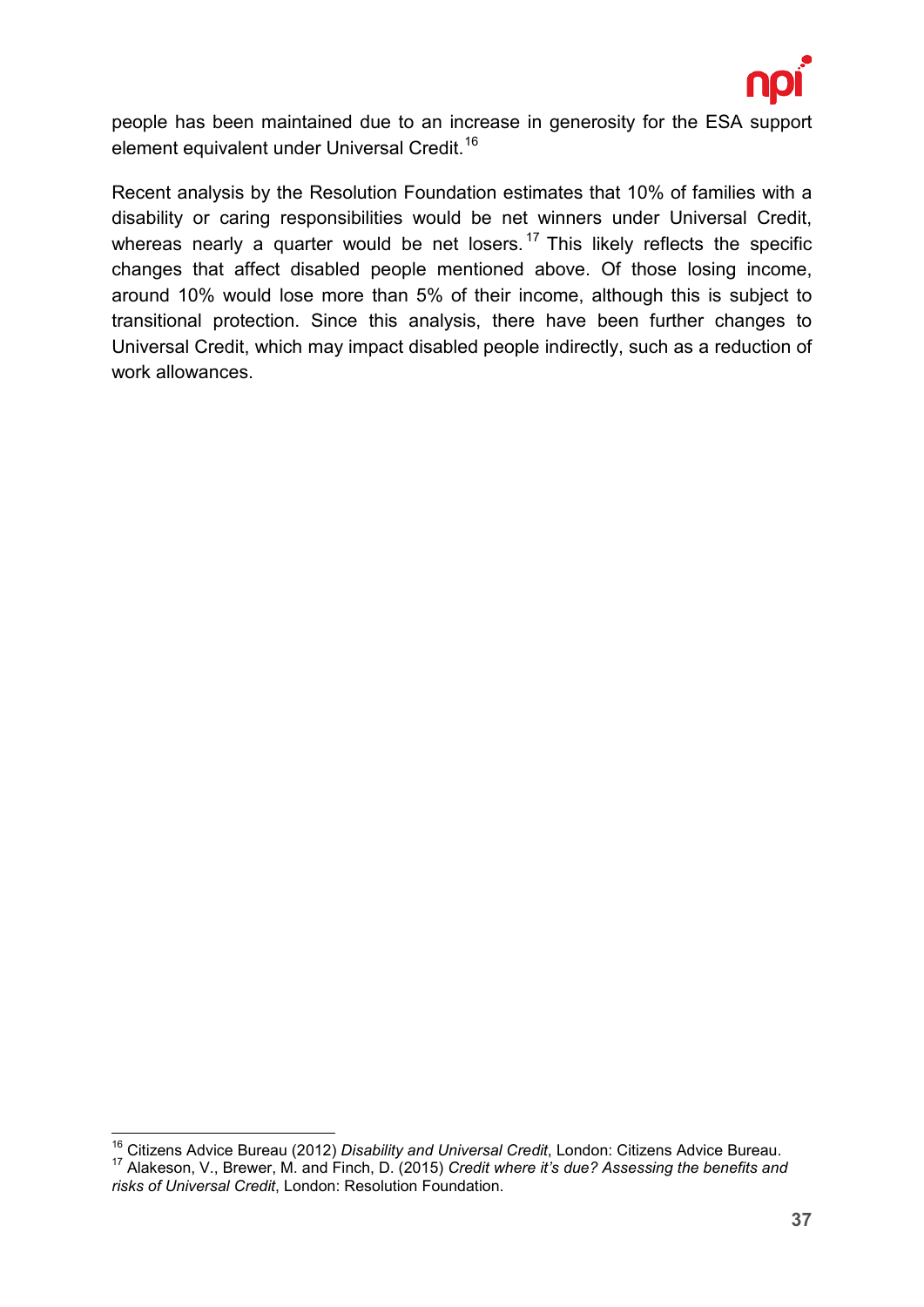

## <span id="page-37-0"></span>**6. Disability and social exclusion**

#### <span id="page-37-1"></span>**Introduction**

Anyone can be excluded from various forms of social, cultural, economic and even political activity, for instance on the basis of a lack of income or discrimination. But physical and mental health impairments can also limit an individual's participation in such activities, as well as potentially that of family members or carers. In this section, we only focus on barriers to people who themselves have impairments.

Barriers to participation extend to a range of arenas of social and economic life, including one's own and other people's homes, public transport, workplaces, educational institutions, and buildings such as museums and leisure centres. Barriers may be physical, technological, social or psychological. Making a change that addresses one barrier may not remove other key barriers faced by some or all. For instance, discrimination may limit a physically disabled person's access to services or work, even if buildings have disabled access. Moreover, different barriers will be faced by people with different impairments. While an underground station may have lifts that provide for people with a mobility impairment, there may be people who will not enter the station due to anxiety related to a mental health condition.

#### <span id="page-37-2"></span>**Social, cultural and economic participation**

Using data from the Office for National Statistics' Life Opportunities Survey.<sup>[18](#page-37-3)</sup> Figure 24 shows the effect of being disabled for several years on exclusion, by comparing the rate at which people who had had at least one impairment for four years experienced a restriction to participation in various social or economic activities, with the rate for people who had had no impairments in this period. In each case, people with impairments were more likely to be restricted than people without impairments, although this is not to say that the latter did not face restrictions.

People with ongoing impairments were significantly more likely to be restricted in terms of working, with 70% reporting a restriction compared with one quarter of people with no impairments in the four-year period. Paying bills was also significantly more of a problem for households with at least one person with ongoing impairments, with 43% reporting restrictions compared with households where no one had had impairments during the four years. People with ongoing impairments

<span id="page-37-3"></span><sup>&</sup>lt;sup>18</sup> The Office for National Statistics' Life Opportunities Survey (LOS) does not use the Equality Act definition of disability, but counts people with impairments. The LOS is a longitudinal survey with three waves. In Wave 3, people are counted as (i) having at least one impairment in both Wave 1 (2009-11) and Wave 3 (2012-14), (ii) having no impairments in either Wave 1 or 3, (iii) having no impairment in Wave 1 but at least one impairment in Wave 3 (the 'onset' group) or (iv) having at least one impairment in Wave 1 but none in Wave 3 (the 'offset' group). Figure 24 compares (i) and (ii), while Figure 25 compares (iii) and (iv).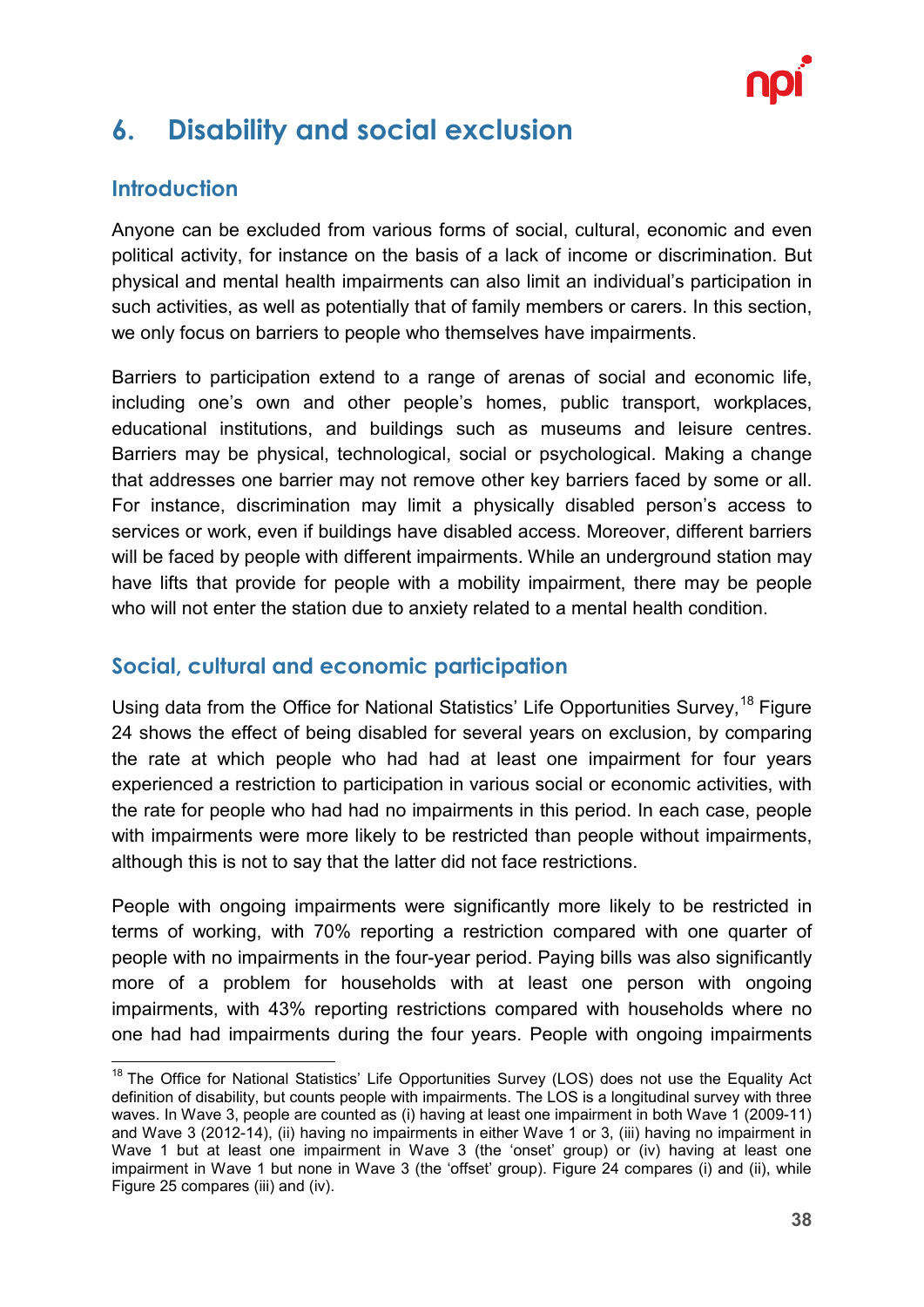

also experienced problems with accessibility inside (17%) and outside the home (37%).



#### **Figure 24: Proportion of people experiencing barriers to social and economic participation**

Proportion experiencing participation restriction

Note: Disability definition used: impairment. Source: Life Opportunities Survey, Waves 1-3, 2009-14

The majority of both groups experienced a restriction in the case of leisure activities, with 71% of people with no impairments for the four years and 83% of people with ongoing impairments restricted. While the numbers are high for both groups, the underlying patterns in terms of leisure activities and barriers reveal differences. While restrictions to going on holiday was most commonly reported by both groups, the group with ongoing impairments were more likely to feel restricted in being able to visit friends or spend time with family members. Even when the numbers are not very different, as with playing sport, the reasons may be. The majority of the group with no impairments for the four years who reported a restriction to playing sport said being too busy or not having enough time was the greatest barrier they faced, while less than one in ten people with ongoing impairments reporting a restriction to playing sport gave this reason.<sup>[19](#page-38-0)</sup>

<span id="page-38-0"></span> <sup>19</sup> Office for National Statistics (2015) *Life Opportunities Survey: wave three, final report, October 2012 to September 2014*, Chapter 4 – 'Participation restrictions', Figures 4.5, 4.8, 4.9 and 4.12, Newport: Office for National Statistics.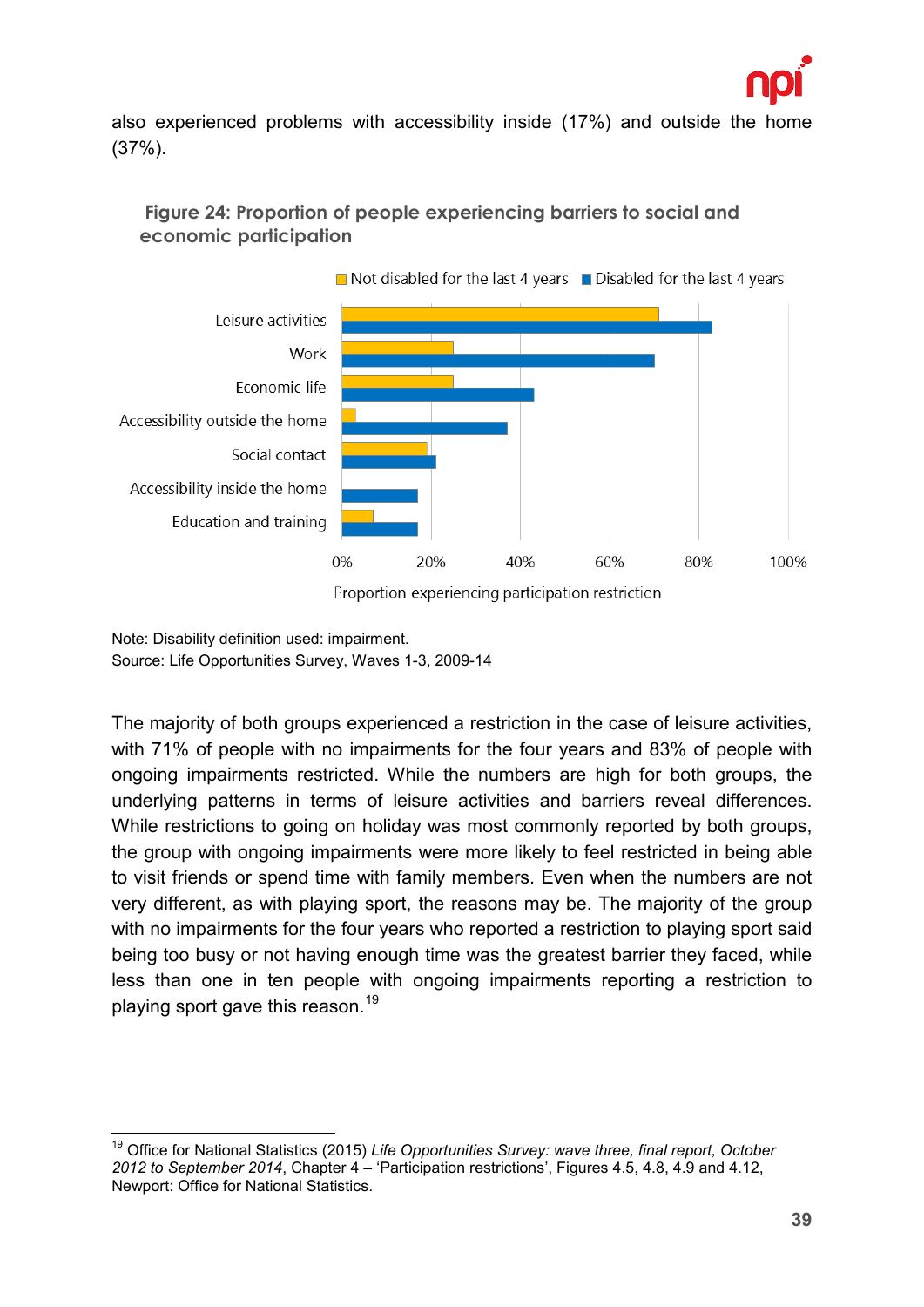

#### <span id="page-39-0"></span>**What is the effect of moving to or from having impairments?**

Another way of looking at the effect of impairments on exclusion is to examine the effect of transitioning from having one or more impairments to not having any and *vice versa*. Figure 25 shows the change in the rate of restrictions over four years for the group of people who had impairments at the beginning of the four-year period but not at the end of it, and *vice versa*.





Those who recently had impairments but no longer did were less restricted in all areas than four years previously. This was especially the case for work, followed by leisure activities. The group who had acquired one or more impairments were more likely than four years previously to face restrictions in all areas. This was especially the case for accessibility both inside and outside the home, and for work.

#### <span id="page-39-1"></span>**Political and civic participation**

A 2014 government report on voter registration and turnout found that disabled people were one of the groups for whom low levels of registration and turnout were a significant problem. <sup>[20](#page-39-2)</sup> Evidence supplied to the House of Commons Select Committee noted barriers to accessing voting booths for wheelchair users and

<span id="page-39-2"></span> <sup>20</sup> House of Commons Political and Constitutional Reform Committee (2014) *Voter engagement in the UK: fourth report of session 2014–15*, London: The Stationery Office.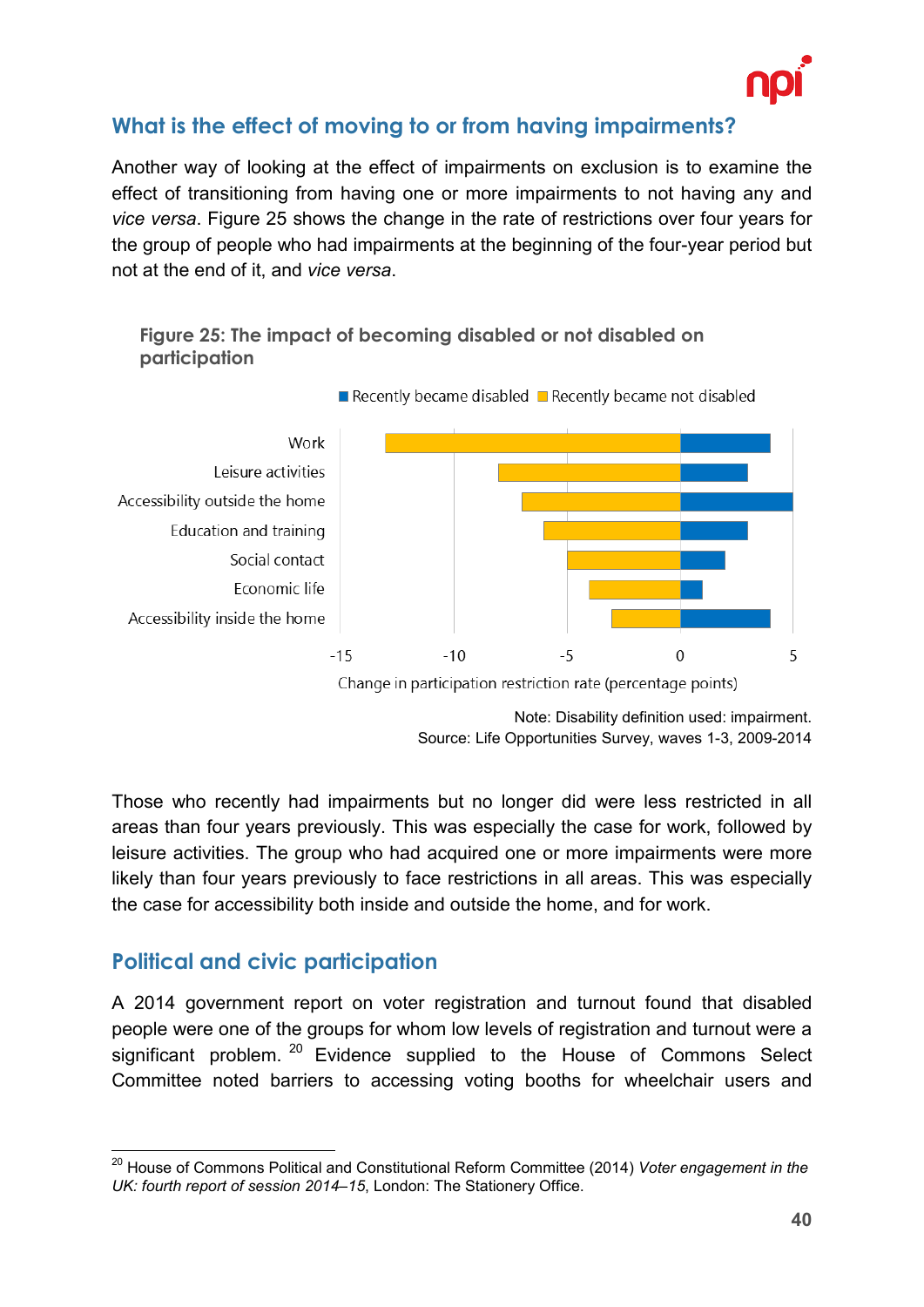

barriers to registration for people with sight impairments and people with learning disabilities.<sup>[21](#page-40-0)</sup>

Participating in elections is not the only way in which people can participate politically and in civic life. It is also not the only area of civic life in which disabled people may experience additional barriers compared with non-disabled people. Drawing on the Community Life Survey, Figure 26 illustrates differences between disabled and nondisabled people in some of these areas.



**Figure 26: Levels of civic participation by disability**

A similar proportion of disabled and non-disabled people reported being engaged in civic activism or civic participation in the previous 12 months. The gap in participation between disabled and non-disabled people opens up more in more common civic activities such as formal and informal volunteering, with 37% of disabled people not being involved in any form of formal or informal volunteering compared with 29% of non-disabled people.

However, Figure 26 also shows that the gaps are not huge, and that it is not just disabled people who do not engage in political and civic activities. Moreover, it is not the case that not engaging in some activities is necessarily because of a barrier. People may simply choose not to engage in certain activities.

<span id="page-40-0"></span> $21$  Political and Constitutional Reform Select Committee (2014) 'Voter engagement in the UK', 14 November, [www.publications.parliament.uk/pa/cm201415/cmselect/cmpolcon/232/23207.htm](http://www.publications.parliament.uk/pa/cm201415/cmselect/cmpolcon/232/23207.htm)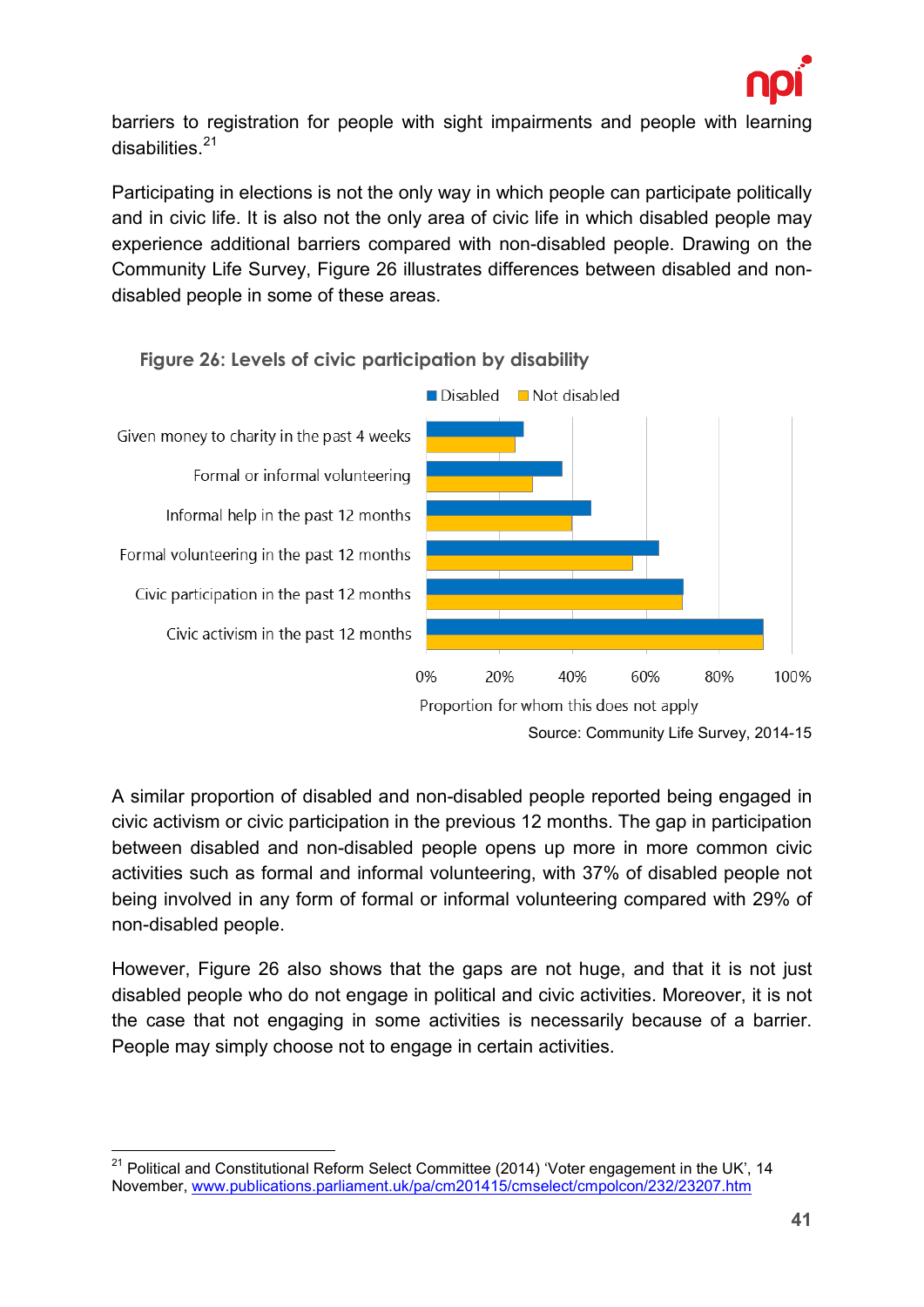

## <span id="page-41-0"></span>**7. Conclusions**

Disability plays a major role in the current levels of poverty in the UK. Large reductions in the number of people in poverty cannot be achieved without reducing poverty for disabled people and their families.

Current government policy has two main focuses for reducing poverty for disabled people: halving the employment rate gap and refocusing support towards 'those in most need'. The analysis in this report has implications for both of these. To reduce poverty meaningfully, the skills gap must be closed alongside the employment rate gap. Low pay among disabled people must also be tackled.

At the same time, a focus on employment alone is inadequate. High poverty rates among disabled renters, both social and private, suggest that the housing market is also not working for everyone.

The higher levels of material deprivation for all disabled people, including those not receiving disability costs benefits, also raise questions about the success of the social security system in mitigating these extra costs.

Efforts to reduce poverty must focus on the problems faced by disabled people, as well as involving disabled people themselves.

#### **Poverty**

The first reason why disabled people must be at the centre of poverty reduction is scale. Of all people in poverty, 28% are disabled, and a further 20% of people in poverty live in a household with a disabled person. In making up nearly half of those in poverty, the scale of disability in poverty is comparable in size to in-work poverty, a more headline-grabbing phenomenon.

The second reason is to do with the proportion of disabled people in poverty. Disabled people have a higher poverty rate than the average, and this is even clearer once the effects of disability benefits are accounted for. Furthermore, within the disabled population, there are even higher-risk groups, for example, two-thirds of working-age single disabled people are in poverty and more than half of disabled renters are in poverty. These groups have rarely been the focus of much direct policy attention.

#### **The labour market and the social security system**

Disabled people face much worse outcomes in the labour market, despite large proportions who would like to work. This varies across the UK: disabled people in Northern Ireland are much less likely to be in employment than those in the South West of England. This is likely a combination of societal and workplace barriers,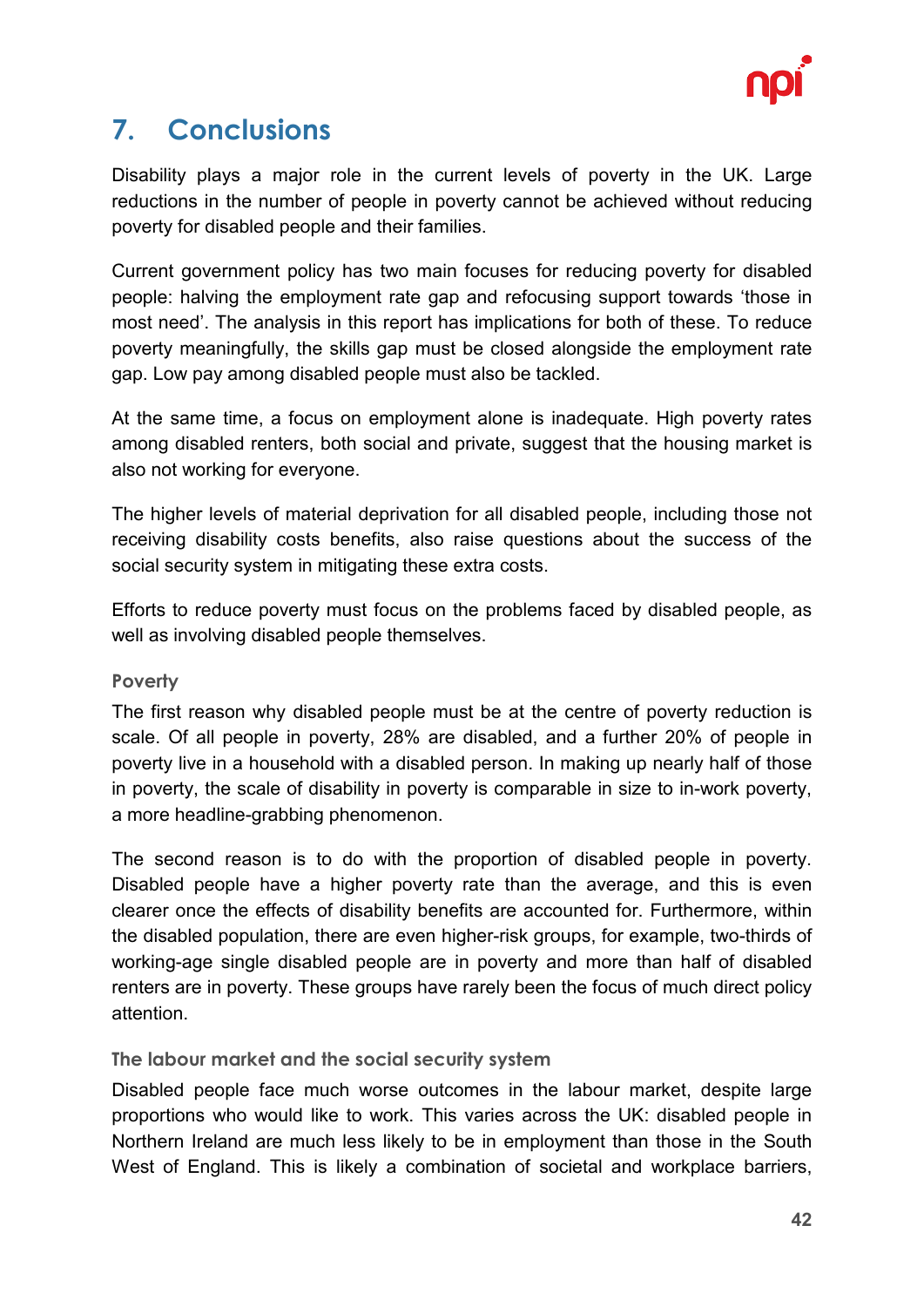

although there also remains a 'skills gap' between disabled and non-disabled people. An additional disadvantage is that, even with the same levels of qualification, disabled people are still more likely to be in low-paid employment than non-disabled people.

The social security system has not been working well for disabled people. Problems with both design and implementation have contributed to this, even if some disabled people may now receive more support. Universal Credit, which produces more losers than winners among disabled people, is unlikely to help this scenario.

#### **Social exclusion**

There is finally the issue of social exclusion, with disabled people reporting participation barriers more frequently across a range of life activities.

#### **Approaches to reducing poverty for disabled people**

Together, these issues pose a set of problems to be resolved, although also opportunities in harnessing the talents and skills of disabled people. These problems can be approached in two main ways:

#### **Increasing resources**

- The increasingly conditional and assessment-based nature of the social security system may be discouraging for those needing support. Income maximisation programmes targeted at disabled people to increase uptake could be designed and implemented at local or devolved levels of government.
- The UK government has made clear its ambition to halve the disability employment gap. This analysis makes clear that there are considerable differences across the regions of the UK – are there lessons in best practice for access and support at work that we can take from employers and local government in some areas?
- There has been a strong policy focus in getting disabled people on benefits into work. Recent analysis by the Resolution Foundation suggests that this approach is inadequate and instead support should focus on keeping disabled people in employment.<sup>[22](#page-42-0)</sup>
- There are substantial skills gaps between disabled and non-disabled people, even allowing for the older age profile of disabled people. The importance of skills in enhancing life chances should make closing this gap a priority.

<span id="page-42-0"></span> <sup>22</sup> Gardiner, L. and Gaffney, D. (2016) *Retention deficit: a new approach to boosting employment for people with health problems and disabilities*, London: Resolution Foundation.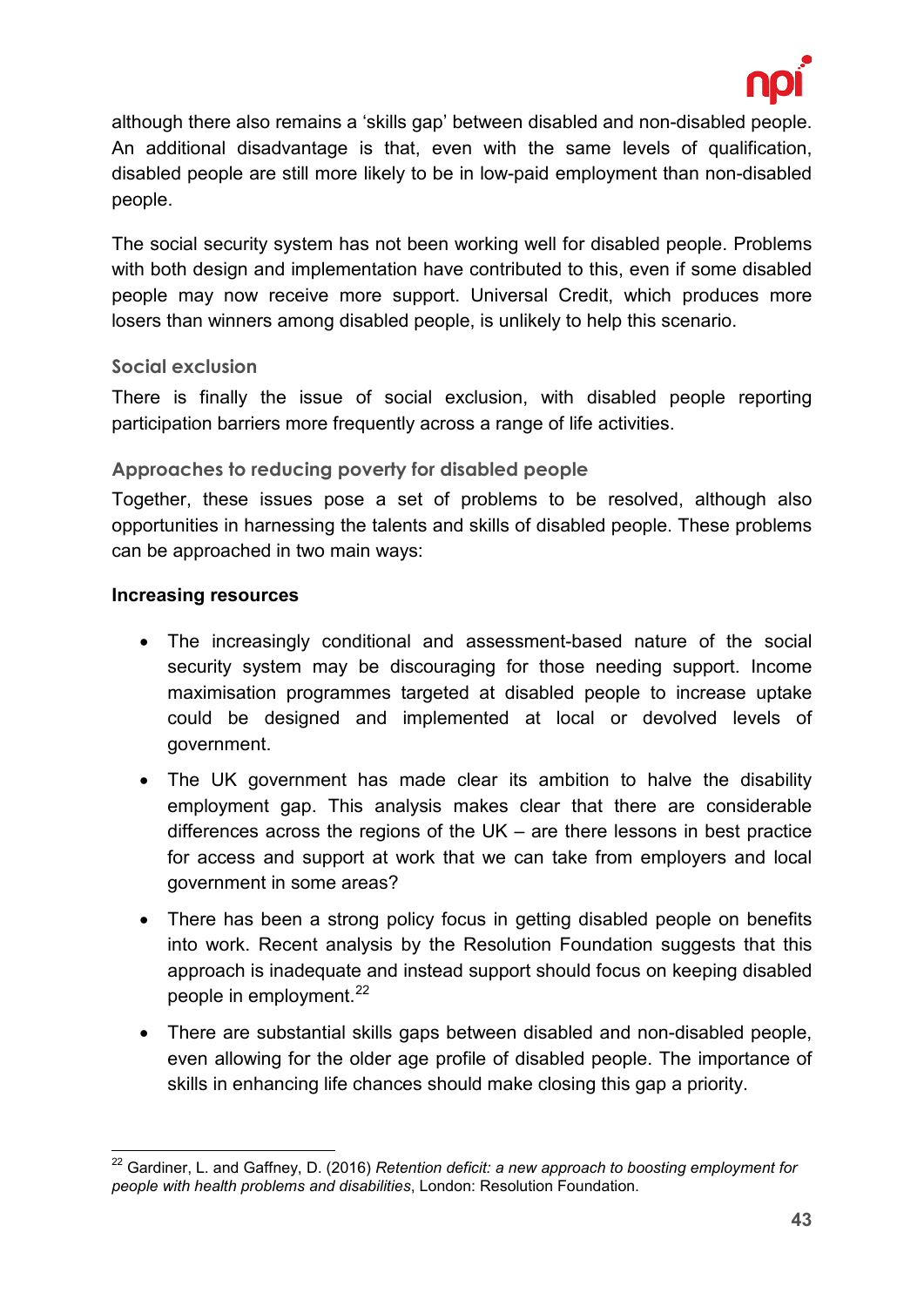

- Another important dimension of this is monitoring. The definitions used to capture disability in labour surveys cannot be changed again without jettisoning any understanding of whether progress is being made.
- The number of disabled people being sanctioned has fallen, as has the proportion. However, sanctioning under JSA is still on average harsher than before 2012. There is also the question of whether sanctioning is appropriate at all for disabled people. The Social Market Foundation has proposed an investigation into the greater use of incentives to encourage disabled people into work, as well as separating conditionality from benefit entitlement.  $23$ These seem like positive steps to reduce the punitive elements of the social security system.
- There is also the question of how disabled people's roles as carers and volunteers might be better acknowledged, rewarded or supported through the social security system.

#### **Reducing costs**

- Higher costs are a substantial part of the poverty problem for disabled people. Evidence in this report has shown that disabled people face higher levels of material deprivation than non-disabled people with the same income levels, even if they receive a benefit designed to meet the extra costs of disability. This raises questions about the adequacy of extra costs benefits.
- High poverty rates among disabled renters, in both the private and social sectors, should be reviewed.
- Our previous research highlights various cases where specific markets, such as insurance, have failed disabled people. $^{24}$  $^{24}$  $^{24}$  Correcting these market failures would act to reduce costs.
- A recent House of Lords report into the Equality Act 2010 found repeated problems in the implementation of the measures set out in the legislation, dating back to the Disability Discrimination Act 1995.<sup>[25](#page-43-2)</sup> It also found that disability access issues tend to be an afterthought, and are resolved following complaints. This way of working only serves to increase costs for disabled people.

<span id="page-43-0"></span> <sup>23</sup> Oakley, M. (2016) *Closing the gap: creating a framework for tackling the disability employment gap in the UK*, London: Social Market Foundation.

<span id="page-43-1"></span><sup>24</sup> MacInnes, T., Tinson, A., Gaffney, D., Horgan, G. and Baumberg, B. (2014) *Disability, long term* 

<span id="page-43-2"></span>*conditions and poverty*, London: New Policy Institute. <sup>25</sup> House of Lords (2016) *The Equality Act 2010: the impact on disabled people*, London: House of Lords.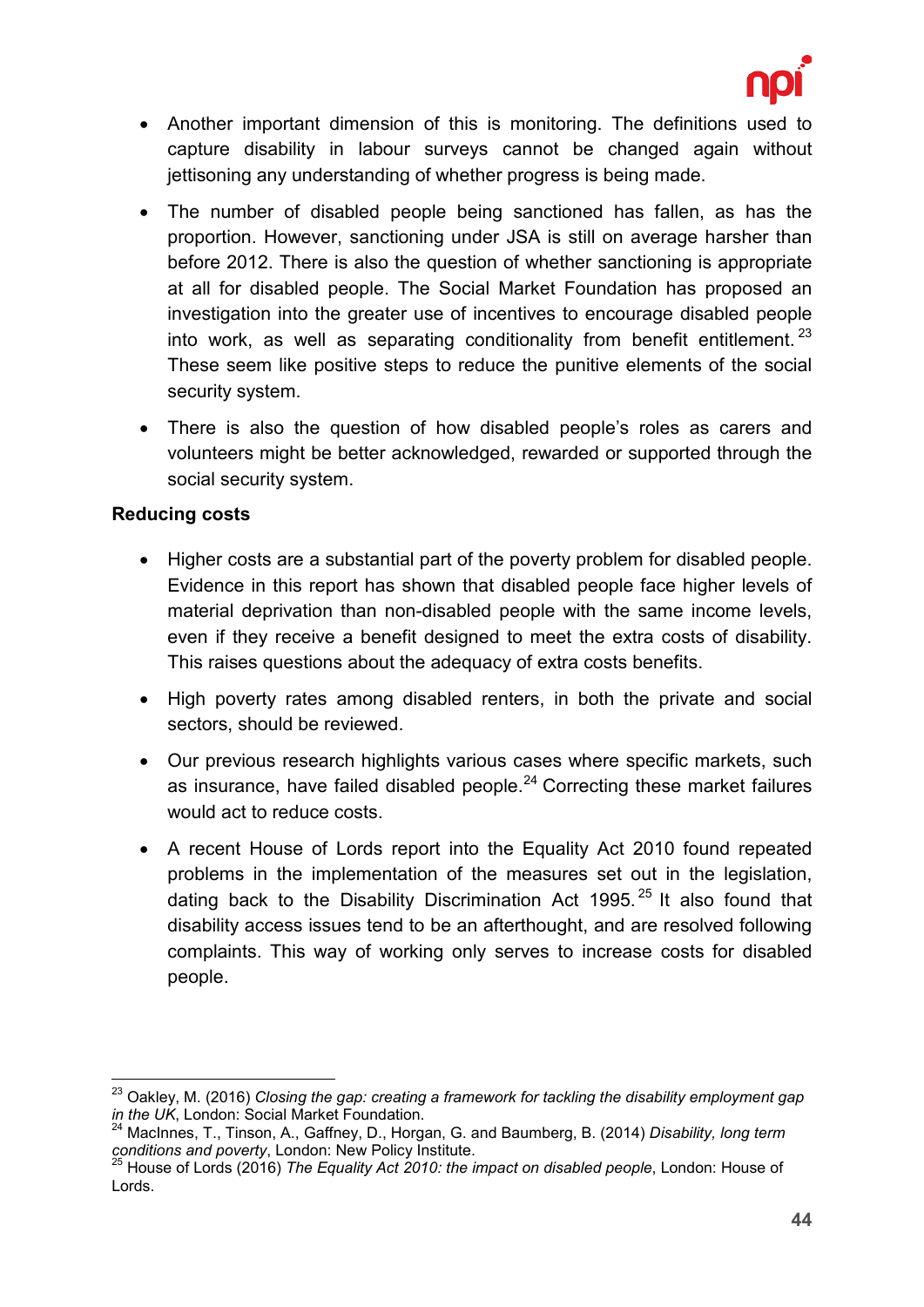

## <span id="page-44-0"></span>**Acknowledgements**

We are grateful to Declan Gaffney and Ben Baumberg Geigner for advisory conversations in advance of the research and comments on the report.

We are also grateful to Helen Barnard and Emma Stone at the Joseph Rowntree Foundation for their comments and advice on the report.

The responsibility for the accuracy of the report, any errors, misrepresentation or misunderstandings, lies with the authors alone.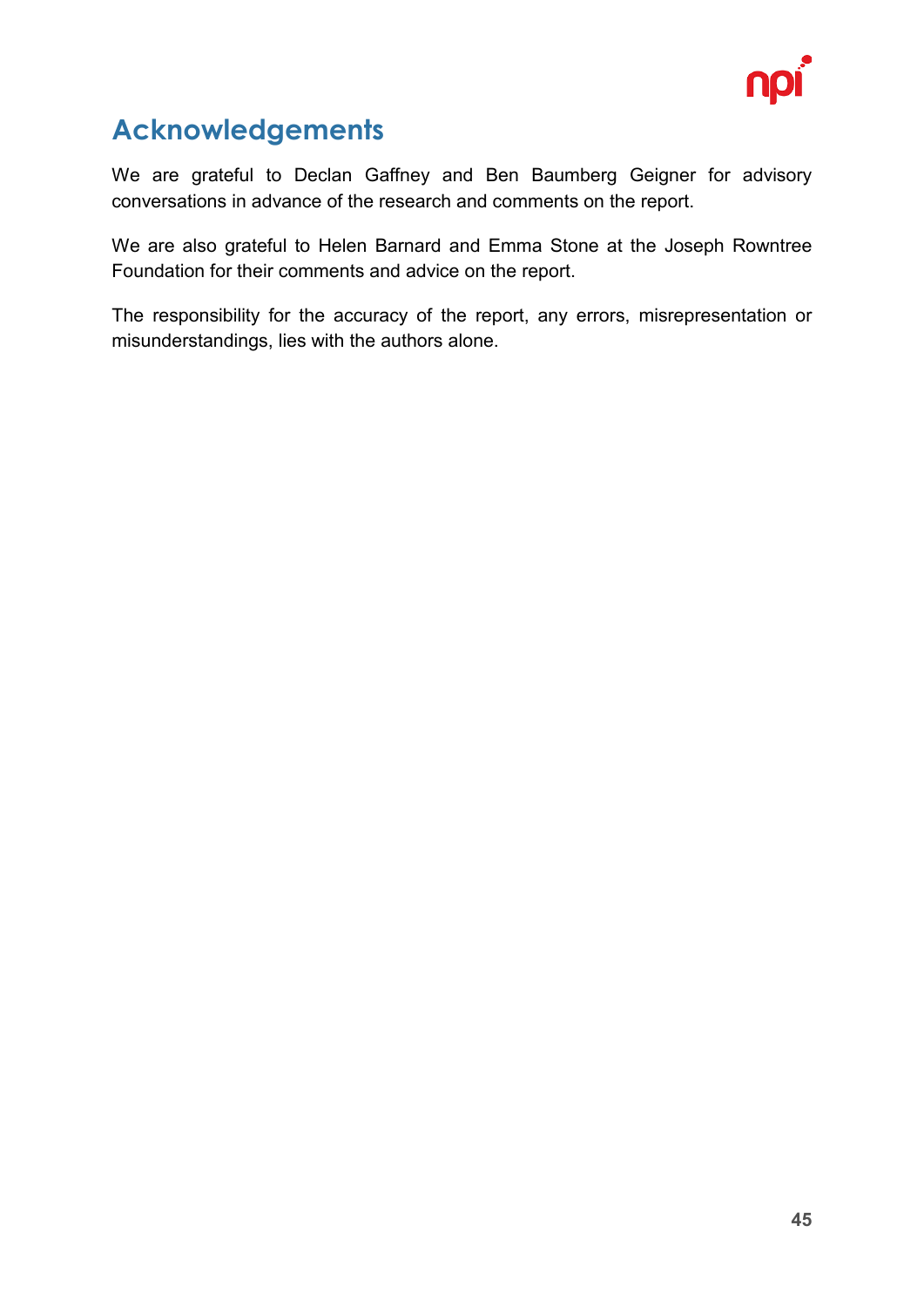

## <span id="page-45-0"></span>**Appendix 1: Types of disability and impairment**

This appendix offers a brief overview of disabled people in terms of the types of impairments they face. It draws on data from the Office for National Statistics' Life Opportunities Survey, which asked the same group of people about the impairments they faced in 2009-10 and again approximately three and a half years later. Figure A1 shows the impairment types of those who had an impairment both times they were surveyed.

#### <span id="page-45-1"></span>**Types of impairment**



**Figure A1: Impairment types by the proportion of disabled people experiencing them**

Proportion of people with an impairment by type of impairment

Notes: It is possible for people to experience multiple impairments. Disability definition used: impairments faced.

Source: Life Opportunities Survey, waves 1-3 (2009-14)

The most common impairment was long-term pain, experienced by 65% of people with an impairment, followed by a chronic health condition, experienced by 56%. The least common were intellectual and behavioural impairments, experienced by only 2% and 3% of people with ongoing impairments respectively. The majority (70%) of people with an impairment had more than one type of impairment.

Figure A2 looks at how the types of impairments experienced by people with an impairment varied between working-age and pension-age adults. Working-age adults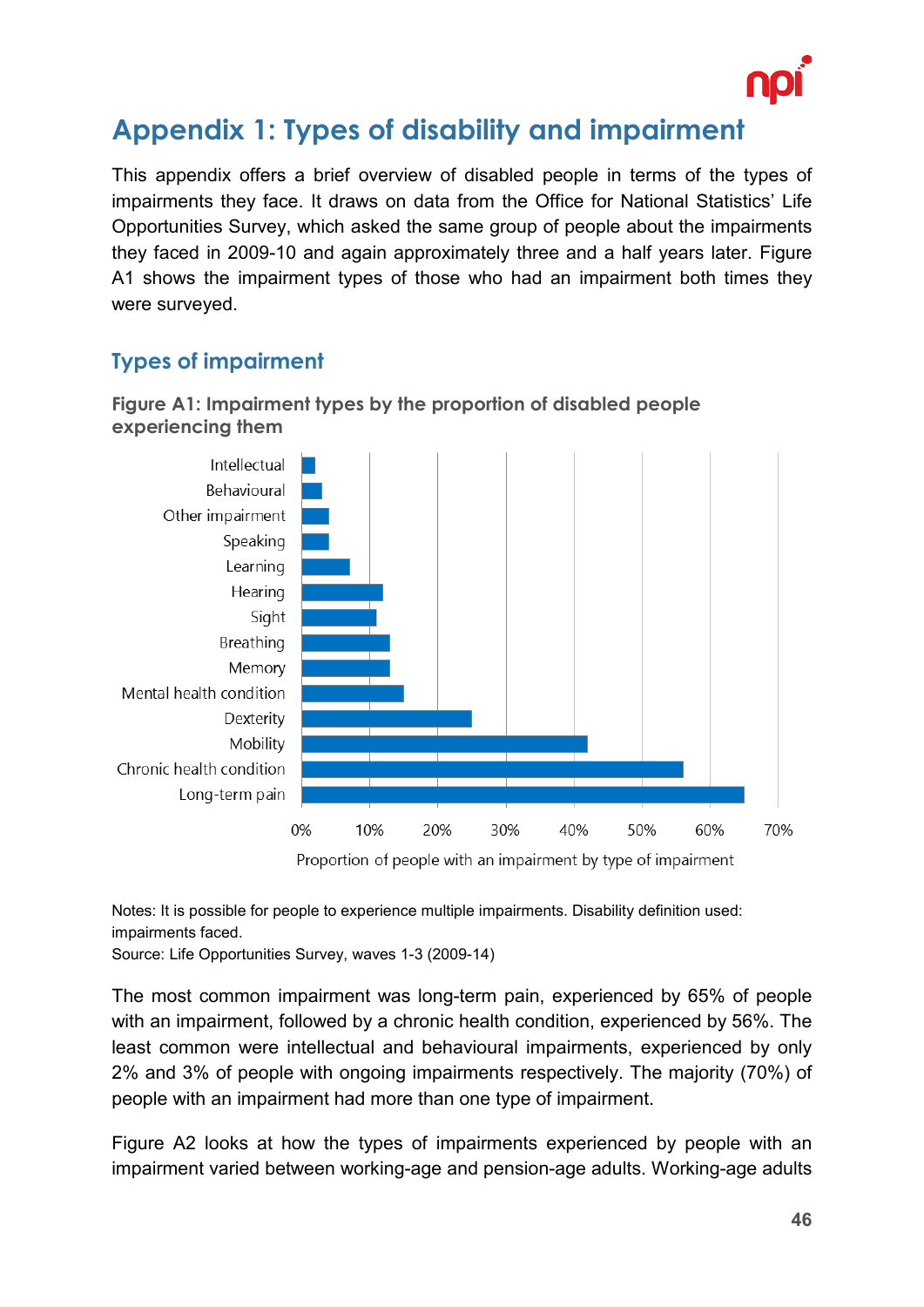

with an impairment were more likely than pensioners to have reported a mental health condition and a learning impairment, while pensioners were more likely to have reported having mobility, dexterity, breathing, sight and hearing impairments. For both age groups, long-term pain and a chronic health condition were experienced by more than half of people with an impairment.



**Figure A2: Differences in impairment type by working age and pension age** 

Proportion of people with an impairment by type of impairment

Notes: It is possible for people to experience multiple impairments. Disability definition used: Impairments faced.

Source: Life Opportunities Survey, wave 3 (2012-14)

Figures A1 and A2 look at those who reported having an impairment both times they were surveyed, but impairments can vary over time. According to the Office for National Statistics, which published the survey results, just over a third (35%) of adults with an impairment the first time they were surveyed did not have one when they were survived again (approximately three and a half years later). Working-age adults were almost twice as likely as pensioners to have reported that they were no longer impaired. Conversely, around one in six people (18%) who did not have an impairment when they were first surveyed did report one when they were surveyed again. Pensioners were twice as likely as working-age adults to have acquired an impairment.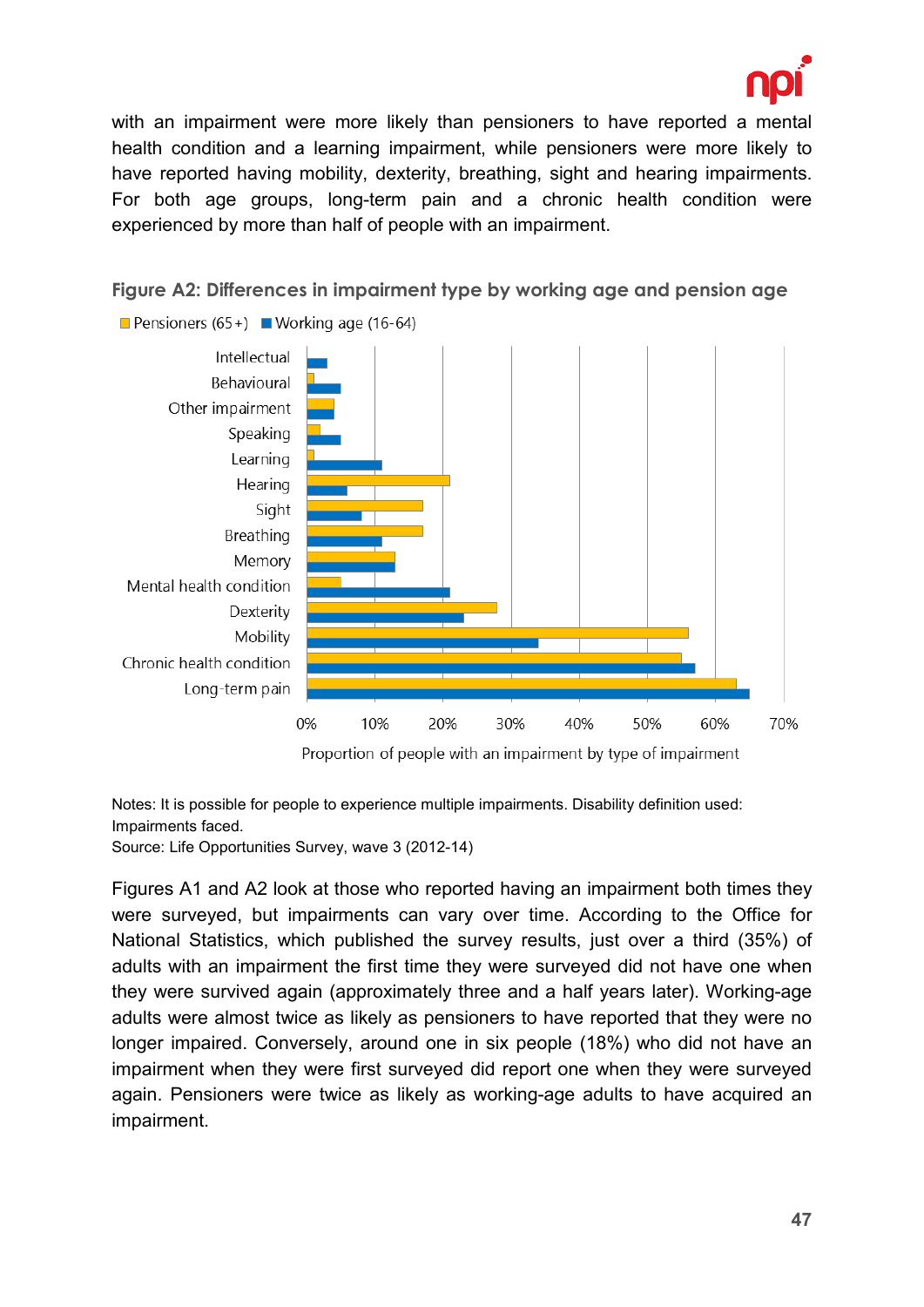

## <span id="page-47-0"></span>**Appendix 2: The effects of adjusting the poverty measure to account for disability benefits**

#### <span id="page-47-1"></span>**Extra costs**

For disabled people, the standard income poverty measure is inadequate as it understates poverty levels. Disability can come with higher costs (such as higher heating bills), as well as additional costs (such as aids or appliances that help with an impairment). This means that the same level of income buys a lower standard of living for a disabled person than for a non-disabled person. Furthermore, benefits designed to help meet extra costs – such as Disability Living Allowance (DLA) and Personal Independence Payment (PIP) – are counted as income in the statistics, but the costs they are designed to meet are not taken into account, artificially inflating the living standards for disabled people.

In the analysis in this report, disability costs benefits are not included as income. These benefits are not a perfect measure of extra costs for several reasons. First, not all disabled people receive the benefits. Second, many estimates of the costs are higher than the benefit levels.<sup>[26](#page-47-3)</sup> Third, the measure is determined by policy, meaning that the changes to disability costs benefits eligibility and generosity in the transition from DLA to PIP implicitly change the level of costs in this analysis. However, it does at least provide an improvement on the standard measure and is now more consistently used, for example by the Department for Work and Pensions in its Households Below Average Income publication releases.

#### <span id="page-47-2"></span>**Disability benefits**

Figure A3 shows the impact that adjusting the poverty measure to account for disability benefits makes to the poverty rate among disabled and non-disabled people. Even before adjusting for disability benefits, people in a household where someone is disabled had a higher poverty rate than people in a household where no one is disabled (26% compared with 18%). This gap becomes much more pronounced after disability benefits are taken into account and not included as income, with 30% of people in a household with where someone is disabled in poverty compared with 17% of people in a household where no one is disabled.<sup>[27](#page-47-4)</sup> By adjusting for disability benefits, the disability poverty gap (the difference between the

<span id="page-47-3"></span> <sup>26</sup> MacInnes, T., Tinson, A., Gaffney, D., Horgan, G. and Baumberg, B. (2014) *Disability, long term conditions and poverty*, London: New Policy Institute. <sup>27</sup> The poverty rate for households where no one is disabled becomes slightly lower because

<span id="page-47-4"></span>discounting disability benefits slightly reduces the median household income. Therefore, many of those just below the unadjusted poverty threshold are not in poverty when the threshold is lowered.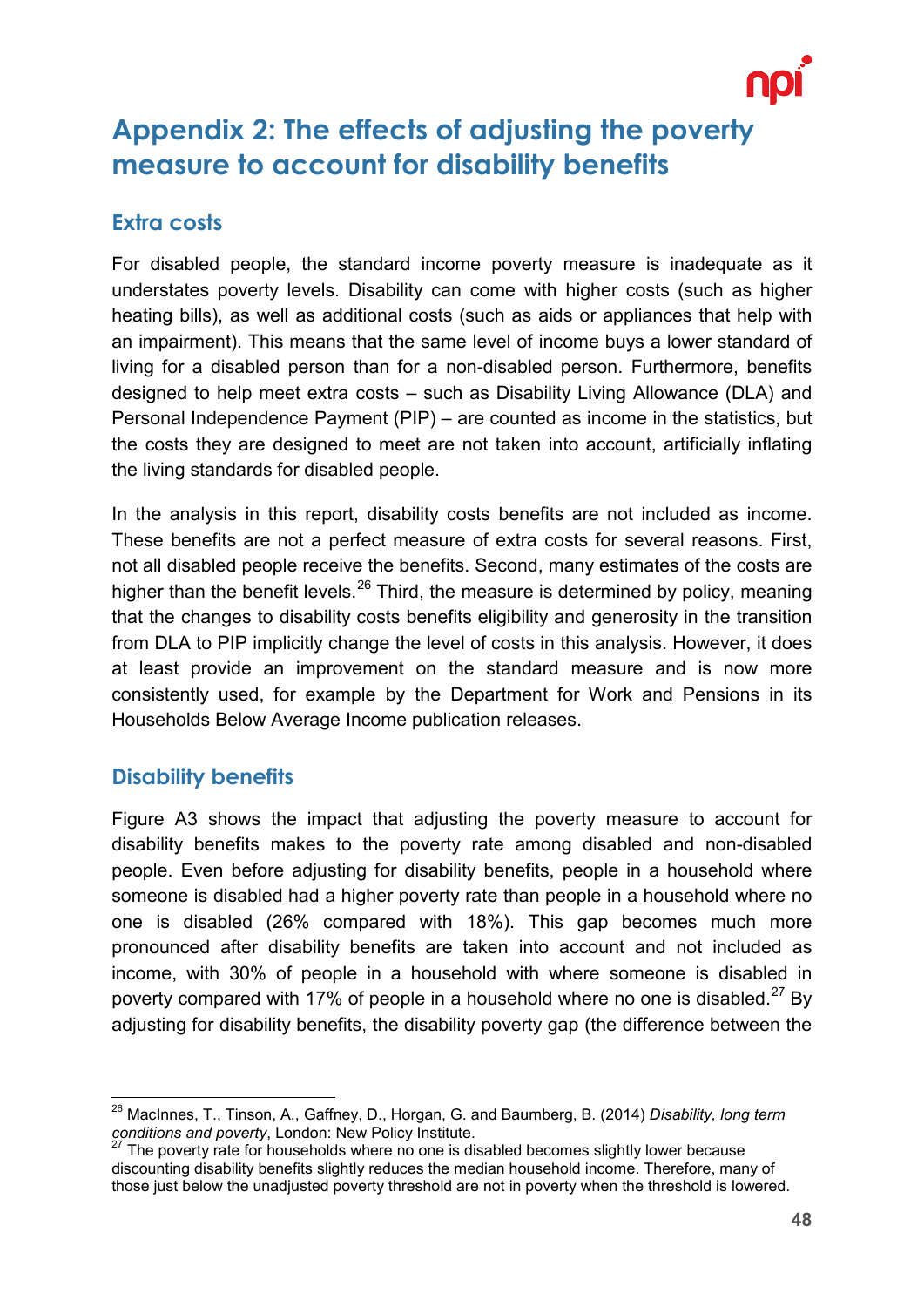

poverty rate for households with disabled members and those without) increases from 8 percentage points to 13.



#### **Figure A3: Adjusting income to remove disability benefits**

Note: Disability definition used: Equality Act. Source: NPI analysis of Households Below Average Income 2013/14, DWP